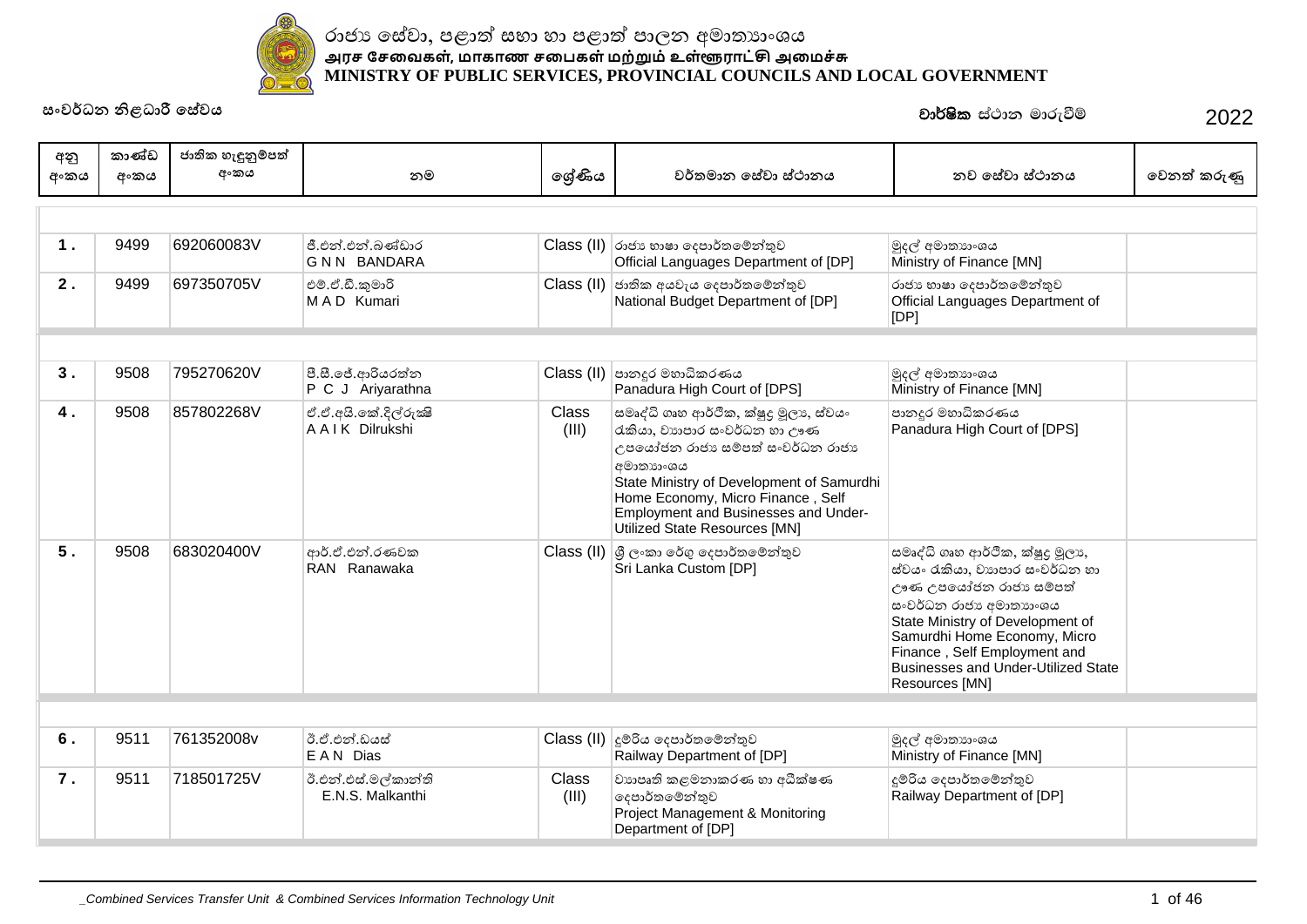

| අනු<br>අංකය | කාණ්ඩ<br>අංකය | ජාතික හැඳුනුම්පත්<br>අංකය | නම                                       | ලේණිය          | වර්තමාන සේවා ස්ථානය                                                                                | නව සේවා ස්ථානය                                                                                                                                                | වෙනත් කරුණු                                                     |
|-------------|---------------|---------------------------|------------------------------------------|----------------|----------------------------------------------------------------------------------------------------|---------------------------------------------------------------------------------------------------------------------------------------------------------------|-----------------------------------------------------------------|
|             |               |                           |                                          |                |                                                                                                    |                                                                                                                                                               |                                                                 |
| 8.          | 9512          | 728061316V                | ඒ්.ජේ.එම්.අතුකෝරල<br>A.J.M.Athukorala    | Class<br>(III) | සුරාබදු දෙපාර්තමේන්තුව<br>Excise Department of [DP]                                                | ජාතික කෞතුකාගාර දෙපාර්තමේන්තුව<br>National Museum Department of [DP]                                                                                          | ස්ථාන මාරු චකුය<br>2022/05/17 දින<br>සිට කියාත්මක විය<br>ශූතුය. |
| 9.          | 9512          | 680911088V                | ්.ඒ.ධර්මදාස<br>JA DHARMADASA             |                | Class (II) ජාතික කෞතුකාගාර දෙපාර්තමේන්තුව<br>National Museum Department of [DP]                    | මුදල් අමාතාහංශය<br>Ministry of Finance [MN]                                                                                                                   | ස්ථාන මාරු චකුය<br>2022/05/17 දින<br>සිට කියාත්මක විය<br>යුතුය. |
|             |               |                           |                                          |                |                                                                                                    |                                                                                                                                                               |                                                                 |
| 10.         | 9516          | 787360335V                | කේ.ඒ.ඩී.එස්.දිල්රුක්ෂි<br>KADS Dilrukshi |                | Class (II) රජයේ මුදුණ දෙපාර්තමේන්තුව<br>Government Printing, Department of [DP]                    | මිනිස්බල හා රැකීරක්ෂා<br>දෙපාර්තමේන්තුව<br>Department of Manpower and<br>Employment [DP]                                                                      |                                                                 |
| 11.         | 9516          | 781343617v                | එස්.එච්.පී.කාංචන<br>SHP kanchana         |                | Class (II) ඉඩම කොමසාරිස් ජනරාල් දෙපාර්තමේන්තුව<br>Land Commissioner Generals Department<br>of [DP] | රජයේ මුදුණ දෙපාර්තමේන්තුව<br>Government Printing , Department of<br>[DP]                                                                                      |                                                                 |
| 12.         | 9516          | 846691081V                | එම්.බී.අයි.යූ.බණ්ඩාර<br>M B I U Bandara  | Class<br>(III) | මිනිස්බල හා රැකීරක්ෂා දෙපාර්තමේන්තුව<br>Department of Manpower and Employment<br>[DP]              | ඉඩම් කොමසාරිස් ජනරාල්<br> ලදපාර්තමේන්තුව<br>Land Commissioner Generals<br>Department of [DP]                                                                  |                                                                 |
|             |               |                           |                                          |                |                                                                                                    |                                                                                                                                                               |                                                                 |
| 13.         | 9519          | 197676702250              | ඒ.ඒ.ඩී.ටී.ජයමිණි<br>A. A. D. T. Jayamini |                | Class (II) ආගමන හා විගමන දෙපාර්තමේන්තුව<br>Department of Immigration and Emigration<br>[DP]        | කළුතර රබර් සංවර්ධන පාදේශීය<br>කාර්යාලය<br>Kalutara Rubber Development<br>Regional Office of [DPS]                                                             |                                                                 |
| 14.         | 9519          | 726011460V                | ඒ.කේ.පී.නිල්මිණි<br>AKP Nilmini          | Class<br>(III) | කළුතර රබර් සංවර්ධන පුාදේශීය කාර්යාලය<br>Kalutara Rubber Development Regional<br>Office of [DPS]    | විදේශ අමාතාහංශය<br>Ministry of Foreign [MN]                                                                                                                   |                                                                 |
| 15.         | 9519          | 721891372V                | ඩි.එම්.යූ.බණ්ඩාර<br>D M U Bandara        | Class (II)     | විදේශ අමාතාහංශය<br>Ministry of Foreign [MN]                                                        | විදේශ රැකියා පුවර්ධන හා වෙළඳපල<br>විවිධාංගීකරණ රාජා අමාතාහංශය<br>State Ministry of Foreign<br><b>Employment Promotions and Market</b><br>Diversification [MN] |                                                                 |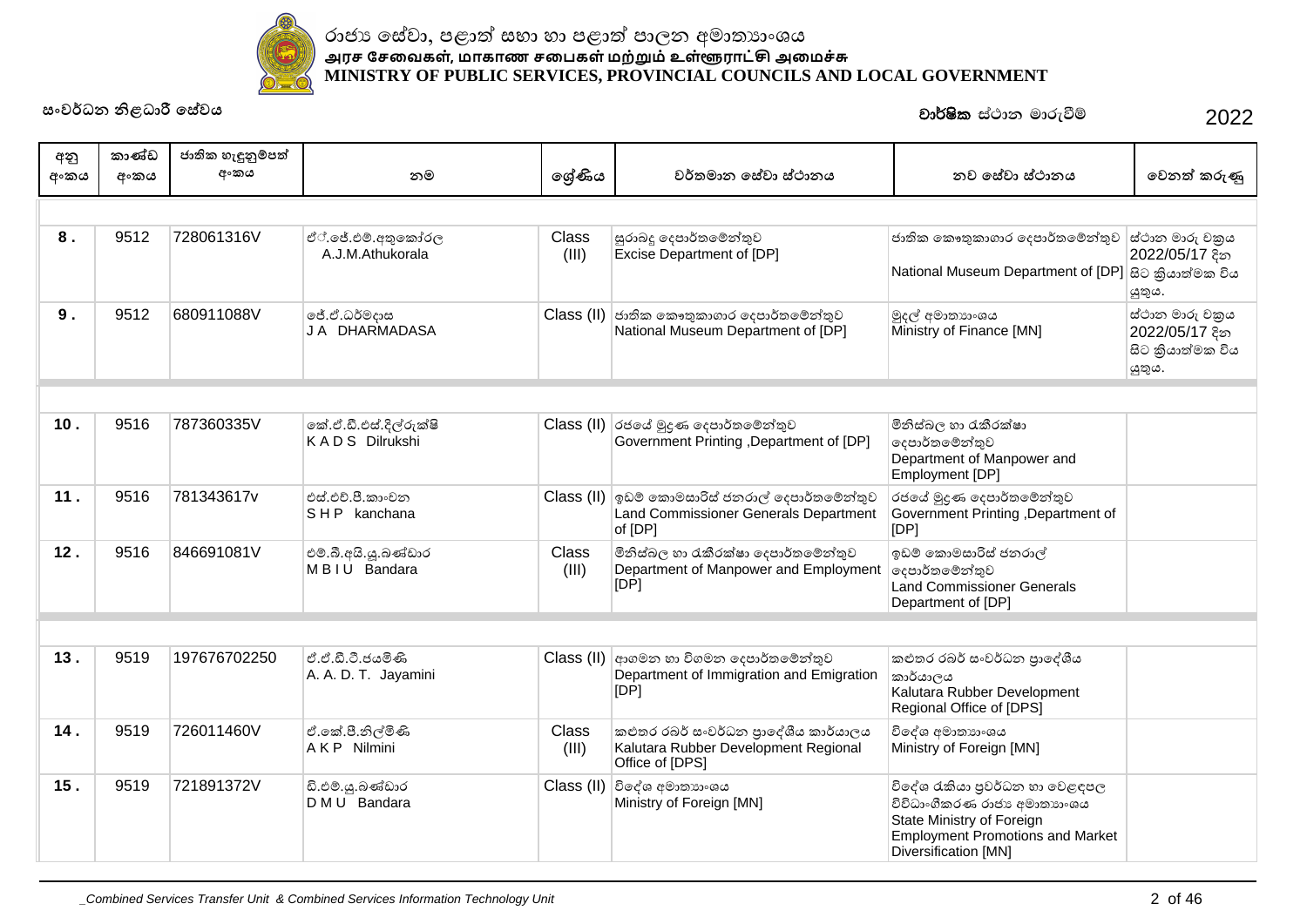

| අනු<br>අංකය | කාණ්ඩ<br>අංකය | ජාතික හැඳුනුම්පත්<br>අංකය | නම                                                    | ලශ්ණිය                | වර්තමාන සේවා ස්ථානය                                                                                                                                            | නව සේවා ස්ථානය                                                                                                                            | වෙනත් කරුණු |
|-------------|---------------|---------------------------|-------------------------------------------------------|-----------------------|----------------------------------------------------------------------------------------------------------------------------------------------------------------|-------------------------------------------------------------------------------------------------------------------------------------------|-------------|
|             |               |                           |                                                       |                       |                                                                                                                                                                |                                                                                                                                           |             |
| 16.         | 9519          | 756423100V                | පී.දෙනගම<br>P Denagama                                |                       | Class (II) විදේශ රැකියා පුවර්ධන හා වෙළඳපල<br>විවිධාංගීකරණ රාජා අමාතාගංශය<br>State Ministry of Foreign Employment<br>Promotions and Market Diversification [MN] | ආගමන හා විගමන දෙපාර්තමේන්තුව<br>Department of Immigration and<br>Emigration [DP]                                                          |             |
|             |               |                           |                                                       |                       |                                                                                                                                                                |                                                                                                                                           |             |
| 17.         | 9527          | 756032259V                | අයි.සී.විජේතුංග<br>IC Wijethunga                      | Class<br>(III)        | කොළඹ ආනන්ද විදාහලය<br>Colombo Ananda Vidyalaya [SCOL]                                                                                                          | සංචාරක අමාතාහංශය<br>Ministry of Tourism [MN]                                                                                              |             |
| 18.         | 9527          | 857693760V                | එස්.ආර්.එම්.පී.සමරනායක<br>SRMP samaranayaka           | <b>Class</b><br>(III) | ද සොයිසා කාන්තා රෝහල<br>De Soysa Womens hospital of [HOSP]                                                                                                     | කොළඹ ආනන්ද විදාහලය<br>Colombo Ananda Vidyalaya [SCOL]                                                                                     |             |
| 19.         | 9527          | 197208303220              | කේ.ඩී.ආර්.මංගල<br>KDR Mangala                         | Class (II)            | විදේශ අමාතාහංශය<br>Ministry of Foreign [MN]                                                                                                                    | ද සොයිසා කාන්තා රෝහල<br>De Soysa Womens hospital of<br>[HOSP]                                                                             |             |
| 20.         | 9527          | 795173633v                | ඩි.සී.සන්දුසේගරරාජා<br>D C Sandrasegararajah          |                       | Class (II)  සංචාරක අමාතාහංශය<br>Ministry of Tourism [MN]                                                                                                       | විදේශ අමාතාහංශය<br>Ministry of Foreign [MN]                                                                                               |             |
|             |               |                           |                                                       |                       |                                                                                                                                                                |                                                                                                                                           |             |
| 21.         | 9539          | 826134410V                | ඩබ්.එම්.ටී.ඩී.චන්දුසේකර<br>WMTD W.M.T.D.Chandrasekara | <b>Class</b><br>(III) | විදේශ අමාතාහංශය<br>Ministry of Foreign [MN]                                                                                                                    | විශුාම වැටුප් දෙපාර්තමේන්තුව -<br>කඩුවෙල පාදේශීය ලේකම් කාර්යාලය<br>Department of Pensions -<br>Kaduwela -Divisional Secretariate<br>[DAT] |             |
| 22.         | 9539          | 868032960V                | එල්.ඩී.එල්.ටී.කුමාරි<br><b>LDLT KUMARI</b>            | Class<br>(III)        | විශුාම වැටුප් දෙපාර්තමේන්තුව - කඩුවෙල<br>පාදේශීය ලේකම් කාර්යාලය<br>Department of Pensions - Kaduwela -<br>Divisional Secretariate [DAT]                        | වැවිලි අමාතාගංශය<br>Ministry of Plantation [MN]                                                                                           |             |
| 23.         | 9539          | 763382028V                | ඩබු.එම්.සී.වීරකෝන්<br>W M C WEERAKOON                 | Class<br>(III)        | වැවිලි අමාතාගංශය<br>Ministry of Plantation [MN]                                                                                                                | විදේශ අමාතාහංශය<br>Ministry of Foreign [MN]                                                                                               |             |
|             |               |                           |                                                       |                       |                                                                                                                                                                |                                                                                                                                           |             |
| 24.         | 9541          | 830582886v                | ආර්.ඒ.ඒ.රණසිංහ<br>RAA RANASINGHE                      | <b>Class</b><br>(III) | කොළඹ දිස්තික් ලේකම් කාර්යාලය<br>Colombo District Secretariat [DI]                                                                                              | විදේශ අමාතාහංශය<br>Ministry of Foreign [MN]                                                                                               |             |
| 25.         | 9541          | 802442092V                | එස්.එම්.පී.වී.කේ.සෙනවිරත්න<br>SMPVK Senavirathne      | Class<br>(III)        | ආරක්ෂක අමාතාහංශය<br>Ministry of Defence [MN]                                                                                                                   | කොළඹ දිස්තික් ලේකම් කාර්යාලය<br>Colombo District Secretariat [DI]                                                                         |             |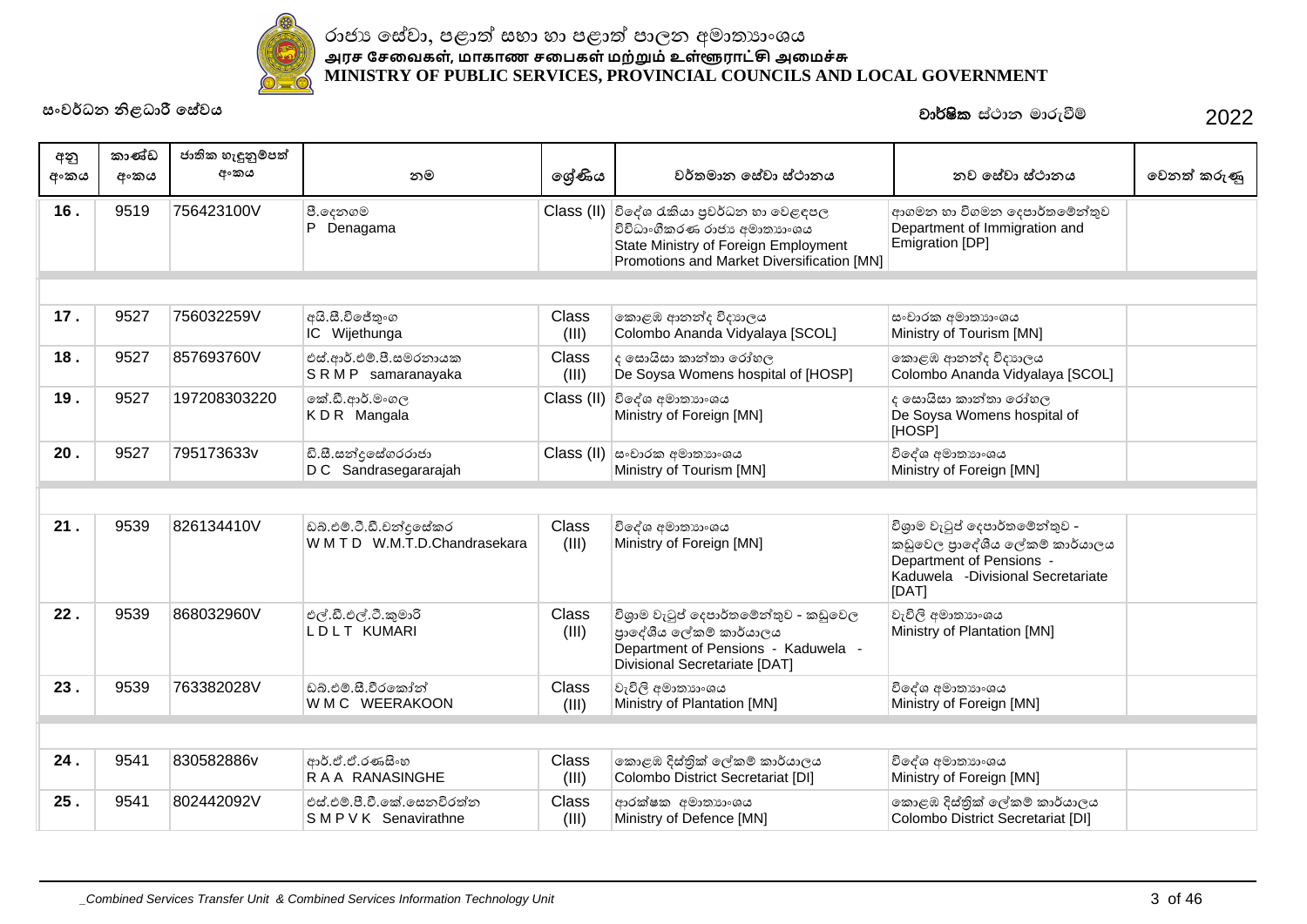

| අනු<br>අංකය | කාණ්ඩ<br>අංකය | ජාතික හැඳුනුම්පත්<br>අංකය | නම                                                  | ලේණිය                 | වර්තමාන සේවා ස්ථානය                                                                                              | නව සේවා ස්ථානය                                                                           | වෙනත් කරුණු |
|-------------|---------------|---------------------------|-----------------------------------------------------|-----------------------|------------------------------------------------------------------------------------------------------------------|------------------------------------------------------------------------------------------|-------------|
| 26.         | 9541          | 816973554V                | ඒ.ජී.වී.රත්නමාලි<br>A G Rathnamali                  | Class<br>(III)        | විදේශ අමාතාහංශය<br>Ministry of Foreign [MN]                                                                      | ආරක්ෂක අමාතාහංශය<br>Ministry of Defence [MN]                                             |             |
|             |               |                           |                                                     |                       |                                                                                                                  |                                                                                          |             |
|             |               |                           |                                                     |                       |                                                                                                                  |                                                                                          |             |
| 27.         | 9546          | 778291495V                | බී.ඒ.එන්.දමයන්ති<br>B A N damayanthi                | Class<br>(III)        | ගොවිජන සංවර්ධන දෙපාර්තමේන්තුව<br>Agrarian Development Department of [DP]                                         | විශුාම වැටුප් දෙපාර්තමේන්තුව<br>Department of Pensions [DP]                              |             |
| 28.         | 9546          | 797710750V                | වයි.වී.ඒ.එන්.තරංගනී<br>Y V A N Tharanganee          | Class<br>(III)        | විදේශ අමාතාගංශය<br>Ministry of Foreign [MN]                                                                      | ගොවිජන ස∘වර්ධන ලදපාර්තමේන්තුව<br>Agrarian Development Department<br>of [DP]              |             |
| 29.         | 9546          | 197680702647              | ආර්.ජේ.කේ.එස්.එම්.ශෂිකලා<br>R J K S M Shashikala    | Class<br>(III)        | විශුාම වැටුප් දෙපාර්තමේන්තුව<br>Department of Pensions [DP]                                                      | විදේශ අමාතාහංශය<br>Ministry of Foreign [MN]                                              |             |
|             |               |                           |                                                     |                       |                                                                                                                  |                                                                                          |             |
| 30.         | 9548          | 822391052V                | එස්.ජේ.එම්.ආර්.ඊ.අබේවිකුම<br>S J M R E Abeywickrama | Class<br>(III)        | විදේශ අමාතාහංශය<br>Ministry of Foreign [MN]                                                                      | සමෘද්ධි සංවර්ධන දෙපාර්තමේන්තුව<br>Samurdhi Development Department<br>of [DP]             |             |
| 31.         | 9548          | 766160085v                | ශු.ඒ.ඩී.පිුයංගනී<br>U A D Priyangani                |                       | Class (II) සමෘද්ධි සංවර්ධන දෙපාර්තමේන්තුව<br>Samurdhi Development Department of [DP] ଚ <sub>දපා</sub> ර්තමේන්තුව | පුද්ගලයන් ලියාපදිංචි කිරීමේ<br>Registration of Persons Department<br>of [DP]             |             |
| 32.         | 9548          | 785730038v                | ආර්.එන්.කදනගේ<br>R N KANDANAGE                      | Class<br>(III)        | පුද්ගලයන් ලියාපදිංචි කිරීමේ<br>දෙපාර්තමේන්තුව<br>Registration of Persons Department of [DP] [DP]                 | රාජා හාෂා දෙපාර්තමේන්තුව<br>Official Languages Department of                             |             |
| 33.         | 9548          | 198650403481              | ඩී.වී.ඩී.රණවක<br>D V D Ranawaka                     | Class<br>(III)        | රාජා භාෂා දෙපාර්තමේන්තුව<br>Official Languages Department of [DP]                                                | විදේශ අමාතාහංශය<br>Ministry of Foreign [MN]                                              |             |
|             |               |                           |                                                     |                       |                                                                                                                  |                                                                                          |             |
| 34.         | 9560          | 888640576V                | එම්.එස්.හසුරා<br>MS Hasoora                         | <b>Class</b><br>(III) | තිකුණාමලය ගොවිජන සංවර්ධන දිස්තික්<br>කාර්යාලය<br>Trincomalee Agrarian Development District<br>office [DPS]       | කින්නියා පාදේශීය ලේකම් කාර්යාලය<br>Kinniya [DV]                                          |             |
| 35.         | 9560          | 846770739V                | ටී.සකුන්තලා<br>Sahunthala                           | Class<br>(III)        | කින්නියා පාදේශීය ලේකම් කාර්යාලය<br>Kinniya [DV]                                                                  | තිකුණාමලය නගර හා කඩවත්සතර<br>පාදේශීය ලේකම් කාර්යාලය<br>Trincomalee Town and Gravets [DV] |             |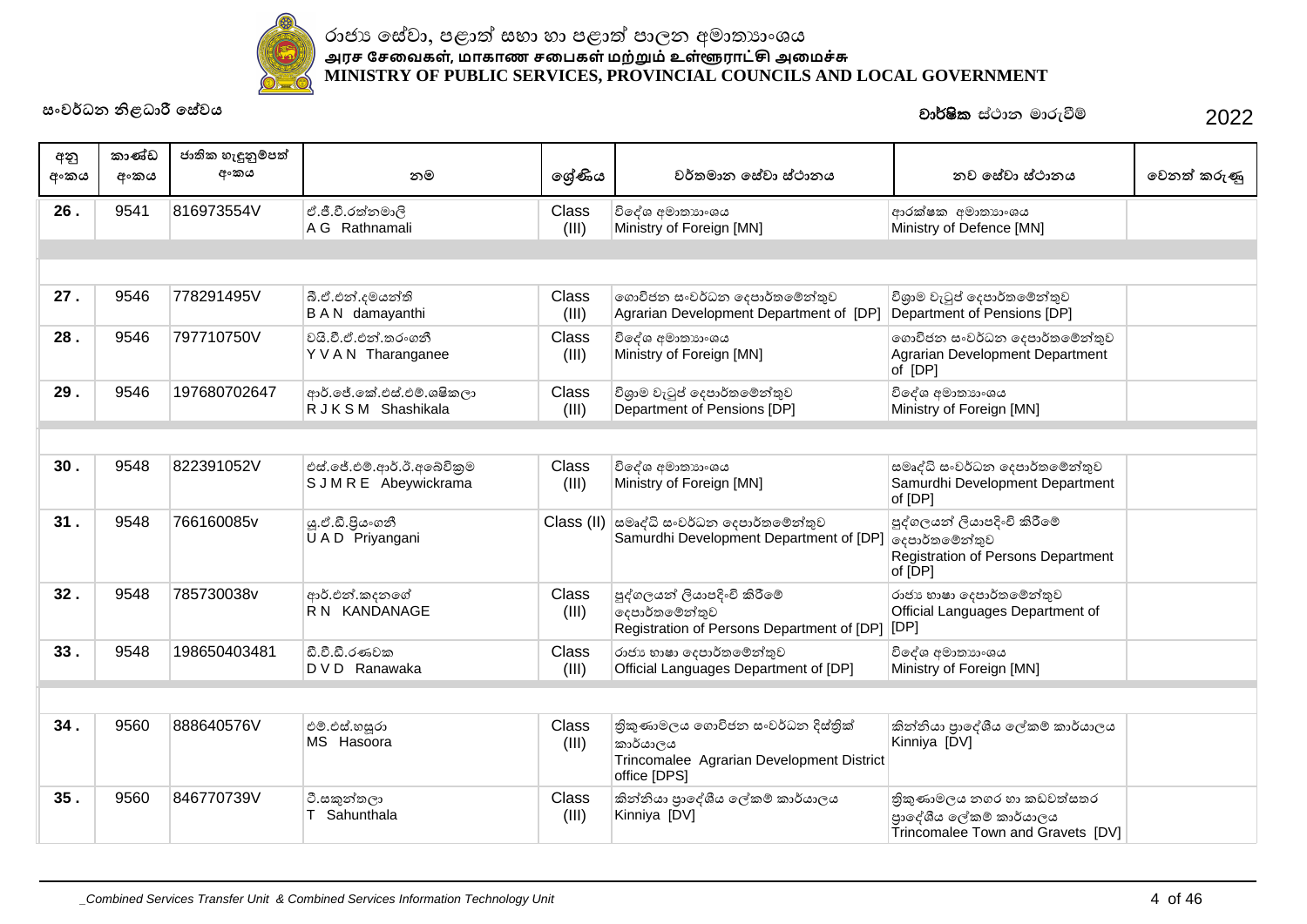

#### ˡ˫ˉɕ˳˦ʢˣ˫˚˨˫Ʈ˦˝˫˧˫˚˨˫Ʈ˚˫ˢ˘ʯ˞˫˔ɕ˫ʭˤˠ <u>அரச சேவைகள், மாகாண சபைகள் மற்றும் உள்ளூராட்சி அமைச்சு</u> **MINISTRY OF PUBLIC SERVICES, PROVINCIAL COUNCILS AND LOCAL GOVERNMENT**

**˦ʭˣə˗˘ǧ˨˗˫ɝ˳˦ʢˣˠ** 2022 jd¾Isl **ia:dk udreùï**

| අනු<br>අංකය | කාණ්ඩ<br>අංකය | ජාතික හැඳුනුම්පත්<br>අංකය | නම                                                    | ලේණිය          | වර්තමාන සේවා ස්ථානය                                                                             | නව සේවා ස්ථානය                                                                                             | වෙනත් කරුණු |
|-------------|---------------|---------------------------|-------------------------------------------------------|----------------|-------------------------------------------------------------------------------------------------|------------------------------------------------------------------------------------------------------------|-------------|
| 36.         | 9560          | 842801010V                | එස්.පුතීපත්<br>S Piratheepan                          | Class<br>(III) | තිකුණාමලය නගර හා කඩවත්සතර පාදේශීය<br>ලේකම් කාර්යාලය<br>Trincomalee Town and Gravets [DV]        | මොරවැව පුාදේශීය ලේකම් කාර්යාලය<br>Morawewa [DV]                                                            |             |
| 37.         | 9560          | 800372372v                | එම්.රවිශංකර්<br>M Ravishankar                         | Class<br>(III) | මොරවැව පුාදේශීය ලේකම් කාර්යාලය<br>Morawewa [DV]                                                 | තිකුණාමලය ගොවිජන සංවර්ධන<br>දිස්තික් කාර්යාලය<br>Trincomalee Agrarian Development<br>District office [DPS] |             |
|             |               |                           |                                                       |                |                                                                                                 |                                                                                                            |             |
| 38.         | 9564          | 816631106v                | ඩබ්ලිව්.එම්.එච්.පී.කේ.වීරකෝන්<br>W.M.H.P.K. Weerakoon | Class<br>(III) | මහනුවර උතුර දිස්තික් කම්කරු කාර්යාලය<br>Kandy North District Labour Ofiice [DPS]                | මහනුවර බෞද්ධ කටයුතු කාර්යාලය<br>Kandy Buddhist Affairs Office [DPS]                                        |             |
| 39.         | 9564          | 731921300V                | එස්. එන්. පතිරණගේ<br>S N pathiranage                  | Class (II)     | මහනුවර බෞද්ධ කටයුතු කාර්යාලය<br>Kandy Buddhist Affairs Office [DPS]                             | සත්ත්ව නිෂ්පාදන හා සෞඛාා<br>දෙපාර්තමේන්තුව<br>Animal Production and Health<br>Department of [DP]           |             |
| 40.         | 9564          | 737781143V                | ඒ්.ඩී.ඩී.එස්. කලුපෙරුම<br>ADDS Kaluperuma             | Class<br>(III) | සත්ත්ව නිෂ්පාදන හා සෞඛා<br>දෙපාර්තමේන්තුව<br>Animal Production and Health Department<br>of [DP] | සිරිමාවෝ බණ්ඩාරණායක ළමා<br>රෝහල<br>Sirimavo Bandaranaika Children<br>hospital of [HOSP]                    |             |
| 41.         | 9564          | 838633013V                | ආර්.එස්.විකුමසිංහ<br>R S WICKRAMASINGHE               | Class<br>(III) | සිරිමාවෝ බණ්ඩාරණායක ළමා රෝහල<br>Sirimavo Bandaranaika Children hospital of<br>[HOSP]            | මහනුවර උතුර දිස්තික් කම්කරු<br> කාර්යාලය<br>Kandy North District Labour Ofiice<br>[DPS]                    |             |
|             |               |                           |                                                       |                |                                                                                                 |                                                                                                            |             |
| 42.         | 9587          | 776872008V                | එස්.එස්.ජයරත්න<br>S S Jayarathna                      | Class<br>(III) | ගාල්ල කාර්මික විදාහලය<br>Galle Technical college [DPS]                                          | බෝපෙ-පෝද්දල පුාදේශීය ලේකම්<br>කාර්යාලය<br>Bope-Poddala [DV]                                                |             |
| 43.         | 9587          | 727541934v                | එන්.ඩබ්.ඒ්.එන්.මහේෂා<br>N W A nishanthi mahesha       | Class (I)      | බෝපෙ-පෝද්දල පාදේශීය ලේකම්<br>කාර්යාලය<br>Bope-Poddala [DV]                                      | ගාල්ල කඩවත්සතර පාදේශීය ලේකම්<br>කාර්යාලය<br>Galle Four Gravets [DV]                                        |             |
| 44.         | 9587          | 198473602707              | බී.එම්.ඩී.එල්. බණ්ඩාර<br>B M D L Bandara              | Class<br>(III) | ගාල්ල කඩවත්සතර පාදේශීය ලේකම්<br>කාර්යාලය<br>Galle Four Gravets [DV]                             | ගාල්ල දිස්තික් මිනින්දෝරු කාර්යාලය<br>Galle District Survey Office [DPS]                                   |             |
| 45.         | 9587          | 816440475V                | බී.එස්.ජයවර්ධන<br><b>B</b> S Jayawardena              | Class<br>(III) | ගාල්ල දිස්තික් මිනින්දෝරු කාර්යාලය<br>Galle District Survey Office [DPS]                        | ගාල්ල කාර්මික විදාහලය<br>Galle Technical college [DPS]                                                     |             |

\_Combined Services Transfer Unit & Combined Services Information Technology Unit 5 of 46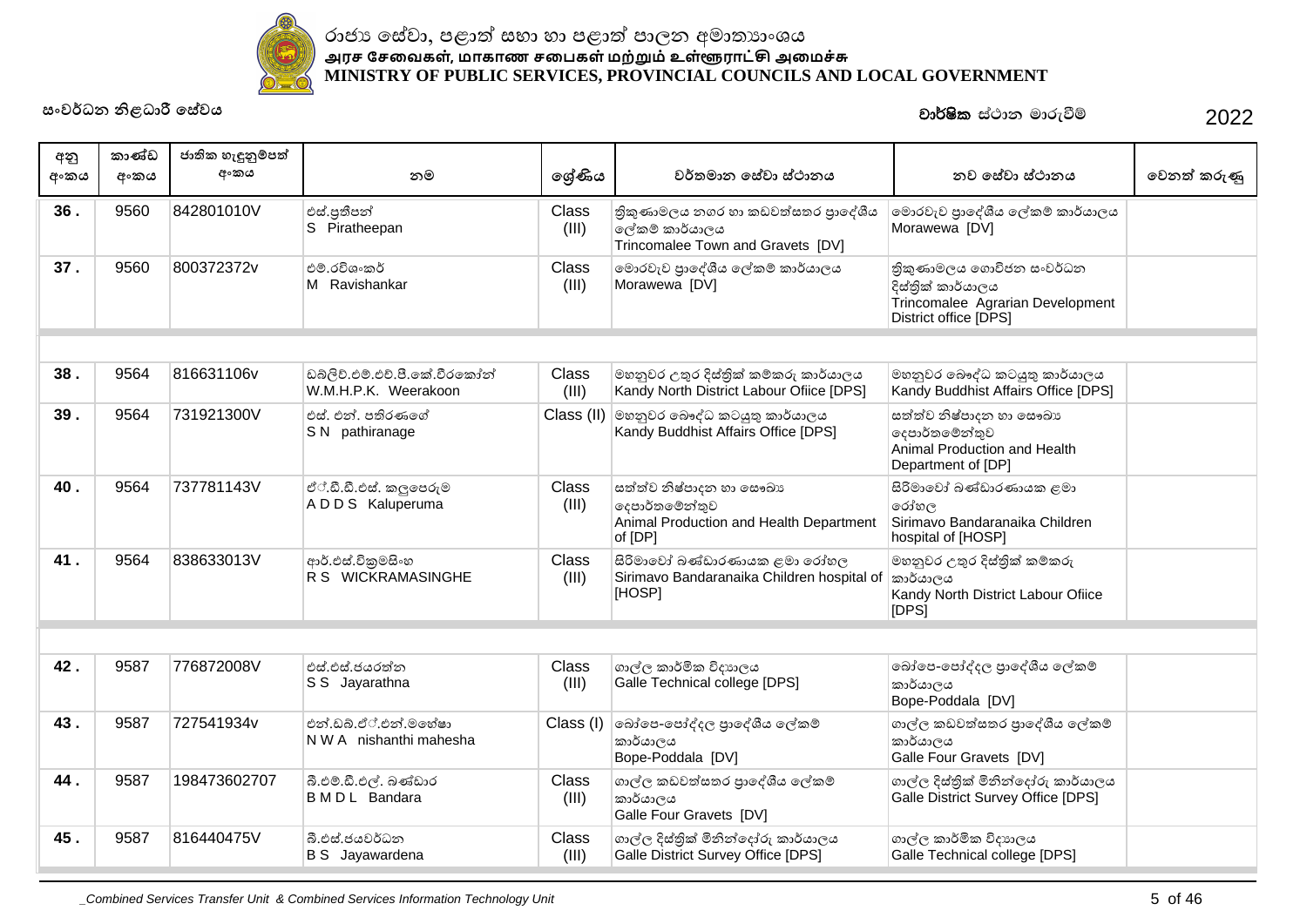

| අනු<br>අංකය | කාණ්ඩ<br>අංකය | ජාතික හැඳුනුම්පත්<br>අංකය | නම                                           | ලේණිය                 | වර්තමාන සේවා ස්ථානය                                                                                 | නව සේවා ස්ථානය                                                                                      | වෙනත් කරුණු |
|-------------|---------------|---------------------------|----------------------------------------------|-----------------------|-----------------------------------------------------------------------------------------------------|-----------------------------------------------------------------------------------------------------|-------------|
|             |               |                           |                                              |                       |                                                                                                     |                                                                                                     |             |
| 46.         | 9591          | 786350689v                | යූ.ඒ.කේ.ද සිල්වා<br>UAK DE SILVA             | <b>Class</b><br>(III) | මහවැව පාදේශීය ලේකම් කාර්යාලය<br>Mahawewa [DV]                                                       | හලාවත ගොවිජන සංවර්ධන දිස්තික්<br>කාර්යාලය<br>Chilaw Agraian Development District<br>Office of [DPS] |             |
| 47.         | 9591          | 875700014V                | එම්.ඒ්.එස්.ඩී.ලේමසිරි<br>MASD Premasiri      | Class<br>(III)        | හලාවත ගොවිජන සංවර්ධන දිස්තික්<br>කාර්යාලය<br>Chilaw Agraian Development District Office<br>of [DPS] | මහකුඹුක්කඩවල පුාදේශීය ලේකම්<br>කාර්යාලය<br>Mahakumbukkadawala [DV]                                  |             |
| 48.         | 9591          | 797962686V                | එස්.ඒ.එම්.ඩී. පියසීලි<br>SAMD PIYASEELI      | Class<br>(III)        | මහකුඹුක්කඩවල පාදේශීය ලේකම් කාර්යාලය<br>Mahakumbukkadawala [DV]                                      | නවගත්තේගම පාදේශීය ලේකම්<br>කාර්යාලය<br>Nawagaththegama [DV]                                         |             |
| 49.         | 9591          | 888262059V                | ආර්.එම්.එස්.කේ.රත්නායක<br>R M S K RATHNAYAKA | Class<br>(III)        | නවගත්තේගම පුාදේශීය ලේකම් කාර්යාලය<br>Nawagaththegama [DV]                                           | මහවැව පුාදේශීය ලේකම් කාර්යාලය<br>Mahawewa [DV]                                                      |             |
|             |               |                           |                                              |                       |                                                                                                     |                                                                                                     |             |
| $50.$       | 9593          | 802592540v                | එල් යු පි කුමානායක<br>LUP Kumanayaka         | <b>Class</b><br>(III) | මාතර පාදේශීය ලේකම් කාර්යාලය<br>Matara [DV]                                                          | මාතර දිස්තික් ලේකම් කාර්යාලය<br>Matara District Secretariat [DI]                                    |             |
| 51.         | 9593          | 866133808v                | එස් වී පරණගම<br>S V Paranagama               | <b>Class</b><br>(III) | මාතර දිස්තික් ලේකම් කාර්යාලය<br>Matara District Secretariat [DI]                                    | මාතර දිස්තික් කුමසම්පාදන අංශය<br>Matara District Planning Office of<br>[DPS]                        |             |
| 52.         | 9593          | 737801489V                | ආර්. කේ. දිනේෂා<br>R K Dinesha               |                       | Class (II) මාතර දිස්තික් කුමසම්පාදන අංශය<br>Matara District Planning Office of [DPS]                | මාතර ගොවිජන සංවර්ධන දිස්තික්<br>කාර්යාලය<br>Matara Agrarian Development<br>District office of [DPS] |             |
| 53.         | 9593          | 835793648V                | බී එල් යූ අමාලිකා<br><b>BLU AMALIKA</b>      | <b>Class</b><br>(III) | මාතර ගොවිජන සංවර්ධන දිස්තික් කාර්යාලය<br>Matara Agrarian Development District<br>office of [DPS]    | මාතර පාදේශීය ලේකම් කාර්යාලය<br>Matara [DV]                                                          |             |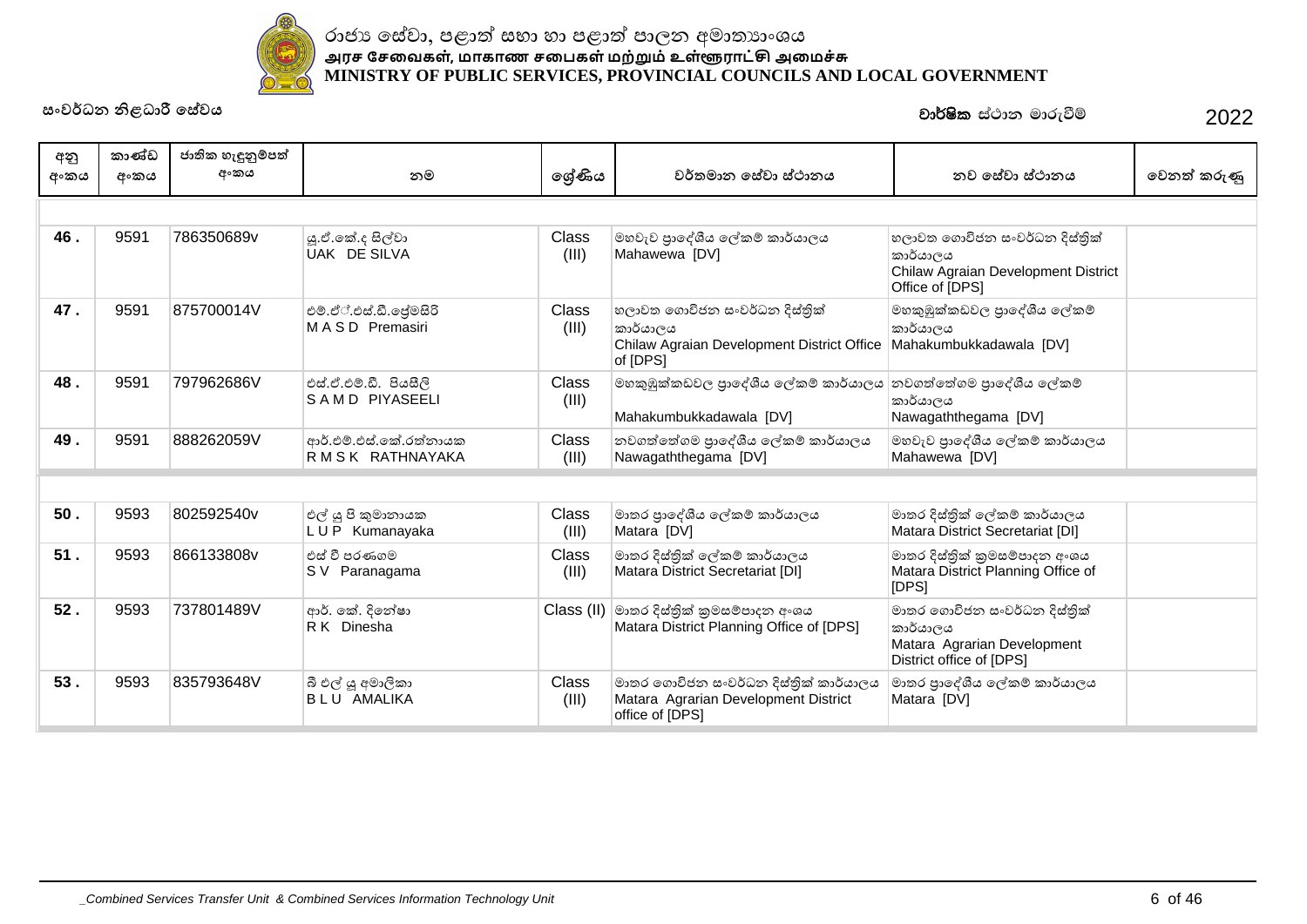

| අනු<br>අංකය | කාණ්ඩ<br>අංකය | ජාතික හැඳුනුම්පත්<br>අංකය | නම                                               | ලේණිය                 | වර්තමාන සේවා ස්ථානය                                                                                                                                                                                                                                                                                                    | නව සේවා ස්ථානය                                                                                                                                                                                                                                                                                   | වෙනත් කරුණු |
|-------------|---------------|---------------------------|--------------------------------------------------|-----------------------|------------------------------------------------------------------------------------------------------------------------------------------------------------------------------------------------------------------------------------------------------------------------------------------------------------------------|--------------------------------------------------------------------------------------------------------------------------------------------------------------------------------------------------------------------------------------------------------------------------------------------------|-------------|
|             |               |                           |                                                  |                       |                                                                                                                                                                                                                                                                                                                        |                                                                                                                                                                                                                                                                                                  |             |
| 54.         | 9606          | 855992744V                | ඒ ලේ රිසානා<br>A J RISANA                        | Class<br>(III)        | ලද්ශීය වෙදකම් පුවර්ධන, ගුාමීය හා ආයුර්වේද  කල්මුණේ දකුණ පුාදේශීය ලේකම්<br>රෝහල් සංවර්ධන හා පුජා සෞඛ්ය රාජාා<br>අමාතාගය - ඉරක්කාමම් පුාදේශීය ලේකම්<br>කාර්යාලය<br>State Ministry of Promotion of Indigenous<br>Medicine, Development of Rural Ayurvedic<br>Hospitals and Community Health -<br>Irakkamam(Eragama) [MAT] | කාර්යාලය<br>Kalmunai South [DV]                                                                                                                                                                                                                                                                  |             |
| 55.         | 9606          | 820461738v                | අයි.එල්.එම්.මුබීන්<br>IL Mohamed Mubeen          | Class<br>(III)        | කල්මුණේ දකුණ පුාදේශීය ලේකම් කාර්යාලය තින්දාවූර් පුාදේශීය ලේකම් කාර්යාලය<br>Kalmunai South [DV]                                                                                                                                                                                                                         | Ninthaur [DV]                                                                                                                                                                                                                                                                                    |             |
| 56.         | 9606          | 862091280v                | ශු.එල්.ඵම්.අස්හර්<br>UL Mohamed Ashar            | <b>Class</b><br>(III) | නින්දාවූර් පාදේශීය ලේකම් කාර්යාලය<br>Ninthaur [DV]                                                                                                                                                                                                                                                                     | අෂ්රොෆ් අනුස්මරණ රෝහල<br>Kalmunai (South) Ashraf Memorial<br>hospital of [HOSP]                                                                                                                                                                                                                  |             |
| 57.         | 9606          | 863202094V                | එස්.රිජාස්<br>S RIJAS                            | Class<br>(III)        | අෂ්රොෆ් අනුස්මරණ රෝහල<br>Kalmunai (South) Ashraf Memorial hospital<br>of [HOSP]                                                                                                                                                                                                                                        | දේශීය වෙදකම් පුවර්ධන, ගුාමීය හා<br>ආයුර්වේද රෝහල් සංවර්ධන හා පුජා<br>මසෟඛ්ය රාජා අමාතා ිශය -<br>ඉරක්කාමම් පාදේශීය ලේකම්<br>කාර්යාලය<br>State Ministry of Promotion of<br>Indigenous Medicine, Development<br>of Rural Ayurvedic Hospitals and<br>Community Health - Irakkamam<br>(Eragama) [MAT] |             |
|             |               |                           |                                                  |                       |                                                                                                                                                                                                                                                                                                                        |                                                                                                                                                                                                                                                                                                  |             |
| 58.         | 9642          | 826321903v                | ඩබ්.ඒ.එන්.සී.විකුමසිංහ<br>W A N C Wickramasinghe | Class<br>(III)        | පඩුවස්තුවර ගොවිජන සේවා කාර්යාලය<br>Panduwasnuwara Agrarian Services Office                                                                                                                                                                                                                                             | පඬුවස්නුවර පාදේශීය ලේකම්<br>කාර්යාලය                                                                                                                                                                                                                                                             |             |

| 58. | 9642 | 826321903v   | ඩබ්.ඒ.එන්.සී.විකුමසිංහ<br>W A N C Wickramasinghe | Class<br>(III) | පඩුවස්තුවර ගොවිජන සේවා කාර්යාලය<br>Panduwasnuwara Agrarian Services Office   කාර්යාලය<br>of [DPS] | පඬුවස්නුවර පාදේශීය ලේකම්<br>Panduwasnuwara - Hettipola [DV]                               |  |
|-----|------|--------------|--------------------------------------------------|----------------|---------------------------------------------------------------------------------------------------|-------------------------------------------------------------------------------------------|--|
| 59. | 9642 | 197686002042 | එච්.ජී.ජී.ශාහමලී<br>∣H G G SHYAMALI              |                | Class (II) පඩුවස්තුවර පාලේශීය ලේකම් කාර්යාලය<br>Panduwasnuwara -Hettipola [DV]                    | පඩුවස්තුවර ගොවිජන සේවා<br>කාර්යාලය<br>Panduwasnuwara Agrarian Services<br>Office of [DPS] |  |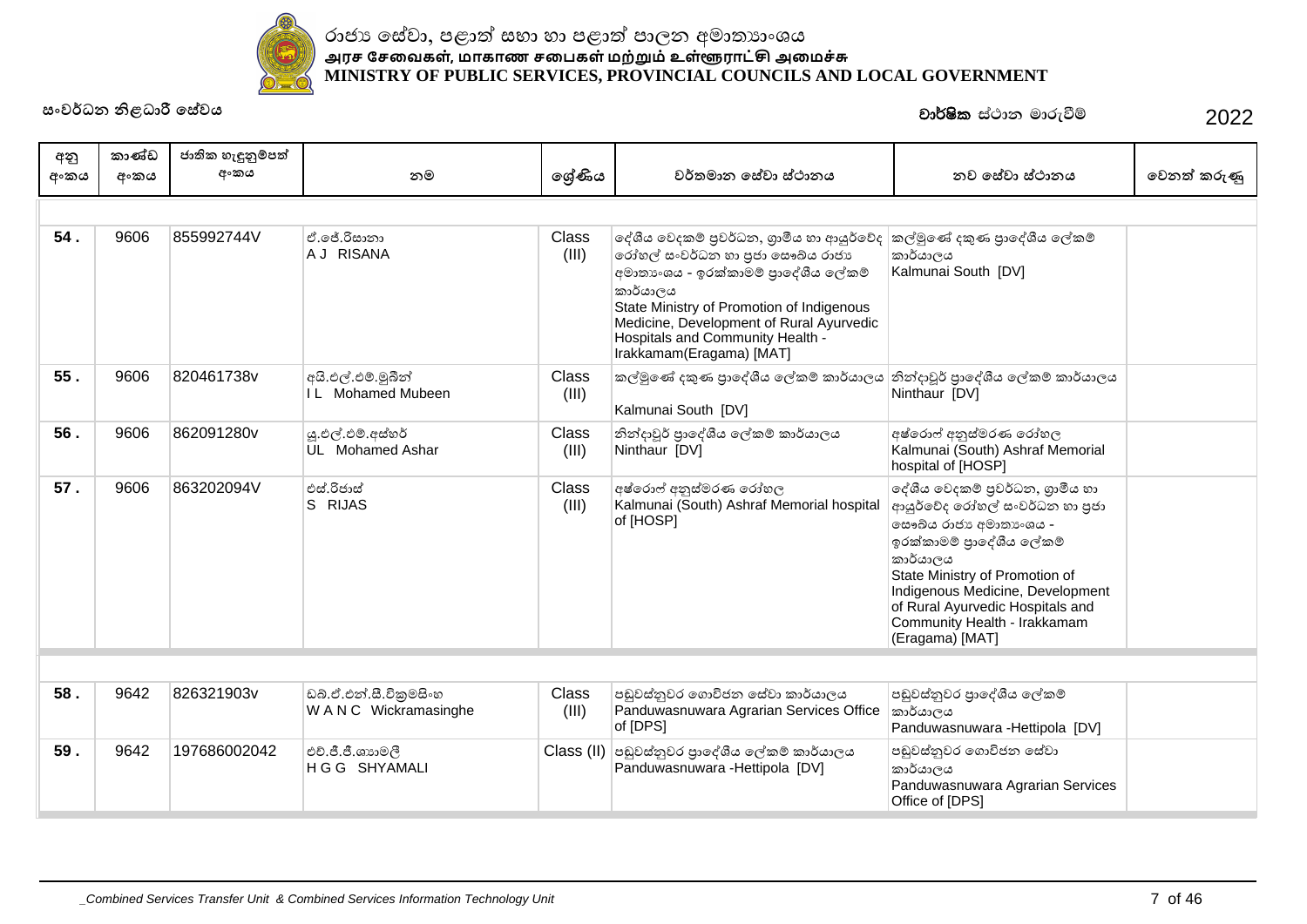

# **˦ʭˣə˗˘ǧ˨˗˫ɝ˳˦ʢˣˠ** 2022 jd¾Isl **ia:dk udreùï**

| අනු<br>අංකය | කාණ්ඩ<br>අංකය | ජාතික හැඳුනුම්පත්<br>අංකය | නම                                   | ලශ්ණිය                | වර්තමාන සේවා ස්ථානය                                                                                   | නව සේවා ස්ථානය                                                                                         | වෙනත් කරුණු |
|-------------|---------------|---------------------------|--------------------------------------|-----------------------|-------------------------------------------------------------------------------------------------------|--------------------------------------------------------------------------------------------------------|-------------|
|             |               |                           |                                      |                       |                                                                                                       |                                                                                                        |             |
| 60.         | 9653          | 696601100v                | ඩී.එම්.ඒ.දිසානායක<br>DMA DISSANAYAKE | Class<br>(III)        | ජාතික භෞතික සැලසුම් දෙපාර්තමේන්තුව<br>National Physical Planning, Department of<br>[DP]               | කඩුවෙල පාදේශීය ලේකම් කාර්යාලය<br>Kaduwela [DV]                                                         |             |
| 61.         | 9653          | 836141709V                | වී.ඒ. සුරාජිනී<br>V A Surajini       | Class<br>(III)        | කඩුවෙල පාදේශීය ලේකම් කාර්යාලය<br>Kaduwela [DV]                                                        | ජාතික භෞතික සැලසුම්<br>දෙපාර්තමේන්තුව<br>National Physical Planning,<br>Department of [DP]             |             |
|             |               |                           |                                      |                       |                                                                                                       |                                                                                                        |             |
| 62.         | 9658          | 867251146V                | ජේ.ජාරියා<br>J. Jariya               | Class<br>(III)        | කින්නියා ගොවිජන සේවා මධාසේථානය -<br>තිකුණාමලය<br>Kinniya Agrarian Service<br>CenterTrincomalee [DPSS] | කින්නියා පාදේශීය ලේකම් කාර්යාලය<br>Kinniya [DV]                                                        |             |
| 63.         | 9658          | 767520034V                | එමි. රිසානා<br>M Risana              | Class<br>(III)        | කින්නියා පාදේශීය ලේකම් කාර්යාලය<br>Kinniya [DV]                                                       | කින්නියා ගොවිජන සේවා මධාාස්ථානය<br>- තිකුණාමලය<br>Kinniya Agrarian Service<br>CenterTrincomalee [DPSS] |             |
|             |               |                           |                                      |                       |                                                                                                       |                                                                                                        |             |
| 64.         | 9661          | 847742283V                | ඒ.එෆ්.ශකීලා<br>A FATHIMA SHAKEELA    | Class<br>(III)        | අෂ්රොෆ් අනුස්මරණ රෝහල<br>Kalmunai (South) Ashraf Memorial hospital Ninthaur [DV]<br>of [HOSP]         | නින්දාවූර් පාදේශීය ලේකම් කාර්යාලය                                                                      |             |
| 65.         | 9661          | 850413320V                | එස්.එම්.අරූස්<br>SM AROOS            | Class<br>(III)        | නින්දාවූර් පුාදේශීය ලේකම් කාර්යාලය<br>Ninthaur [DV]                                                   | අෂ්රොෆ් අනුස්මරණ රෝහල<br>Kalmunai (South) Ashraf Memorial<br>hospital of [HOSP]                        |             |
|             |               |                           |                                      |                       |                                                                                                       |                                                                                                        |             |
| 66.         | 9716          | 825883878V                | ඕ.එම්.එස්.ජයලත්<br>O.M.S.Jayalath    | <b>Class</b><br>(III) | මහරගම පුාදේශීය ලේකම් කාර්යාලය<br>Maharagama [DV]                                                      | තැපැල් දෙපාර්තමේන්තුව<br>Posts Department of [DP]                                                      |             |
| 67.         | 9716          | 778082144V                | ඩබ්.කේ.එන්.එස්.පෙරේරා<br>WKNS PERERA |                       | Class (II) තැපැල් දෙපාර්තමේන්තුව<br>Posts Department of [DP]                                          | අධාහපන අමාතා ශය<br>Ministry of Education [MN]                                                          |             |
| 68.         | 9716          | 747521620V                | ඒ.ශූ.ඒකනායක<br>A U EKANAYAKE         |                       | $ICTS$ 3 - අධාහාපන අමාතාංශය<br>Class (III) Ministry of Education [MN]                                 | මොරටුව පාදේශීය ලේකම් කාර්යාලය<br>Moratuwa [DV]                                                         |             |
| 69.         | 9716          | 842981964v                | පී.ඩී.ආර්.පීරිස්<br>PDR PEIRIS       |                       | ICTS 3 -  මොරටුව පුාදේශීය ලේකම් කාර්යාලය<br>Class (III) Moratuwa [DV]                                 | කැස්බෑව පාදේශීය ලේකම් කාර්යාලය<br>Kesbewa [DV]                                                         |             |

\_Combined Services Transfer Unit & Combined Services Information Technology Unit 8 of 46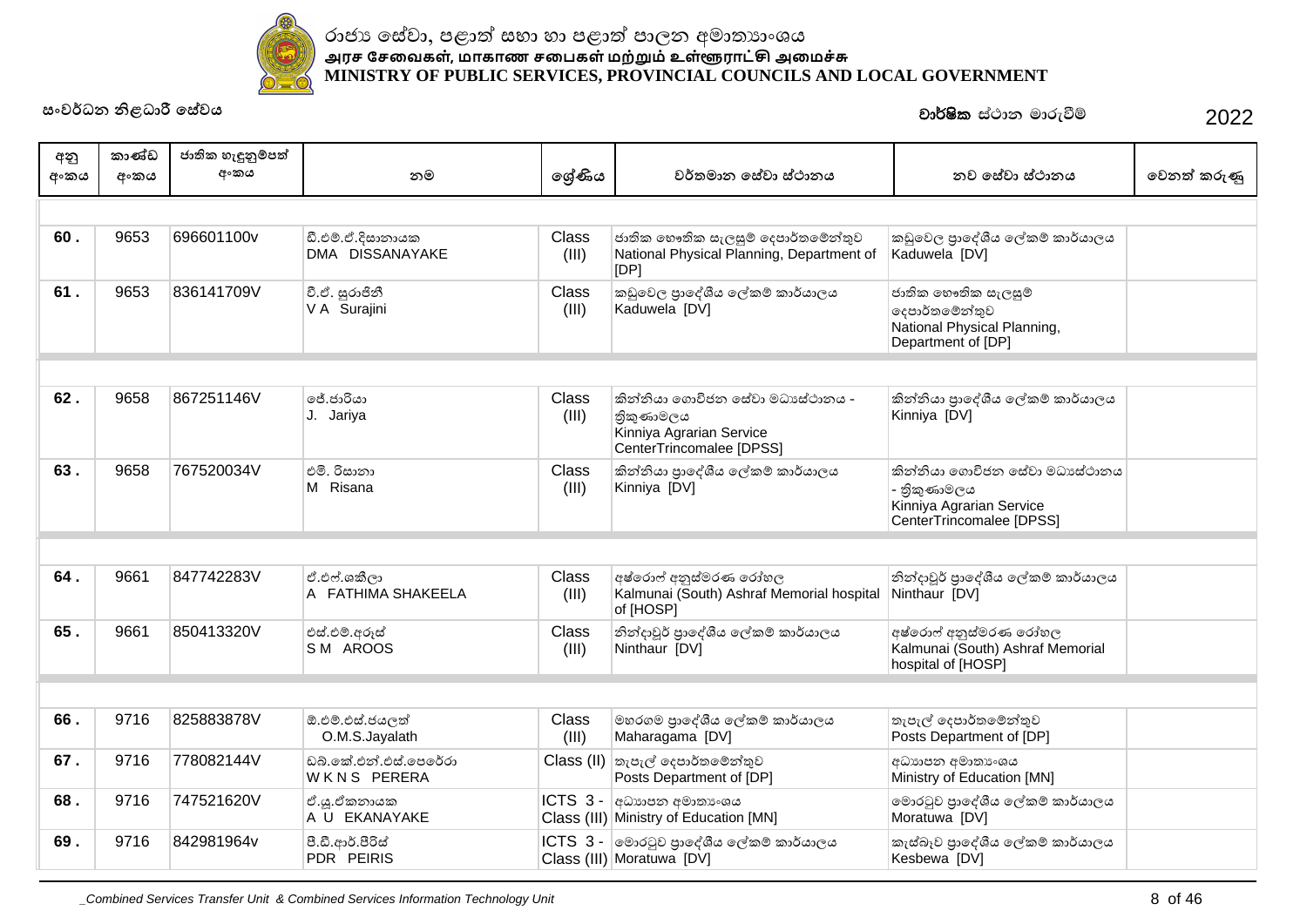

| අනු<br>අංකය | කාණ්ඩ<br>අංකය | ජාතික හැඳුනුම්පත්<br>අංකය | නම                                                  | ලශ්ණිය                | වර්තමාන සේවා ස්ථානය                                                                                                    | නව සේවා ස්ථානය                                                                                              | වෙනත් කරුණු |
|-------------|---------------|---------------------------|-----------------------------------------------------|-----------------------|------------------------------------------------------------------------------------------------------------------------|-------------------------------------------------------------------------------------------------------------|-------------|
| 70.         | 9716          | 845033056V                | එම්.ඒ.රන්කොත්ගේ<br>M A Rankothge                    | Class<br>(III)        | කැස්බෑව පාදේශීය ලේකම් කාර්යාලය<br>Kesbewa [DV]                                                                         | මහරගම පුාදේශීය ලේකම් කාර්යාලය<br>Maharagama [DV]                                                            |             |
|             |               |                           |                                                     |                       |                                                                                                                        |                                                                                                             |             |
| 71.         | 9718          | 740282166V                | ආර්.එස්.රණසිංහ<br>R S Ranasinghe                    |                       | Class (II) කුරුණෑගල ගොවිජන සංවර්ධන දිස්තික්<br>කාර්යාලය<br>Kurunegala Agrarian Development District<br>office of [DPS] | කුරුණෑගල පුාදේශීය ලේකම්<br>කාර්යාලය<br>Kurunegala [DV]                                                      |             |
| 72.         | 9718          | 766292194V                | ඩබ්.ඩබ්.එල්.ජී.දිසානායක<br>WWLG Dissanayake         | Class<br>(III)        | කුරුණෑගල පුාදේශීය ලේකම් කාර්යාලය<br>Kurunegala [DV]                                                                    | ගතේවත්ත පාදේශීය ලේකම්<br>කාර්යාලය<br>Ganewatta [DV]                                                         |             |
| 73.         | 9718          | 787763006V                | කේ.එම්.සී.කුමාරසිංහ<br>K M C KUMARASINGHE           | Class<br>(III)        | ගතේවත්ත පුාදේශීය ලේකම් කාර්යාලය<br>Ganewatta [DV]                                                                      | කුරුණෑගල දිස්තික් ලේකම් කාර්යාලය<br>Kurunegala District Secretariat [DI]                                    |             |
| 74.         | 9718          | 868181230v                | බී.ආර්.එස්.ඒ.කරුනාතිලක<br><b>BRSA KARUNATHILAKA</b> | <b>Class</b><br>(III) | කුරුණෑගල දිස්තික් ලේකම් කාර්යාලය<br>Kurunegala District Secretariat [DI]                                               | කුරුණෑගල ගොවිජන සංවර්ධන දිස්තික්<br>කාර්යාලය<br>Kurunegala Agrarian Development<br>District office of [DPS] |             |
|             |               |                           |                                                     |                       |                                                                                                                        |                                                                                                             |             |
| 75.         | 9719          | 836094212v                | ආර්.එල්.අයි.ශිරෝෂිකා<br>R L I Shiroshika            | Class<br>(III)        | දකුණු පළාත් නියෝජා සර්වේයර් ජනරාල්<br>කාර්යාලය<br>Southern Province -Deputy Survey Office<br>[DPS]                     | ගාල්ල දිස්තික් ලේකම් කාර්යාලය<br><b>Galle District Secretariat [DI]</b>                                     |             |
| 76.         | 9719          | 857123867V                | ඩී.එල්.ඩබ්.ආර්.එන්.ද සිල්වා<br>DLWRN De Silva       | <b>Class</b><br>(III) | ගාල්ල දිස්තික් ලේකම් කාර්යාලය<br><b>Galle District Secretariat [DI]</b>                                                | දකුණු පළාත් නියෝජා සර්වේයර්<br>ජනරාල් කාර්යාලය<br>Southern Province -Deputy Survey<br>Office [DPS]          |             |
|             |               |                           |                                                     |                       |                                                                                                                        |                                                                                                             |             |
| 77.         | 9721          | 198379503898              | එල්. එච්. එල්. ඒ. පියදර්ශනී<br>LHLA PRIYADARSHANI   | Class<br>(III)        | ගාල්ල දිස්තික් ලේකම් කාර්යාලය<br><b>Galle District Secretariat [DI]</b>                                                | ගාල්ල දිස්තික් මිනින්දෝරු කාර්යාලය<br>Galle District Survey Office [DPS]                                    |             |
| 78.         | 9721          | 835140784V                | ඩී.සී. රුවන්පූර<br>D C Ruwanpura                    | Class<br>(III)        | ගාල්ල දිස්තික් මිනින්දෝරු කාර්යාලය<br>Galle District Survey Office [DPS]                                               | ගාල්ල දිස්තික් ලේකම් කාර්යාලය<br><b>Galle District Secretariat [DI]</b>                                     |             |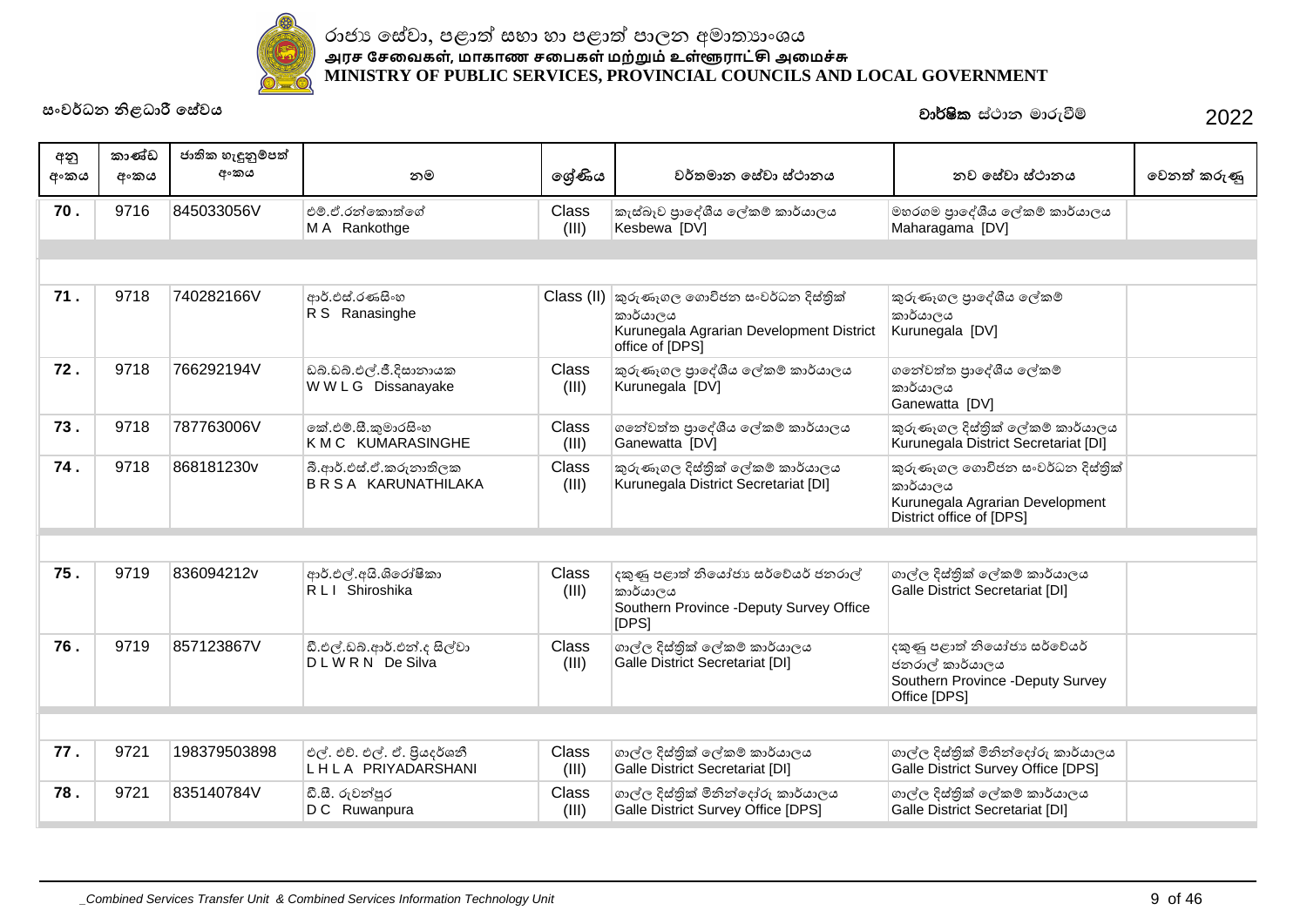

| අනු<br>අංකය | කාණ්ඩ<br>අංකය | ජාතික හැඳුනුම්පත්<br>අංකය | නම                                                  | ලශ්ණිය                | වර්තමාන සේවා ස්ථානය                                                                                                        | නව සේවා ස්ථානය                                                                                                   | වෙනත් කරුණු |
|-------------|---------------|---------------------------|-----------------------------------------------------|-----------------------|----------------------------------------------------------------------------------------------------------------------------|------------------------------------------------------------------------------------------------------------------|-------------|
|             |               |                           |                                                     |                       |                                                                                                                            |                                                                                                                  |             |
| 79.         | 9726          | 858472962V                | ජේ.පී.ජී.වයි.සෙනෙවිරත්න<br><b>JPGY SENEVIRATHNE</b> | Class<br>(III)        | යටිනුවර පාදේශීය ලේකම් කාර්යාලය<br>Yatinuwara [DV]                                                                          | මහනුවර දිස්තික් ලේකම් කාර්යාලය<br>Kandy District Secretariat [DI]                                                |             |
| 80.         | 9726          | 840011593V                | ඩී.ජී.ඊ.පී.විජේසිංහ<br>DGEP Wijesinghe              | Class<br>(III)        | මහනුවර දිස්තික් ලේකම් කාර්යාලය<br>Kandy District Secretariat [DI]                                                          | මහනුවර ශික්ෂණ රෝහල<br>Kandy Teaching hospital of [HOSP]                                                          |             |
| 81.         | 9726          | 836181530v                | ආර්.ඩී.එස්.එන් ගුණතිලක<br>RDSN GUNATHILAKA          | Class<br>(III)        | මහනුවර ශික්ෂණ රෝහල<br>Kandy Teaching hospital of [HOSP]                                                                    | කුරුණෑගල දිස්තික් සමෘද්ධි සංවර්ධන<br>කාර්යාලය<br>Kurunegala District Samurdhi<br>Development Office of of [DPS]  |             |
| 82.         | 9726          | 840271013V                | ඒ.ඩී.ඒ.ලේුමකුමාර<br>ADA PREMAKUMARA                 | Class<br>(III)        | කුරුණෑගල දිස්තික් සමෘද්ධි සංවර්ධන<br>කාර්යාලය<br>Kurunegala District Samurdhi Development<br>Office of of [DPS]            | කුරුණෑගල මහාධිකරනය<br>Kurunegala High Court of [DPS]                                                             |             |
| 83.         | 9726          | 805400480v                | එම්.පී.ඩී.පී.ඩී.කුමාරි<br>MPDPD KUMARI              | Class<br>(III)        | කුරුණෑගල මහාධිකරනය<br>Kurunegala High Court of [DPS]                                                                       | කුරුණෑගල පුාදේශීය වාරිමාර්ග<br>අධා ක්ෂ කාර්යාලය<br>Kurunegala Regional Director of<br>Irrigation Office of [DPS] |             |
| 84.         | 9726          | 757782871V                | අයි.ඩී.රමාලතා<br><b>ID RAMYALATHA</b>               |                       | Class (II) කුරුණෑගල පාදේශීය වාරිමාර්ග අධාහක්ෂ<br>කාර්යාලය<br>Kurunegala Regional Director of Irrigation<br>Office of [DPS] | හතරලියද්ද පාදේශීය ලේකම්<br>කාර්යාලය<br>Hatharaliyadda [DV]                                                       |             |
| 85.         | 9726          | 755771023V                | ඩබ්.එම්.කේ.විජේකෝන්<br>WMK WIJEKOON                 | Class<br>(III)        | හතරලියද්ද පාදේශීය ලේකම් කාර්යාලය<br>Hatharaliyadda [DV]                                                                    | පේරාදෙණිය ශික්ෂණ රෝහල<br>Peradeniya Teaching Hospital of<br>[HOSP]                                               |             |
| 86.         | 9726          | 197701602130              | එස්.එම් .ඒ.අයි.සමරකෝන්<br>SMAI SAMARAKOON           | <b>Class</b><br>(III) | පේරාදෙණිය ශික්ෂණ රෝහල<br>Peradeniya Teaching Hospital of [HOSP]                                                            | යටිනුවර පාදේශීය ලේකම් කාර්යාලය<br>Yatinuwara [DV]                                                                |             |
|             |               |                           |                                                     |                       |                                                                                                                            |                                                                                                                  |             |
| 87.         | 9847          | 761074237V                | යු.ජේ.ජුහර්දීන්<br>U.J Juhardeen                    |                       | Class (II) නිකුණාමලය දිස්තික් ලේකම් කාර්යාලය<br>Trincomalee District Secretariat [DI]                                      | කින්නියා ගොවිජන සේවා මධාසේථානය<br>- තිකුණාමලය<br>Kinniya Agrarian Service<br>CenterTrincomalee [DPSS]            |             |
| 88.         | 9847          | 798410997v                | අයි.සමීනා<br>I. Sameena                             | Class<br>(III)        | කින්නියා ගොවිජන සේවා මධාසේථානය -<br>තිකුණාමලය<br>Kinniya Agrarian Service<br>CenterTrincomalee [DPSS]                      | කින්නියා පාදේශීය ලේකම් කාර්යාලය<br>Kinniya [DV]                                                                  |             |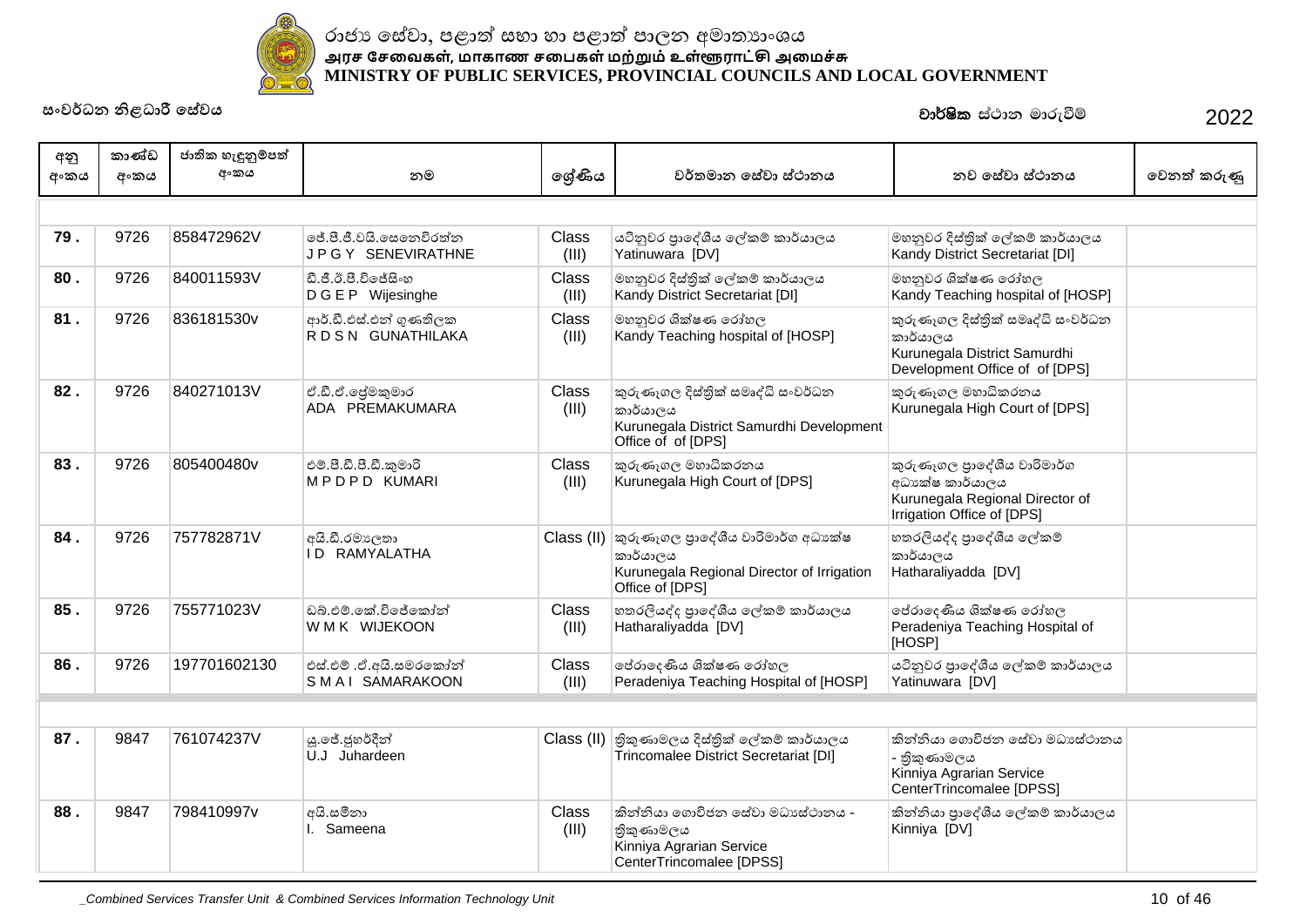

| අනු<br>අංකය | කාණ්ඩ<br>අංකය | ජාතික හැඳුනුම්පත්<br>අංකය | නම                                                         | ලේණිය                 | වර්තමාන සේවා ස්ථානය                                                                                                | නව සේවා ස්ථානය                                                                                                     | වෙනත් කරුණු |
|-------------|---------------|---------------------------|------------------------------------------------------------|-----------------------|--------------------------------------------------------------------------------------------------------------------|--------------------------------------------------------------------------------------------------------------------|-------------|
| 89.         | 9847          | 875940821V                | එම් එස් නිරෝෂා<br>M S Nirosha                              | Class<br>(III)        | කින්නියා පාදේශීය ලේකම් කාර්යාලය<br>Kinniya [DV]                                                                    | තිකුණාමලය දිස්තික් ලේකම්<br>කාර්යාලය<br>Trincomalee District Secretariat [DI]                                      |             |
|             |               |                           |                                                            |                       |                                                                                                                    |                                                                                                                    |             |
| 90.         | 9858          | 867883134v                | එන්.ඒ. නවගමුව<br>N Nawagamuwa                              | Class<br>(III)        | වැවිලි අමාතාහංශය<br>Ministry of Plantation [MN]                                                                    | නාගරික සංවර්ධන හා නිවාස<br>අමාතාහංශය<br>Ministry of Urban Development and<br>Housing [MN]                          |             |
| 91.         | 9858          | 198630503579              | ඩබ්ලිව්.ඒ.එන්.තිලංග<br>W A Nadeeshan Thilanga              | <b>Class</b><br>(III) | නාගරික සංවර්ධන හා නිවාස අමාතාහංශය<br>Ministry of Urban Development and<br>Housing [MN]                             | ජල සම්පාදන අමාතාහංශය<br>Ministry of Water Supply [MN]                                                              |             |
| 92.         | 9858          | 835090639V                | ටි. ටී .සේනාරත්න<br><b>TT SENARATHNE</b>                   | ICTS 3-               | ජල සම්පාදන අමාතාහංශය<br>Class (III) Ministry of Water Supply [MN]                                                  | වැවිලි අමාතාහංශය<br>Ministry of Plantation [MN]                                                                    |             |
|             |               |                           |                                                            |                       |                                                                                                                    |                                                                                                                    |             |
| 93.         | 9868          | 785301773v                | එච්.එම්.කේ.කේ.හේරත්<br>HMKK Herath                         | <b>Class</b><br>(III) | වාරියපොළ ගොවිජන සේවා කාර්යාලය<br>Wariyapola Agrarian Services Office of<br>[DPS]                                   | වාරියපොළ පුාදේශීය වාරිමාර්ග<br>ඉංජිනේරු කාර්යාලය<br>Wariyapola Regiaonal Irrigation<br>Engineering Office of [DPS] |             |
| 94.         | 9868          | 850721254v                | එස් එම් යූ එන් සේනානායක<br>SMUN SENANAYAKE                 | Class<br>(III)        | වාරියපොළ පුාදේශීය වාරිමාර්ග ඉංජිනේරු<br>කාර්යාලය<br>Wariyapola Regiaonal Irrigation<br>Engineering Office of [DPS] | වාරියපොළ පුාදේශීය ලේකම්<br>කාර්යාලය<br>Wariyapola [DV]                                                             |             |
| 95.         | 9868          | 777572806V                | ඒ.එම්.වී.ජී.පී.එස්.කේ.හේරත්<br>AMVGPSK Herath              | Class<br>(III)        | වාරියපොළ පුාදේශීය ලේකම් කාර්යාලය<br>Wariyapola [DV]                                                                | වාරියපොළ ගොවිජන සේවා කාර්යාලය<br>Wariyapola Agrarian Services Office<br>of [DPS]                                   |             |
|             |               |                           |                                                            |                       |                                                                                                                    |                                                                                                                    |             |
| 96.         | 9869          | 198179603200              | ඩබ්.ආර්.ඩී.එම්.එන්.ඒ.කේ.විකුමසිංහ<br>WRDMNAK Wicramasingha | Class<br>(III)        | මින්නේරිය වාරිමාර්ග ඉංජිනේරු කාර්යාලය<br>Minneriya Engineering Irrigation Office of<br>[DPS]                       | හිහුරක්ගොඩ පාදේශීය ලේකම්<br>කාර්යාලය<br>Hingurakgoda [DV]                                                          |             |
| 97.         | 9869          | 838434266V                | කේ. ඒ. ජී. කේ. ඩී. පියදර්ශනී<br>KAGKD Priyadarshani        | Class<br>(III)        | හිභූරක්ගොඩ පුාදේශීය ලේකම් කාර්යාලය<br>Hingurakgoda [DV]                                                            | පොළොන්නරුව දිස්තික් ලේකම්<br>කාර්යාලය<br>Polonnaruwa District Secretariat [DI]                                     |             |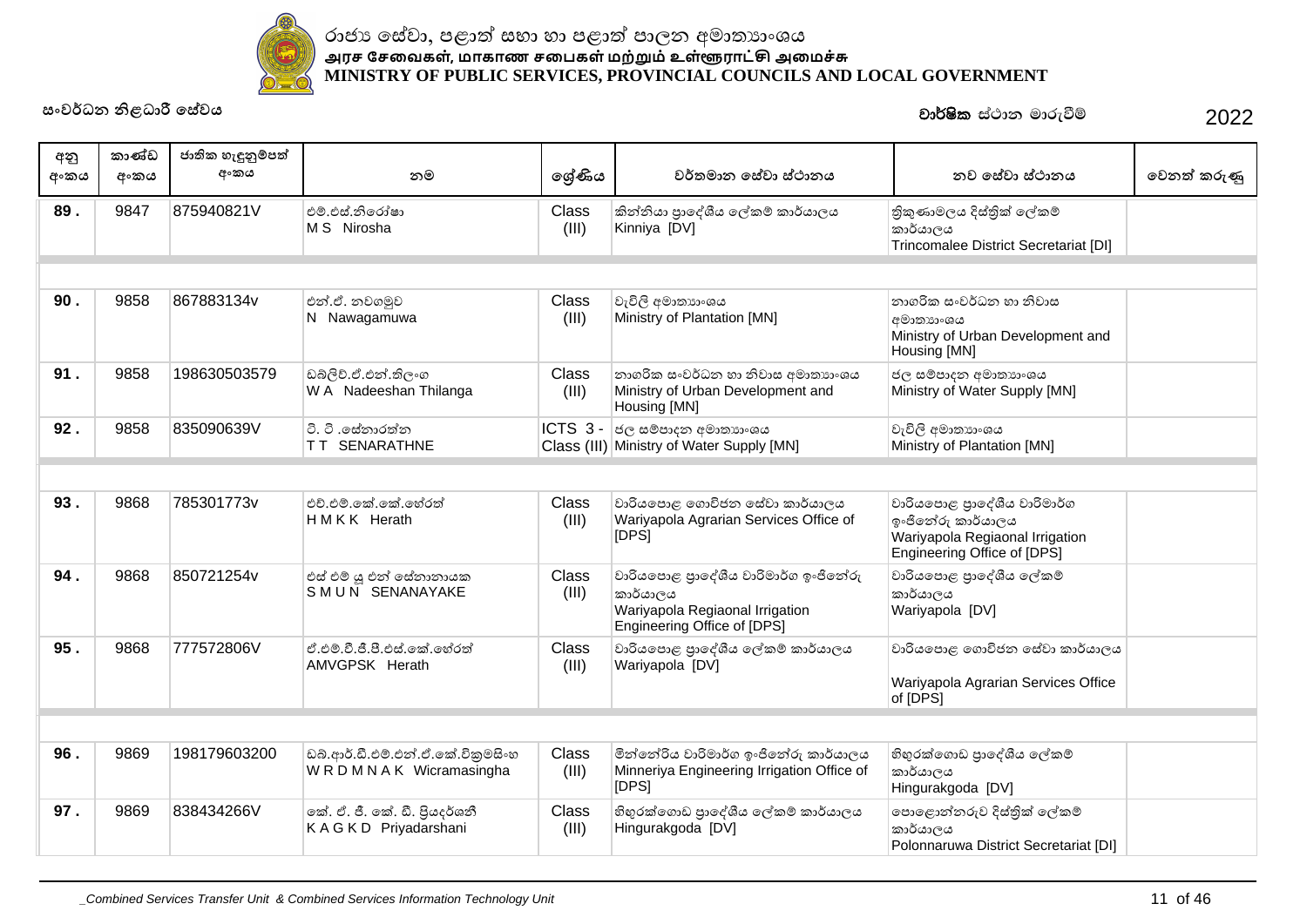

|             | කාණ්ඩ | ජාතික හැඳුනුම්පත් |                                                   |                       |                                                                                                                                         |                                                                                                                  |             |
|-------------|-------|-------------------|---------------------------------------------------|-----------------------|-----------------------------------------------------------------------------------------------------------------------------------------|------------------------------------------------------------------------------------------------------------------|-------------|
| අනු<br>අංකය | අංකය  | අංකය              | නම                                                | ලේණිය                 | වර්තමාන සේවා ස්ථානය                                                                                                                     | නව සේවා ස්ථානය                                                                                                   | වෙනත් කරුණු |
| 98.         | 9869  | 875551353v        | ආර්.එම්.එස්.එන්.කරුණානායක<br>R M S N KARUNANAYAKE | Class<br>(III)        | පොළොන්නරුව දිස්තික් ලේකම් කාර්යාලය<br>Polonnaruwa District Secretariat [DI]                                                             | මින්තේරිය වාරිමාර්ග ඉංජිනේරු<br>කාර්යාලය<br>Minneriya Engineering Irrigation<br>Office of [DPS]                  |             |
|             |       |                   |                                                   |                       |                                                                                                                                         |                                                                                                                  |             |
| 99.         | 9871  | 197381200043      | පී.එම්.සී.බී පුධානගේ<br>PMCB PRADHANAGE           | Class<br>(III)        | කුරුණෑගල දිස්තික් ලේකම් කාර්යාලය<br>Kurunegala District Secretariat [DI]                                                                | කුරුණෑගල අපනයන කෘෂිකර්ම දිස්තිුක්<br>කාර්යාලය<br>Kurunegala Export Agriculture<br>District office of [DPS]       |             |
| 100.        | 9871  | 756322419V        | එස් ආර් පී ගුණවර්ධන<br>SRP GUNAWARDHANA           | Class<br>(III)        | කුරුණෑගල අපනයන කෘෂිකර්ම දිස්තිුක්<br>කාර්යාලය<br>Kurunegala Export Agriculture District office Mawathagama Agrarian Service<br>of [DPS] | මාවතගම ගොවිජන සේවා<br>මධාසේථානය -කුරුණෑගල<br>CenterKurunegala [DPSS]                                             |             |
| 101.        | 9871  | 198281202037      | ටී.ඒ.එන්.එස්.සිරිවර්ධන<br>T A N S Siriwardana     | <b>Class</b><br>(III) | මාවතගම ගොවිජන සේවා මධාාස්ථානය<br>-කුරුණෑගල<br>Mawathagama Agrarian Service<br>CenterKurunegala [DPSS]                                   | කුරුණෑගල දිස්තික් ලේකම් කාර්යාලය<br>Kurunegala District Secretariat [DI]                                         |             |
|             |       |                   |                                                   |                       |                                                                                                                                         |                                                                                                                  |             |
| 102.        | 9872  | 198569204092      | කේ එම් අයි එල් කාරියප්පෙරුම<br>KMIL Kariyapperuma | Class<br>(III)        | කුරුණෑගල පාදේශීය වාරිමාර්ග අධා ක්ෂ<br>කාර්යාලය<br>Kurunegala Regional Director of Irrigation<br>Office of [DPS]                         | ඉබ්බාගමුව පාදේශීය ලේකම්<br>කාර්යාලය<br>Ibbagamuwa [DV]                                                           |             |
| 103.        | 9872  | 787330053V        | ඩී.එම්.ඒ.ඩී. දිසානායක<br>D M A D DISSANAYAKA      | Class<br>(III)        | ඉබ්බාගමුව පුාදේශීය ලේකම් කාර්යාලය<br>Ibbagamuwa [DV]                                                                                    | කුරුණෑගල දිස්තික් ලේකම් කාර්යාලය<br>Kurunegala District Secretariat [DI]                                         |             |
| 104.        | 9872  | 198076905215      | ජේ.එම්.ඒ.එස්.කේ.ජයලත්<br>J.M.A.S.K. JAYALATH      | Class<br>(III)        | කුරුණෑගල දිස්තික් ලේකම් කාර්යාලය<br>Kurunegala District Secretariat [DI]                                                                | කුරුණෑගල පුාදේශීය වාරිමාර්ග<br>අධා ක්ෂ කාර්යාලය<br>Kurunegala Regional Director of<br>Irrigation Office of [DPS] |             |
|             |       |                   |                                                   |                       |                                                                                                                                         |                                                                                                                  |             |
| 105.        | 9911  | 878271785v        | ඩී.වී.ඩබ්.අවන්ති<br>D V W Awanthi                 | Class<br>(III)        | මාතර ගොවිජන සංවර්ධන දිස්තික් කාර්යාලය<br>Matara Agrarian Development District<br>office of [DPS]                                        | වැලිපිටිය පාදේශීය ලේකම් කාර්යාලය<br>Welipitiya [DV]                                                              |             |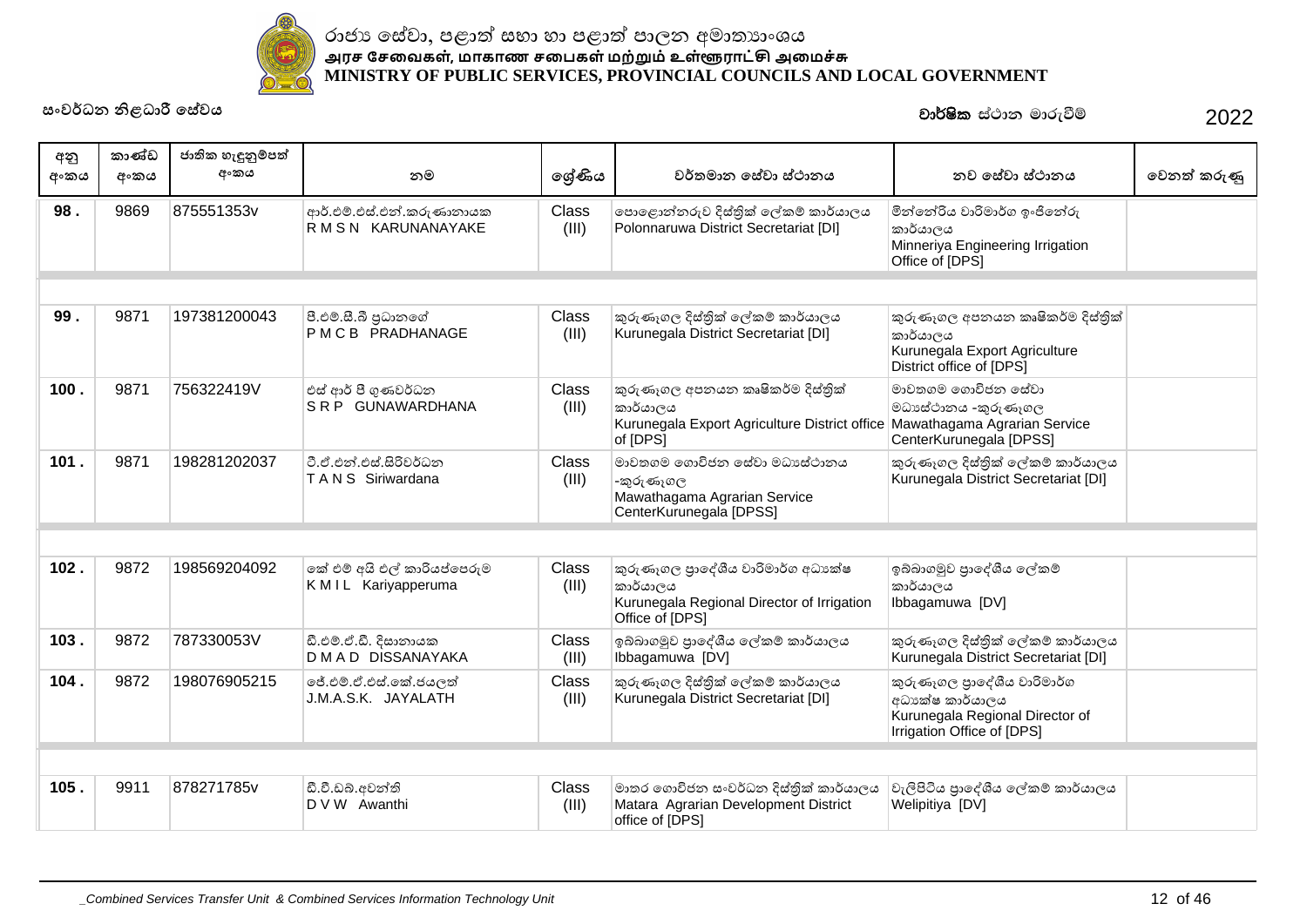

| අනු<br>අංකය | කාණ්ඩ<br>අංකය | ජාතික හැඳුනුම්පත්<br>අංකය | නම                                            | ලශ්ණිය                | වර්තමාන සේවා ස්ථානය                                                                                                                                 | නව සේවා ස්ථානය                                                                                                                                                | වෙනත් කරුණු |
|-------------|---------------|---------------------------|-----------------------------------------------|-----------------------|-----------------------------------------------------------------------------------------------------------------------------------------------------|---------------------------------------------------------------------------------------------------------------------------------------------------------------|-------------|
|             |               |                           |                                               |                       |                                                                                                                                                     |                                                                                                                                                               |             |
| 106.        | 9911          | 810740590V                | එන්.ඊ.ජී.එම්.චමිල<br>NEGM Chamila             | Class<br>(III)        | වැලිපිටිය පුාදේශීය ලේකම් කාර්යාලය<br>Welipitiya [DV]                                                                                                | මාතර දිස්තික් කුමසම්පාදන අංශය<br>Matara District Planning Office of<br>[DPS]                                                                                  |             |
| 107.        | 9911          | 727273298V                | ආර්.කේ.එන්.තුෂාරි<br>R K N Thushari           | N/A                   | මාතර දිස්තික් කුමසම්පාදන අංශය<br>Matara District Planning Office of [DPS]                                                                           | මාතර ගොවිජන සංවර්ධන දිස්තික්<br>කාර්යාලය<br>Matara Agrarian Development<br>District office of [DPS]                                                           |             |
|             |               |                           |                                               |                       |                                                                                                                                                     |                                                                                                                                                               |             |
| 108.        | 9948          | 850720428v                | එච්. ඒ. එන්. කේ. පෙරේරා<br><b>HANK PERERA</b> | Class<br>(III)        | පුද්ගලයන් ලියාපදිංචි කිරීමේ<br>දෙපාර්තමේන්තුව<br>Registration of Persons Department of [DP]                                                         | දූම්රිය දෙපාර්තමේන්තුව<br>Railway Department of [DP]                                                                                                          |             |
| 109.        | 9948          | 746280629v                | ආර්.ඒ්.ඩී.අයි.ඩී.රත්වල<br>RADID Ranwala       | Class (II)            | දූම්රිය දෙපාර්තමේන්තුව<br>Railway Department of [DP]                                                                                                | ගම්පහ දිස්තික් ලේකම් කාර්යාලය<br>Gampaha District Secretariat [DI]                                                                                            |             |
| 110.        | 9948          | 768171173v                | එන්.එල්.පී.එන්.පුබෝධිතා<br>NLPN PRABODITHA    | Class<br>(III)        | ගම්පහ දිස්තික් ලේකම් කාර්යාලය<br>Gampaha District Secretariat [DI]                                                                                  | විදේශ රැකියා පුවර්ධන හා වෙළඳපල<br>විවිධාංගීකරණ රාජා අමාතාහංශය<br>State Ministry of Foreign<br><b>Employment Promotions and Market</b><br>Diversification [MN] |             |
| 111.        | 9948          | 865291973V                | ජී එන් පියදර්ශනී<br>G N Priyadarshani         | Class<br>(III)        | විදේශ රැකියා පුවර්ධන හා වෙළඳපල<br>විවිධාංගීකරණ රාජා අමාතාහංශය<br>State Ministry of Foreign Employment<br>Promotions and Market Diversification [MN] | කැළණිය පුාදේශීය ලේකම් කාර්යාලය<br>Kelaniya [DV]                                                                                                               |             |
| 112.        | 9948          | 803623201V                | ජේ. එම්. වී. බණ්ඩාර<br>JMV Bandara            | ICTS 3-               | කැළණිය පාදේශීය ලේකම් කාර්යාලය<br>Class (III) Kelaniya [DV]                                                                                          | කම්කරු අමාතාහංශය<br>Ministry of Labour [MN]                                                                                                                   |             |
| 113.        | 9948          | 815711157V                | ජී.ඩී.ඒ.එන්.ධර්මසේන<br>G D A N Dharmasena     | <b>Class</b><br>(III) | කම්කරු අමාතහාංශය<br>Ministry of Labour [MN]                                                                                                         | පාදුක්ක පුාදේශීය ලේකම් කාර්යාලය<br>Padukka [DV]                                                                                                               |             |
| 114.        | 9948          | 757300079v                | ජේ.ඒ.ඩී.ඒ.ඒ.ජයලත්<br>J A D A A JAYALATH       | Class<br>(III)        | පාදුක්ක පුාදේශීය ලේකම් කාර්යාලය<br>Padukka [DV]                                                                                                     | පුද්ගලයන් ලියාපදිංචි කිරීමේ<br>දෙපාර්තමේන්තුව<br>Registration of Persons Department<br>of [DP]                                                                |             |
|             |               |                           |                                               |                       |                                                                                                                                                     |                                                                                                                                                               |             |
| 115.        | 9955          | 692712161V                | එච් පී එස් කේ අමරදේව<br>HPSK Amaradewa        | Class<br>(III)        | අත්තනගල්ල පුාදේශීය ලේකම් කාර්යාලය<br>Attanagalla [DV]                                                                                               | ජාතික ශිෂා බට බලකාය<br>National Cadet Corps [DP]                                                                                                              |             |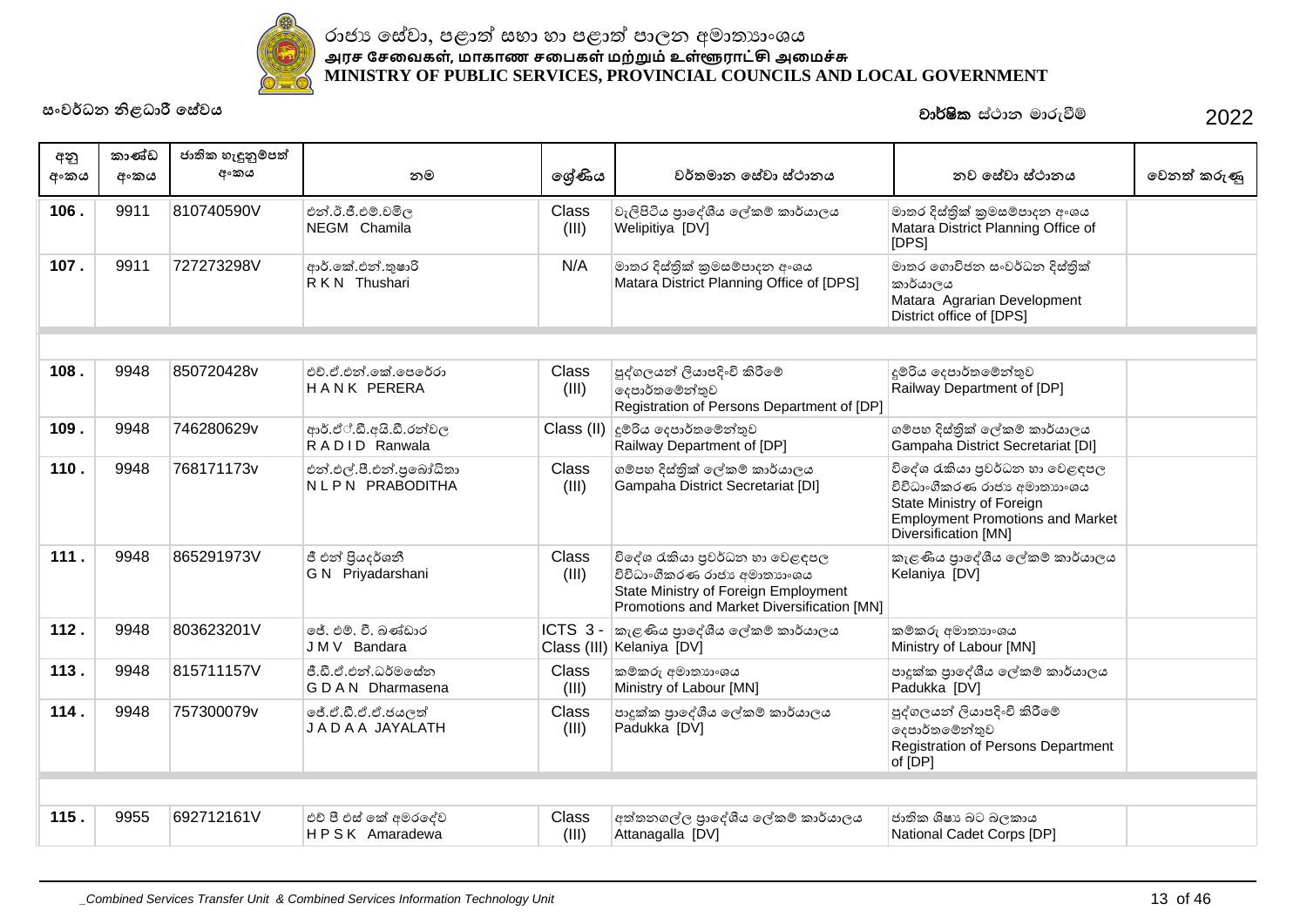

| අනු<br>අංකය | කාණ්ඩ<br>අංකය | ජාතික හැඳුනුම්පත්<br>අංකය | නම                                               | ලේණිය          | වර්තමාන සේවා ස්ථානය                                                                                            | නව සේවා ස්ථානය                                                                                                 | වෙනත් කරුණු |
|-------------|---------------|---------------------------|--------------------------------------------------|----------------|----------------------------------------------------------------------------------------------------------------|----------------------------------------------------------------------------------------------------------------|-------------|
| 116.        | 9955          | 758131742V                | කේ එම් එම් පුණාකාන්ති<br>K M M PUNYAKANTHI       | Class<br>(III) | ජාතික ශිෂාා බට බලකාය<br>National Cadet Corps [DP]                                                              | අත්තනගල්ල පාදේශීය ලේකම්<br>කාර්යාලය<br>Attanagalla [DV]                                                        |             |
|             |               |                           |                                                  |                |                                                                                                                |                                                                                                                |             |
| 117.        | 10053         | 708212105V                | කේ.සී.පි.කස්තුරිආරචිච්<br>K C P KASTURIARACHCHI  |                | Class (II) ගම්පහ දිස්තික් ලේකම් කාර්යාලය<br>Gampaha District Secretariat [DI]                                  | වනජීවී සංරක්ෂණ ලදපාර්තමේන්තුව<br>Wildlife Conservation Department of<br>[DP]                                   |             |
| 118.        | 10053         | 196919603110              | ඩබ්ල්ව් එම් පී රණසිංහ<br>WMP Ranasinghe          | N/A            | වනජීවී සංරක්ෂණ ලදපාර්තමේන්තුව<br>Wildlife Conservation Department of [DP]                                      | ගම්පහ දිස්තික් ලේකම් කාර්යාලය<br>Gampaha District Secretariat [DI]                                             |             |
|             |               |                           |                                                  |                |                                                                                                                |                                                                                                                |             |
| 119.        | 10079         | 797640212V                | එම්.එම්.මනෝහාරි<br>M M Manohari                  | Class<br>(III) | ඉංගිරිය පුාදේශීය ලේකම් කාර්යාලය<br>Ingiriya [DV]                                                               | හොරණ තක්ෂිලා ම.ම.විදාහලය<br>Horana Taxila Madyamaha Vidyalaya<br>[SCOL]                                        |             |
| 120.        | 10079         | 817722342V                | පී.එල්.පූර්නිමා<br>P L Poornima                  |                | Class (II) හොරණ තක්ෂිලා ම.ම.විදාහලය<br>Horana Taxila Madyamaha Vidyalaya<br>[SCOL]                             | ඉංගිරිය පුාදේශීය ලේකම් කාර්යාලය<br>Ingiriya [DV]                                                               |             |
|             |               |                           |                                                  |                |                                                                                                                |                                                                                                                |             |
| 121.        | 10081         | 820775767V                | කේ.ඒ.ඒ.පී.කුමාර<br><b>KAAP KUMARA</b>            | Class<br>(III) | මොනරාගල දිස්තික් ලේකම් කාර්යාලය<br>Monaragala District Secretariat [DI]                                        | මොනරාගල පුාදේශීය වාරිමාර්ග<br>අධාකේෂ කාර්යාලය<br>Monoragala Regional Director of<br>Irrigation Office of [DPS] |             |
| 122.        | 10081         | 760372587V                | එස්.සී. කරුණාරත්න<br>S C KARUNARATHNA            | Class<br>(III) | මොනරාගල පාදේශීය වාරිමාර්ග අධාාක්ෂ<br>කාර්යාලය<br>Monoragala Regional Director of Irrigation<br>Office of [DPS] | මොනරාගල දිස්තික් ලේකම් කාර්යාලය<br>Monaragala District Secretariat [DI]                                        |             |
|             |               |                           |                                                  |                |                                                                                                                |                                                                                                                |             |
| 123.        | 10084         | 865160330v                | ජේ. එම්. ඩී. කේ. ජයසුන්දර<br>J M D K JAYASUNDARA | Class<br>(III) | මහනුවර ගොවිජන සංවර්ධන දිස්තික්<br>කාර්යාලය<br>Kandy Agrarian Development District office<br>of [DPS]           | උඩුනුවර පාදේශීය ලේකම් කාර්යාලය<br>Udunuwara [DV]                                                               |             |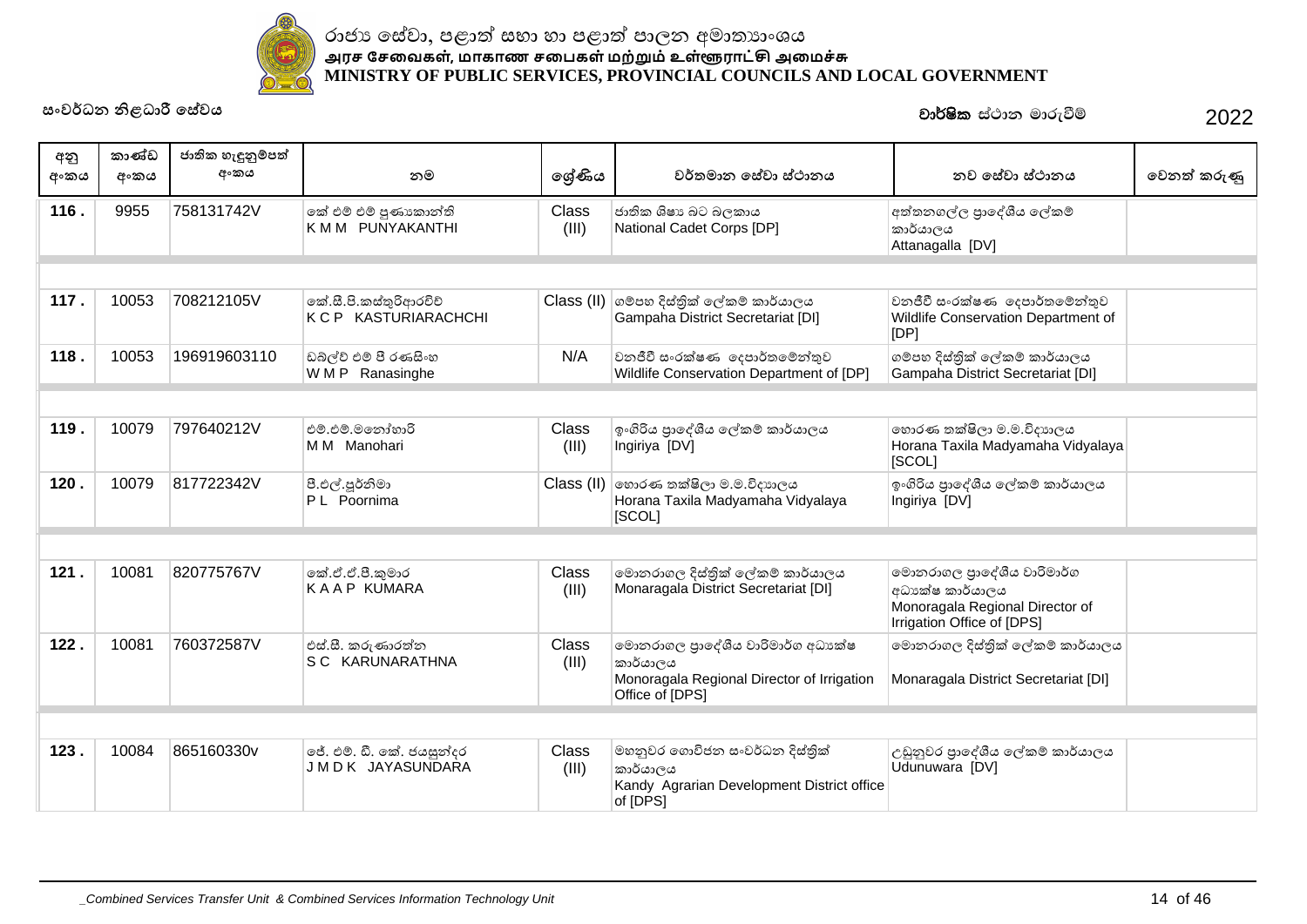

| අනු<br>අංකය | කාණ්ඩ<br>අංකය | ජාතික හැඳුනුම්පත්<br>අංකය | නම                                              | ලේණිය          | වර්තමාන සේවා ස්ථානය                                                                                              | නව සේවා ස්ථානය                                                                                                  | වෙනත් කරුණු |
|-------------|---------------|---------------------------|-------------------------------------------------|----------------|------------------------------------------------------------------------------------------------------------------|-----------------------------------------------------------------------------------------------------------------|-------------|
| 124.        | 10084         | 856922855V                | එච් එම් ඩි එම් හේරත්<br>HMDM Herath             | Class<br>(III) | උඩුනුවර පාදේශීය ලේකම් කාර්යාලය<br>Udunuwara [DV]                                                                 | මහනුවර ගොවිජන සංවර්ධන දිස්තික්<br>කාර්යාලය<br>Kandy Agrarian Development<br>District office of [DPS]            |             |
|             |               |                           |                                                 |                |                                                                                                                  |                                                                                                                 |             |
| 125.        | 10107         | 198566503846              | ඊ. ජී. එස්. කාන්තිලතා<br>E G S Kanthilatha      | Class<br>(III) | කුරුණෑගල ගොවිජන සංවර්ධන දිස්තික්<br>කාර්යාලය<br>Kurunegala Agrarian Development District<br>office of [DPS]      | කුරුණෑගල පුාදේශීය වාරිමාර්ග<br>අධාක්ෂ කාර්යාලය<br>Kurunegala Regional Director of<br>Irrigation Office of [DPS] |             |
| 126.        | 10107         | 865902972V                | ඩී.ඩී.ජේ.එස්.දිසානායක<br>DDJS DISSANAYAKA       | Class<br>(III) | කුරුණෑගල පුාදේශීය වාරිමාර්ග අධාාක්ෂ<br>කාර්යාලය<br>Kurunegala Regional Director of Irrigation<br>Office of [DPS] | කුරුණෑගල ගොවිජන සංවර්ධන දිස්තික්<br>කාර්යාලය<br>Kurunegala Agrarian Development<br>District office of [DPS]     |             |
|             |               |                           |                                                 |                |                                                                                                                  |                                                                                                                 |             |
| 127.        | 10120         | 876010992V                | ඩී.ජී.පී.ඩී විජේරත්ත<br>D G P D wijerathna      | Class<br>(III) | සොරණාතොට පුාදේශීය ලේකම් කාර්යාලය<br>Soranathota [DV]                                                             | බදුල්ල පුාදේශීය පුරාවිදාහ කාර්යාලය<br>Badulla Archaeology Office of [DPS]                                       |             |
| 128.        | 10120         | 853480630V                | එස්.ජේ.එම්.ඒ.එස්.සමරකෝන්<br>S J M A S Samrakoon | Class<br>(III) | බදුල්ල පාදේශීය පුරාවිදාහ කාර්යාලය<br>Badulla Archaeology Office of [DPS]                                         | සොරණාතොට පුාදේශීය ලේකම්<br>කාර්යාලය<br>Soranathota [DV]                                                         |             |
|             |               |                           |                                                 |                |                                                                                                                  |                                                                                                                 |             |
| 129.        | 10122         | 198403703398              | එල්. ඒ.ඩී. එස් ධර්මපිය<br>LADS Dharmapriya      | Class<br>(III) | පුද්ගලයන් ලියාපදිංචි කිරීමේ<br> ලදපාර්තමේන්තුව<br>Registration of Persons Department of [DP] [DP]                | කීඩා සංවර්ධන දෙපාර්තමේන්තුව<br>Sports Development Department of                                                 |             |
| 130.        | 10122         | 842310750v                | පී.ඒ.ඩී. සමීර<br><b>PAD</b> Sameera             | ICTS 3-        | කීඩා සංවර්ධන දෙපාර්තමේන්තුව<br>Class (III) Sports Development Department of [DP]                                 | පුද්ගලයන් ලියාපදිංචි කිරීමේ<br>දෙපාර්තමේන්තුව<br>Registration of Persons Department<br>of [DP]                  |             |
|             |               |                           |                                                 |                |                                                                                                                  |                                                                                                                 |             |
| 131.        | 10124         | 728341793v                | ඩී.පී.ඒබුහම්<br>D P ABRAHAM                     | Class<br>(III) | පුද්ගලයන් ලියාපදිංචි කිරීමේ<br> ලදපාර්තමේන්තුව<br>Registration of Persons Department of [DP]                     | ධීවර අමාතාහංශය<br>Ministry of Fisheries [MN]                                                                    |             |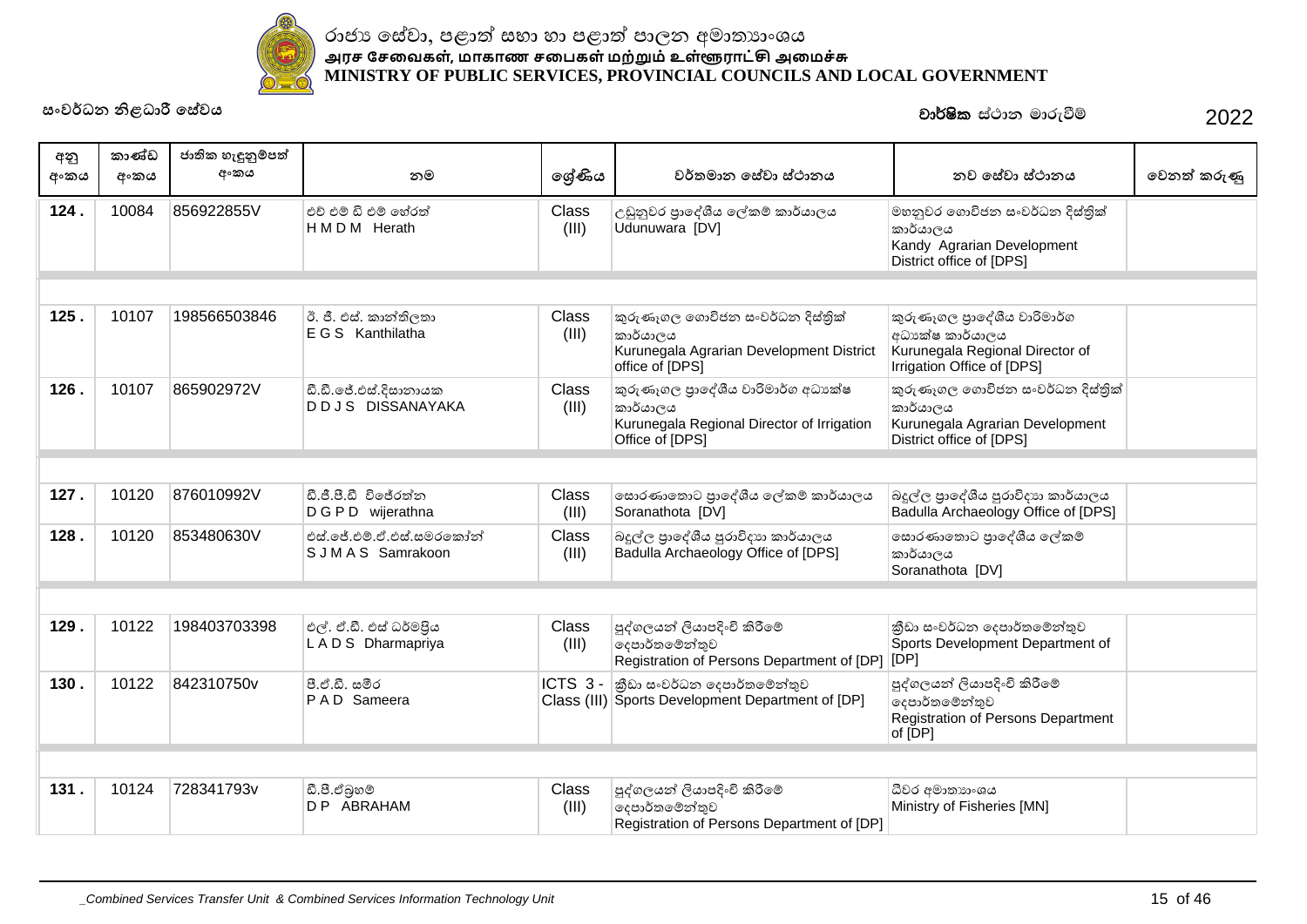

| අනු<br>අංකය | කාණ්ඩ<br>අංකය | ජාතික හැඳුනුම්පත්<br>අංකය | නම                                                 | ලශ්ණිය         | වර්තමාන සේවා ස්ථානය                                                                                  | නව සේවා ස්ථානය                                                                                       | වෙනත් කරුණු |
|-------------|---------------|---------------------------|----------------------------------------------------|----------------|------------------------------------------------------------------------------------------------------|------------------------------------------------------------------------------------------------------|-------------|
| 132.        | 10124         | 868421886V                | එම්.වී.පී.විකුමසිංහ<br>M V P Wickramasinghe        | Class<br>(III) | ධීවර අමාතාහංශය<br>Ministry of Fisheries [MN]                                                         | පුද්ගලයන් ලියාපදිංචි කිරීමේ<br>දෙපාර්තමේන්තුව<br>Registration of Persons Department<br>of [DP]       |             |
|             |               |                           |                                                    |                |                                                                                                      |                                                                                                      |             |
| 133.        | 10125         | 786952026v                | කේ, ඩබ්.ඒ.වි.ඩී.කාරියවසම්<br>K W A V D KARIYAWASAM | Class<br>(III) | සිරිමාවෝ බණ්ඩාරණායක ළමා රෝහල<br>Sirimavo Bandaranaika Children hospital of<br>[HOSP]                 | මහනුවර තාක්ෂණ විදාහලය<br>Kandy College of Technology [DPS]                                           |             |
| 134.        | 10125         | 766380034V                | කේ.අයි.එස්.කෝදාගොඩ<br>KIS Kodagoda                 | Class<br>(III) | මහනුවර තාක්ෂණ විදාහලය<br>Kandy College of Technology [DPS]                                           | සිරිමාවෝ බණ්ඩාරණායක ළමා<br>රෝහල<br>Sirimavo Bandaranaika Children<br>hospital of [HOSP]              |             |
|             |               |                           |                                                    |                |                                                                                                      |                                                                                                      |             |
| 135.        | 10134         | 846810803V                | ඒ.සී.සකියා<br>AC Shakkiya                          | Class<br>(III) | අම්පාර තේවාසික වාහපාර කළමනකරණ<br>කාර්යාලය<br>Ampara residential project managment<br>Office of [DPS] | ඉරක්කාමම් පාදේශීය ලේකම්<br>කාර්යාලය<br>Irakkamam(Eragama) [DV]                                       |             |
| 136.        | 10134         | 810632470V                | බී.එච්.එම්.ජරුන්<br>B.H.M Jaroon                   | Class<br>(III) | ඉරක්කාමම් පාදේශීය ලේකම් කාර්යාලය<br>Irakkamam(Eragama) [DV]                                          | අම්පාර තේවාසික වාහපාර<br>කළමනකරණ කාර්යාලය<br>Ampara residential project<br>managment Office of [DPS] |             |
|             |               |                           |                                                    |                |                                                                                                      |                                                                                                      |             |
| 137.        | 10166         | 198464303295              | එච්.එස්.පී.චමරි<br>H S P Chamari                   | Class<br>(III) | ගාල්ල දිස්තික් අපනයන කෘෂිකර්ම කාර්යාලය<br>Galle Export Agriculture District office of<br>[DPS]       | ගාල්ල කඩවත්සතර පාදේශීය ලේකම්<br>කාර්යාලය<br>Galle Four Gravets [DV]                                  |             |
| 138.        | 10166         | 198067600218              | ඩබ්.ජී.කේ.මනෝහරී<br>WGK MANOHARI                   | Class<br>(III) | ගාල්ල කඩවත්සතර පාදේශීය ලේකම්<br>කාර්යාලය<br>Galle Four Gravets [DV]                                  | ගාල්ල දිස්තික් අපනයන කෘෂිකර්ම<br>කාර්යාලය<br>Galle Export Agriculture District office<br>of [DPS]    |             |
|             |               |                           |                                                    |                |                                                                                                      |                                                                                                      |             |
| 139.        | 10228         | 775760648V                | ටි.කවිදා<br>T Kavitha                              |                | ICTS 3 -  යාපනය දිස්තික් ලේකම් කාර්යාලය<br>Class (III) Jaffna District Sec District Secretariat [DI] | යාපනය ශික්ෂණ රෝහල<br>Jaffna Teaching Hospital of [HOSP]                                              |             |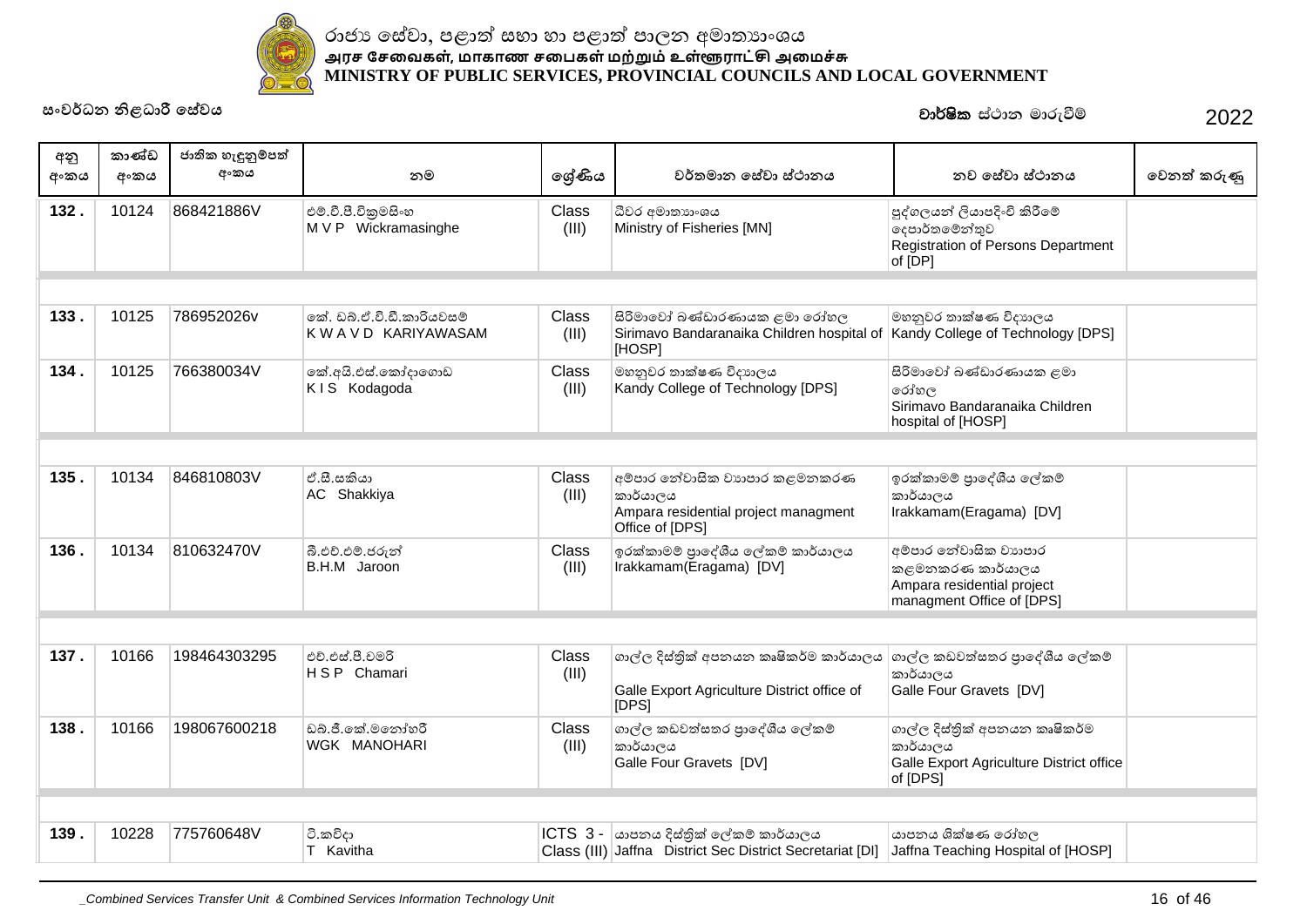

| අනු<br>අංකය | කාණ්ඩ<br>අංකය | ජාතික හැඳුනුම්පත්<br>අංකය | නම                                              | ලශ්ණිය         | වර්තමාන සේවා ස්ථානය                                                                                                                                 | නව සේවා ස්ථානය                                                                                                                                                | වෙනත් කරුණු |
|-------------|---------------|---------------------------|-------------------------------------------------|----------------|-----------------------------------------------------------------------------------------------------------------------------------------------------|---------------------------------------------------------------------------------------------------------------------------------------------------------------|-------------|
| 140.        | 10228         | 772141386V                | පී.නිශාන්තන්<br>P Nishanthan                    |                | $ICTS$ 3 - $\omega$ ාපනය ශික්ෂණ රෝහල<br>Class (III) Jaffna Teaching Hospital of [HOSP]                                                              | යාපනය දිස්තික් ලේකම් කාර්යාලය<br>Jaffna District Sec District<br>Secretariat [DI]                                                                             |             |
|             |               |                           |                                                 |                |                                                                                                                                                     |                                                                                                                                                               |             |
| 141.        | 10275         | 196582800090              | බී ජී එන් බාලසූරිය<br><b>B G N</b> Balasooriya  | Class<br>(III) | විදේශ රැකියා පුවර්ධන හා වෙළඳපල<br>විවිධාංගීකරණ රාජා අමාතාහංශය<br>State Ministry of Foreign Employment<br>Promotions and Market Diversification [MN] | විශුාම වැටුප් දෙපාර්තමේන්තුව<br>Department of Pensions [DP]                                                                                                   |             |
| 142.        | 10275         | 766500110V                | සී එස් සේනානයක<br>C S SENANAYAKE                |                | $Class$ (II) විශුාම වැටුප් දෙපාර්තමේන්තුව<br>Department of Pensions [DP]                                                                            | ජාතික කෞතුකාගාර දෙපාර්තමේන්තුව<br>National Museum Department of [DP]                                                                                          |             |
| 143.        | 10275         | 741881764V                | ජේ.සී.සම්පත්<br>J C sampath                     | Class<br>(III) | ජාතික කෞතුකාගාර දෙපාර්තමේන්තුව<br>National Museum Department of [DP]                                                                                | කාලගුණ විදාහ දෙපාර්තමේන්තුව<br>Meteorology Department of [DP]                                                                                                 |             |
| 144.        | 10275         | 736160099V                | පී. කේ.ආර්.ජය සේත<br>PKR Jayasena               | Class<br>(III) | කාලගුණ විදාහ දෙපාර්තමේන්තුව<br>Meteorology Department of [DP]                                                                                       | ලසෟඛා අමාතාහංශය<br>Ministry of Health [MN]                                                                                                                    |             |
| 145.        | 10275         | 715062658V                | කේ ඩබ් ටී එච් ලසන්ති<br>K W T H Lasanthi        |                | Class (II) ලසංඛා අමාතාගංශය<br>Ministry of Health [MN]                                                                                               | පරිසර අමාතාහංශය<br>Minisrty of Enviornment [MN]                                                                                                               |             |
| 146.        | 10275         | 197454500709              | එම් සී ජයවීර<br>M C Jayaweera                   | Class (II)     | පරිසර අමාතාහංශය<br>Minisrty of Enviornment [MN]                                                                                                     | වන සංරක්ෂණ දෙපාර්තමේන්තුව<br>Forest Department of [DP]                                                                                                        |             |
| 147.        | 10275         | 765380812V                | අයි.එස්.දොලවත්ත<br>IS Dolawatta                 |                | Class (II) වන සංරක්ෂණ දෙපාර්තමේන්තුව<br>Forest Department of [DP]                                                                                   | විදේශ රැකියා පුවර්ධන හා වෙළඳපල<br>විවිධාංගීකරණ රාජා අමාතාහංශය<br>State Ministry of Foreign<br><b>Employment Promotions and Market</b><br>Diversification [MN] |             |
|             |               |                           |                                                 |                |                                                                                                                                                     |                                                                                                                                                               |             |
| 148.        | 10276         | 798572539V                | කේ. එම්. එස්. ජයවර්ධන<br>KMS Jayawardhana       |                | $Class$ (II) වාරිමාර්ග දෙපාර්තමේන්තුව<br>Irrigation Department of [DP]                                                                              | ජාතික සත්වෝදාහන දෙපාර්තමේන්තුව<br>National Zoological Gardens<br>Department of [DP]                                                                           |             |
| 149.        | 10276         | 197950802409              | එස් පී ආර් එස් නිමල් කුමාර<br>SPRS Nimal kumara |                | Class (II) රජයේ මුදුණ දෙපාර්තමේන්තුව<br>Government Printing, Department of [DP]                                                                     | වාරිමාර්ග දෙපාර්තමේන්තුව<br>Irrigation Department of [DP]                                                                                                     |             |
| 150.        | 10276         | 742450473V                | ඩී.එම්.එන්.ආර්.සිරිවර්ධන<br>DMNR Siriwardana    |                | Class (II) කෘෂිකර්ම අමාතාහංශය<br>Ministry of Agriculture [MN]                                                                                       | රජයේ මුදණ දෙපාර්තමේන්තුව<br>Government Printing , Department of<br>[DP]                                                                                       |             |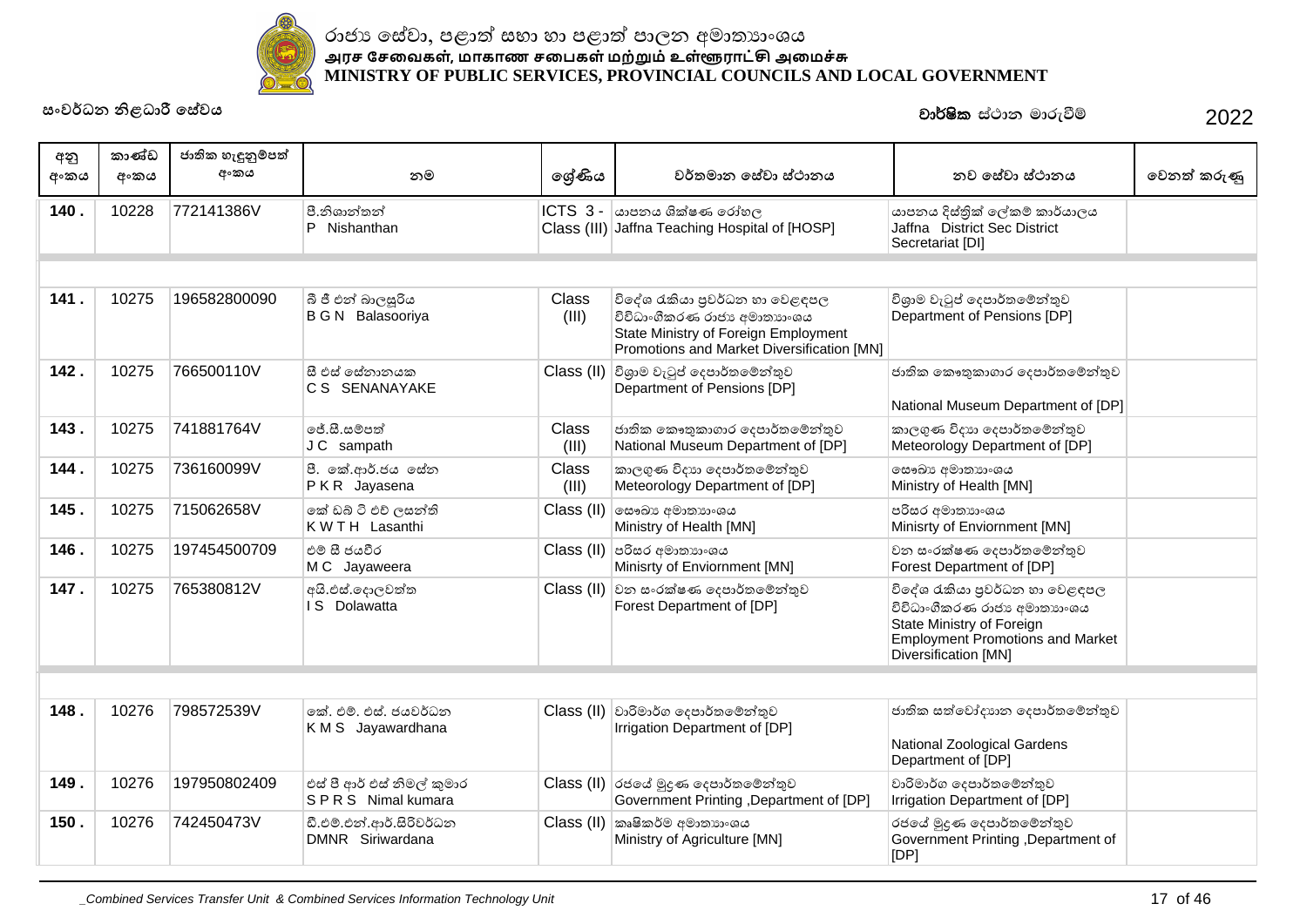

| අනු<br>අංකය | කාණ්ඩ<br>අංකය | ජාතික හැඳුනුම්පත්<br>අංකය | නම                                               | ලශ්ණිය                | වර්තමාන සේවා ස්ථානය                                                                                                                     | නව සේවා ස්ථානය                                                                                                        | වෙනත් කරුණු |
|-------------|---------------|---------------------------|--------------------------------------------------|-----------------------|-----------------------------------------------------------------------------------------------------------------------------------------|-----------------------------------------------------------------------------------------------------------------------|-------------|
| 151.        | 10276         | 197385801695              | ජී.සී. පල්ලෙආරච්චි                               |                       | Class (II) පරිසර අමාතාහංශය                                                                                                              | කෘෂිකර්ම අමාතාහංශය                                                                                                    |             |
|             |               |                           | G C Pallearachchi                                |                       | Minisrty of Enviornment [MN]                                                                                                            | Ministry of Agriculture [MN]                                                                                          |             |
| 152.        | 10276         | 197181600448              | එල්.ඒ.ඩී.වී.ලියනආරච්චි<br>L A D V Liyanaarachchi | Class<br>(III)        | ජාතික සත්වෝදාහන දෙපාර්තමේන්තුව<br>National Zoological Gardens Department of<br>[DP]                                                     | පරිසර අමාතාහංශය<br>Minisrty of Enviornment [MN]                                                                       |             |
|             |               |                           |                                                  |                       |                                                                                                                                         |                                                                                                                       |             |
| 153.        | 10281         | 197435002779              | කේ.එම්.පදීප<br>KM PADEEPA                        |                       | Class (II) බුද්ධශාසන, ආගමික හා සංස්කෘතික කටයුතු<br>අමාතාහංශය<br>Minisry of Buddha Sasana, Religious and<br><b>Cultural Affairs [MN]</b> | වන සංරක්ෂණ දෙපාර්තමේන්තුව<br>Forest Department of [DP]                                                                |             |
| 154.        | 10281         | 19745540353               | ආර්.පී.ඩී.එස්.චාත්දනී<br>R.P.D.S.Chandani        | Class<br>(III)        | වන සංරක්ෂණ දෙපාර්තමේන්තුව<br>Forest Department of [DP]                                                                                  | සමූපකාර සංවර්ධන දෙපාර්තමේන්තුව<br>Co-operative Development<br>Department of [DP]                                      |             |
| 155.        | 10281         | 197981900342              | එල්.එච්.එම්.බී.ලංසකාර<br>LHMB LANSAKARA          | Class<br>(III)        | සමූපකාර සංවර්ධන දෙපාර්තමේන්තුව<br>Co-operative Development Department of<br>[DP]                                                        | විශුාම වැටුප් දෙපාර්තමේන්තුව<br>Department of Pensions [DP]                                                           |             |
| 156.        | 10281         | 855232715v                | ජේ.පී.එස්.ඒ.ජයසූන්දර<br>JPSA Jayasundara         | Class<br>(III)        | විශුාම වැටුප් දෙපාර්තමේන්තුව<br>Department of Pensions [DP]                                                                             | බුද්ධශාසන, ආගමික හා සංස්කෘතික<br>කටයුතු අමාතාහංශය<br>Minisry of Buddha Sasana, Religious<br>and Cultural Affairs [MN] |             |
|             |               |                           |                                                  |                       |                                                                                                                                         |                                                                                                                       |             |
| 157.        | 10287         | 197666700130              | ජී.කේ.අමරසිංහ<br>G K AMARASINGHE                 |                       | Class (II) විශුාම වැටුප් දෙපාර්තමේන්තුව<br>Department of Pensions [DP]                                                                  | මහාමාර්ග අමාතාහංශය<br>Ministry of Highways [MN]                                                                       |             |
| 158.        | 10287         | 198455901199              | ආර්.කුහනීතා<br>R Kuganeethra                     | <b>Class</b><br>(III) | මහාමාර්ග අමාතාහංශය<br>Ministry of Highways [MN]                                                                                         | විශුාම වැටුප් දෙපාර්තමේන්තුව<br>Department of Pensions [DP]                                                           |             |
|             |               |                           |                                                  |                       |                                                                                                                                         |                                                                                                                       |             |
| 159.        | 10295         | 847120185V                | එල්.ඩබ්.එම්.සුහාෂිනී<br>LWM Subashini            | Class<br>(III)        | ආහාර කොමසාරිස් දෙපාර්තමේන්තුව<br>Food Commissioners Department of [DP]                                                                  | විශුාම වැටුප් දෙපාර්තමේන්තුව<br>Department of Pensions [DP]                                                           |             |
| 160.        | 10295         | 197873901958              | ඩබ්.ඩබ්.ඔරුවලගේ<br>W W ORUWALAGE                 | Class (II)            | විශුාම වැටුප් දෙපාර්තමේන්තුව<br>Department of Pensions [DP]                                                                             | ආහාර කොමසාරිස් දෙපාර්තමේන්තුව<br>Food Commissioners Department of<br>[DP]                                             |             |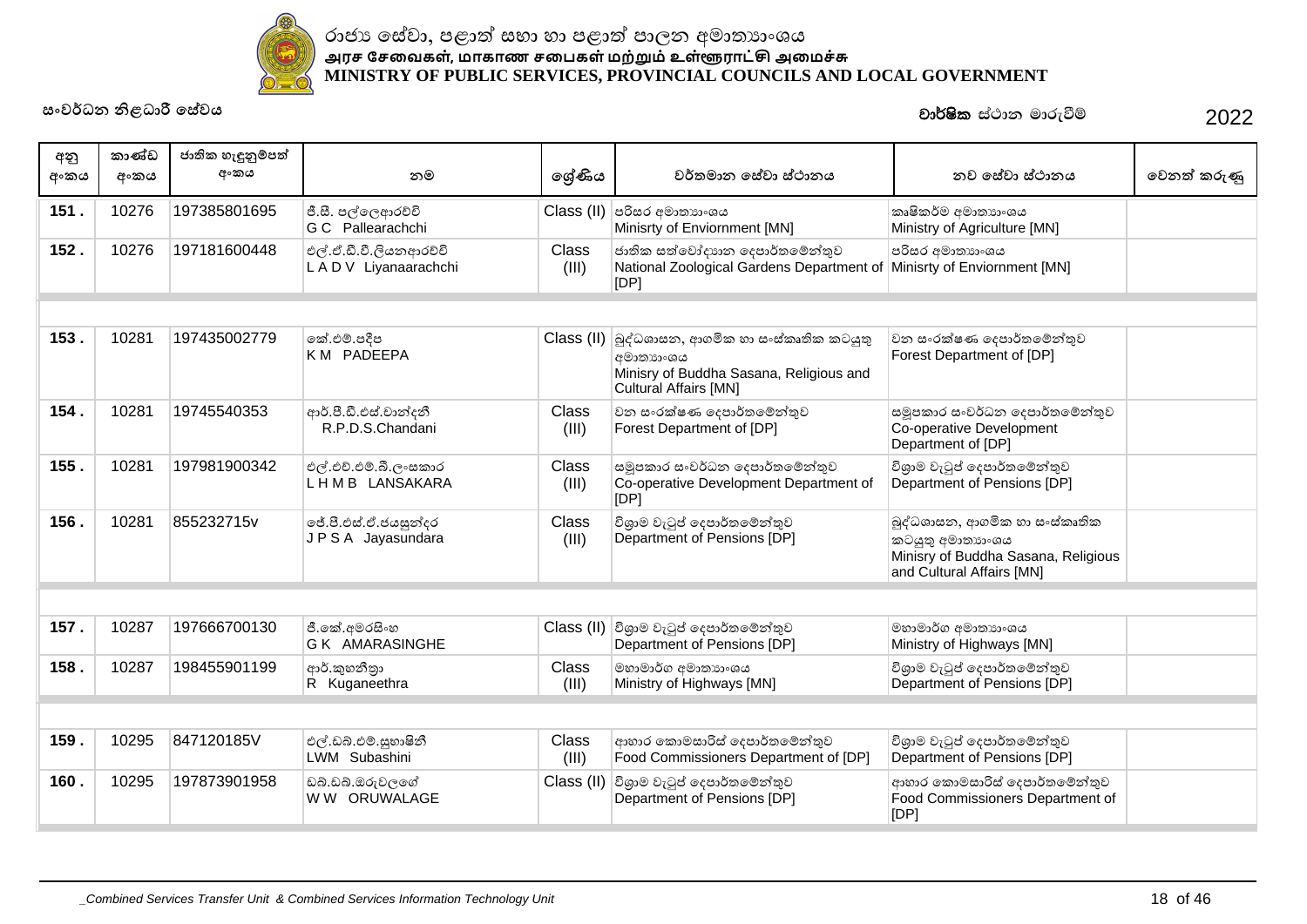

| අනු<br>අංකය | කාණ්ඩ<br>අංකය | ජාතික හැඳුනුම්පත්<br>අංකය | නම                                           | ලශ්ණිය                | වර්තමාන සේවා ස්ථානය                                                                                                            | නව සේවා ස්ථානය                                                                                                                     | වෙනත් කරුණු |
|-------------|---------------|---------------------------|----------------------------------------------|-----------------------|--------------------------------------------------------------------------------------------------------------------------------|------------------------------------------------------------------------------------------------------------------------------------|-------------|
|             |               |                           |                                              |                       |                                                                                                                                |                                                                                                                                    |             |
| 161.        | 10348         | 738642090V                | එස්.පී.එම්.ජයවර්ධන<br>SPM JAYAWARDENA        |                       | Class (II) ජාතික සත්වෝදාහන දෙපාර්තමේන්තුව<br>National Zoological Gardens Department of Forest Department of [DP]<br>[DP]       | වන සංරක්ෂණ දෙපාර්තමේන්තුව                                                                                                          |             |
| 162.        | 10348         | 756640267V                | බී එච් සුරිය බණ්ඩාර<br>B.H.Sooriyabandara    | Class<br>(III)        | වන සංරක්ෂණ දෙපාර්තමේන්තුව<br>Forest Department of [DP]                                                                         | විශුාම වැටුප් දෙපාර්තමේන්තුව<br>Department of Pensions [DP]                                                                        |             |
| 163.        | 10348         | 198252102884              | ටී.ජී.ටී.දේදුණු<br>T G T DEDUNU              | Class<br>(III)        | විශුාම වැටුප් දෙපාර්තමේන්තුව<br>Department of Pensions [DP]                                                                    | කැස්බෑව පාදේශීය ලේකම් කාර්යාලය<br>Kesbewa [DV]                                                                                     |             |
| 164.        | 10348         | 793271689V                | එම්.බී.පී.පෙරේරා<br>MBP Perera               | Class<br>(III)        | කැස්බෑව පාදේශීය ලේකම් කාර්යාලය<br>Kesbewa [DV]                                                                                 | දෙහිවල පුාදේශීය ලේකම් කාර්යාලය<br>Dehiwala [DV]                                                                                    |             |
| 165.        | 10348         | 836064160V                | යු. එස්. අස∘කා<br>U S Asanka                 | Class<br>(III)        | දෙහිවල පුාදේශීය ලේකම් කාර්යාලය<br>Dehiwala [DV]                                                                                | ජාතික සත්වෝදාහන දෙපාර්තමේන්තුව<br>National Zoological Gardens<br>Department of [DP]                                                |             |
|             |               |                           |                                              |                       |                                                                                                                                |                                                                                                                                    |             |
| 166.        | 10386         | 706502106V                | සී ඩී සිරිවර්ධන<br>C D Siriwardena           |                       | Class (II) පරිසර අමාතාගංශය<br>Minisrty of Enviornment [MN]                                                                     | ජාතික ආපදා සහන සේවා මධාාස්ථානය<br>- කොලොන්නාව පුාදේශීය ලේකම්<br>කාර්යාලය<br>National Disaster Relief Services -<br>Kolonnawa [MAT] |             |
| 167.        | 10386         | 782910868V                | ජේ ඒ එල් සී ජයසූරිය<br>J A L C Jayasooriya   | <b>Class</b><br>(III) | ජාතික ආපදා සහන සේවා මධාසේථානය -<br>කොලොන්නාව පුාදේශීය ලේකම් කාර්යාලය<br>National Disaster Relief Services -<br>Kolonnawa [MAT] | අධාහපන අමාතා ශය<br>Ministry of Education [MN]                                                                                      |             |
| 168.        | 10386         | 797872083V                | එස් එස් හෙට්ටිආරච්චි<br>S S Hettiarachchi    |                       | $Class$ (II) අධාහපන අමාතාංශය<br>Ministry of Education [MN]                                                                     | පරිසර අමාතාහංශය<br>Minisrty of Enviornment [MN]                                                                                    |             |
|             |               |                           |                                              |                       |                                                                                                                                |                                                                                                                                    |             |
| 169.        | 10388         | 778540380v                | ඩබ් යු මාධවිකා<br>W U Madhavika              |                       | $Class (II)$ ජාතික අක්ෂි රෝහල<br>National Eye hospital of [HOSP]                                                               | පරිසර අමාතාහංශය<br>Minisrty of Enviornment [MN]                                                                                    |             |
| 170.        | 10388         | 815231635v                | වි එම් එම් ආර් අතුකෝරල<br>V M M R Athukorale | Class<br>(III)        | පරිසර අමාතාහංශය<br>Minisrty of Enviornment [MN]                                                                                | ජාතික අක්ෂි රෝහල<br>National Eye hospital of [HOSP]                                                                                |             |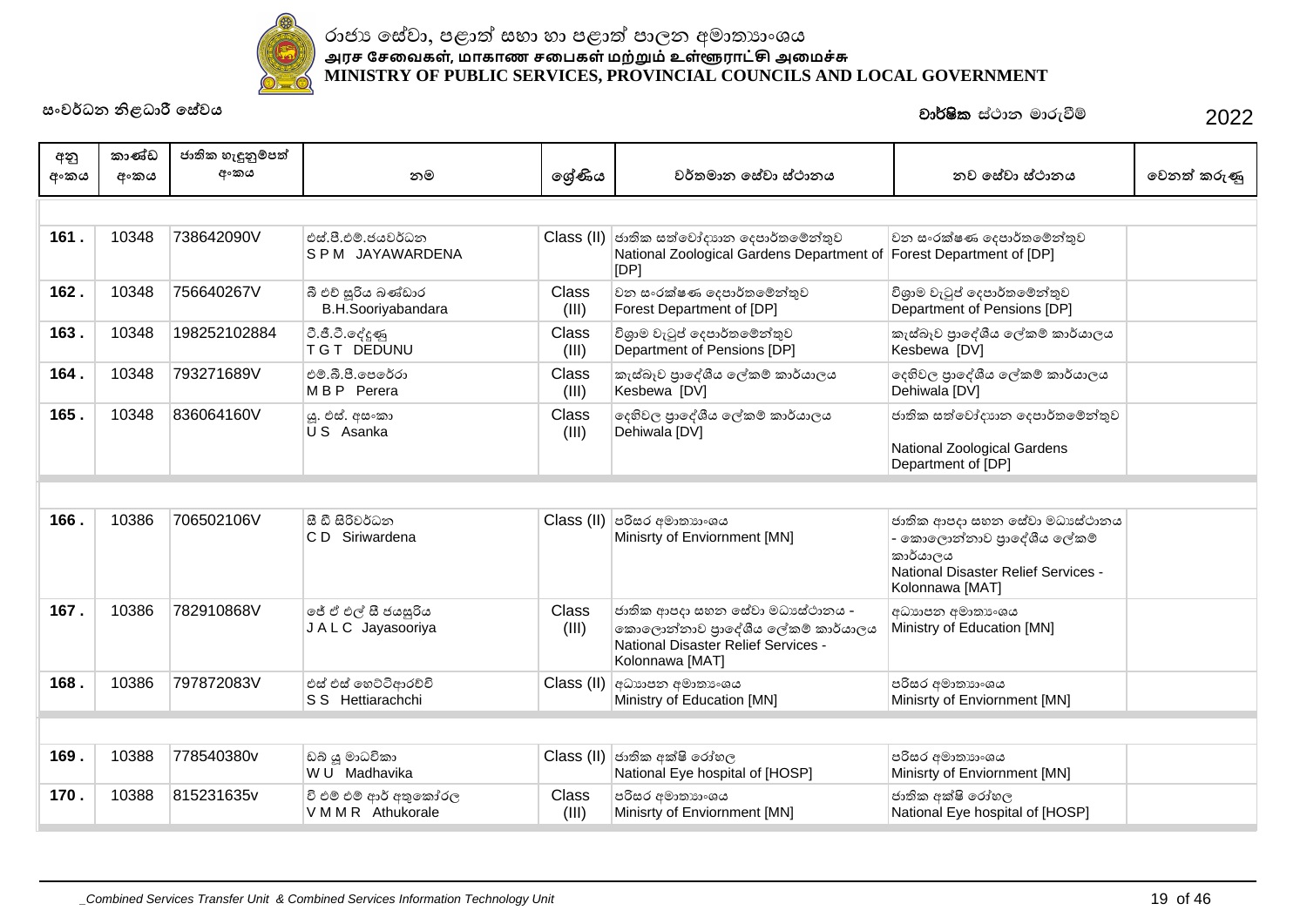

| අනු<br>අංකය | කාණ්ඩ<br>අංකය | ජාතික හැඳුනුම්පත්<br>අංකය | නම                                               | ලශ්ණිය         | වර්තමාන සේවා ස්ථානය                                                                                    | නව සේවා ස්ථානය                                                                                          | වෙනත් කරුණු |
|-------------|---------------|---------------------------|--------------------------------------------------|----------------|--------------------------------------------------------------------------------------------------------|---------------------------------------------------------------------------------------------------------|-------------|
|             |               |                           |                                                  |                |                                                                                                        |                                                                                                         |             |
| 171.        | 10396         | 808554640v                | එන්.එම්.පී.එම්. නායකරත්න<br>N M P M nayakarathna | Class<br>(III) | වීරඹුගෙදර පාදේශීය ලේකම් කාර්යාලය<br>Weerambugedara [DV]                                                | කුරුණෑගල දිස්තික් මිනින්දෝරු<br>කාර්යාලය<br>Kurunegala District Survey Office of<br>[DPS]               |             |
| 172.        | 10396         | 781210889v                | ඩබ් එම් කේ අයි වීරසිංහ<br>WMKI WEERASINGHE       | Class<br>(III) | කුරුණෑගල දිස්තික් මිනින්දෝරු කාර්යාලය<br>Kurunegala District Survey Office of [DPS]                    | වීරඹුගෙදර පාදේශීය ලේකම්<br>කාර්යාලය<br>Weerambugedara [DV]                                              |             |
|             |               |                           |                                                  |                |                                                                                                        |                                                                                                         |             |
| 173.        | 10398         | 692730054V                | එම්.ජී.එස්.කුමාර<br><b>MGS KUMARA</b>            | Class<br>(III) | හම්බන්තොට උද්භිද උදාහනය<br>Hambanthota Dry Zone Botanical Garden<br>[DPS]                              | හම්බන්තොට දිස්තික් ලේකම්<br>කාර්යාලය<br>Hambanthota District Secretariat [DI]                           |             |
| 174.        | 10398         | 788423578V                | ුයු ජී නිලූකා<br>U G Niluka                      | Class<br>(III) | හම්බන්තොට දිස්තික් ලේකම් කාර්යාලය<br>Hambanthota District Secretariat [DI]                             | හම්බන්තොට දිස්තික් මිනින්දෝරු<br>කාර්යාලය<br>Hambanthota District Survey Office<br>of [DPS]             |             |
| 175.        | 10398         | 837874874v                | එස්.එච්.ඩී.සාරංගා<br>SHD Saranga                 | Class<br>(III) | හම්බන්තොට දිස්තික් මිනින්දෝරු කාර්යාලය<br>Hambanthota District Survey Office of<br>[DPS]               | හම්බන්තොට උද්භිද උදාහනය<br>Hambanthota Dry Zone Botanical<br>Garden [DPS]                               |             |
|             |               |                           |                                                  |                |                                                                                                        |                                                                                                         |             |
| 176.        | 10403         | 198586602842              | ඩබ් ඒ එස් එන් රූපසිංහ<br>WASN Rupasinghe         | Class<br>(III) | අධාහපන පුකාශන දෙපාර්තමේන්තුව<br>Educational Publications Department of<br>[DP]                         | ගුාමීය සංවර්ධන පුහුණු හා පර්යේෂණ<br>ආයතනය<br>Rural Development Training and<br>Research Institute [DPS] |             |
| 177.        | 10403         | 197619800289              | එන්. එෆ්. ආර්. ඒ. පුනාන්දු<br>NFRA Fernando      | Class (II)     | ගාමීය සංවර්ධන පුහුණු හා පර්යේෂණ<br>ආයතනය<br>Rural Development Training and Research<br>Institute [DPS] | අධාහපන පුකාශන දෙපාර්තමේන්තුව<br><b>Educational Publications Department</b><br>of [DP]                   |             |
|             |               |                           |                                                  |                |                                                                                                        |                                                                                                         |             |
| 178.        | 10412         | 825210490V                | කේ ඒ එන් ආර් කළුආරච්චි<br>KANR KALUARACHCHI      | Class<br>(III) | අධාහපන පුකාශන දෙපාර්තමේන්තුව<br><b>Educational Publications Department of</b><br>[DP]                  | කඩුවෙල පාදේශීය ලේකම් කාර්යාලය<br>Kaduwela [DV]                                                          |             |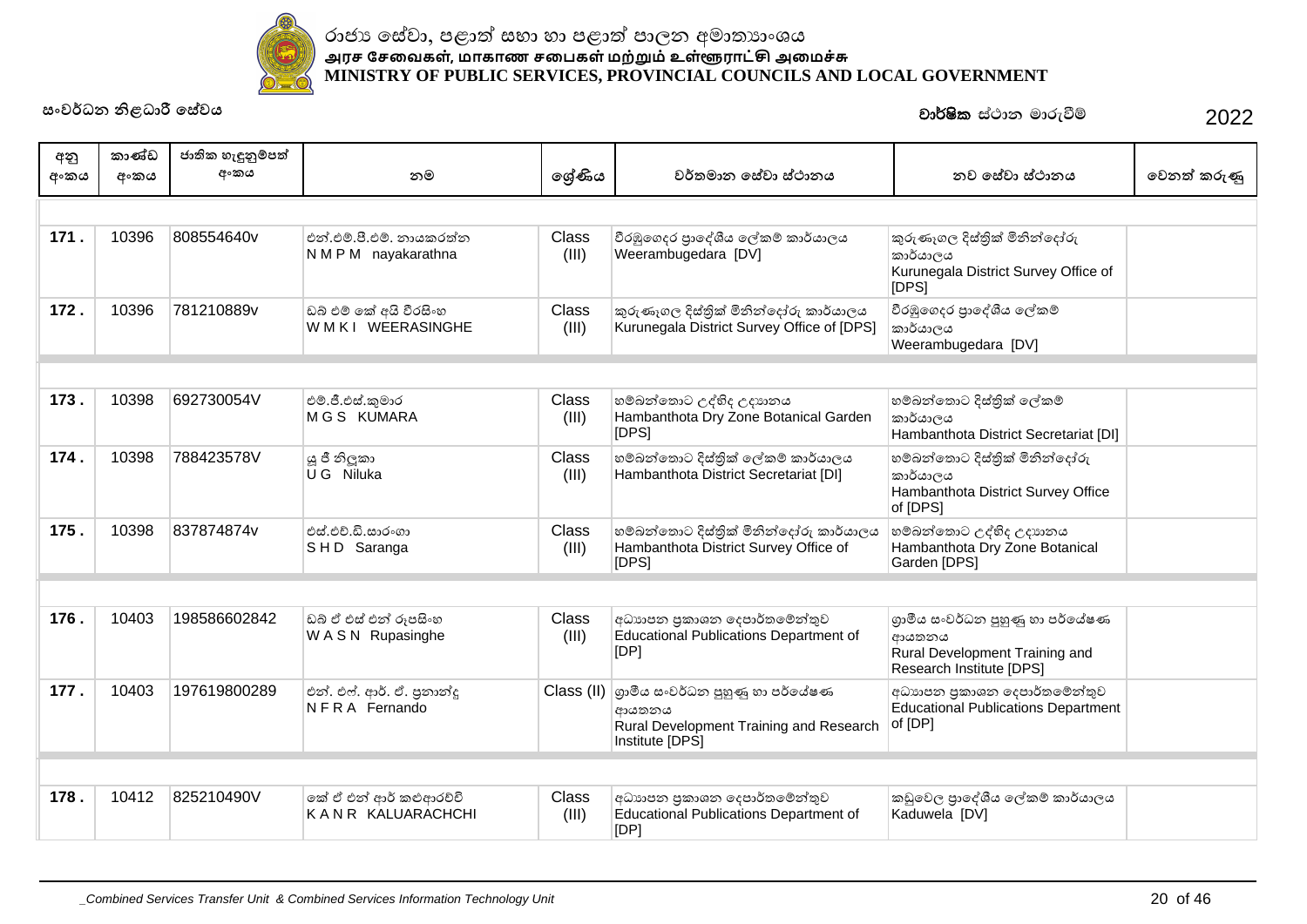

| අනු<br>අංකය | කාණ්ඩ<br>අංකය | ජාතික හැඳුනුම්පත්<br>අංකය | නම                                               | ලේණිය          | වර්තමාන සේවා ස්ථානය                                                                                                   | නව සේවා ස්ථානය                                                                                                        | වෙනත් කරුණු |
|-------------|---------------|---------------------------|--------------------------------------------------|----------------|-----------------------------------------------------------------------------------------------------------------------|-----------------------------------------------------------------------------------------------------------------------|-------------|
| 179.        | 10412         | 768122385V                | කේ ඒ එල් එශාන්ති<br>KAL Eshanthi                 |                | Class (II) කඩුවෙල පුාදේශීය ලේකම් කාර්යාලය<br>Kaduwela [DV]                                                            | අධාහපන පුකාශන දෙපාර්තමේන්තුව<br><b>Educational Publications Department</b><br>of [DP]                                 |             |
|             |               |                           |                                                  |                |                                                                                                                       |                                                                                                                       |             |
| 180.        | 10420         | 827744034V                | එන් එන් එව් නවරත්න<br>NNHN Nawarathne            | Class<br>(III) | වීරඹුගෙදර පාදේශීය ලේකම් කාර්යාලය<br>Weerambugedara [DV]                                                               | කුරුණෑගල ශික්ෂණ රෝහල<br>Kurunegala Teaching Hospital of<br>[HOSP]                                                     |             |
| 181.        | 10420         | 726962430V                | එල් ආර් එස් වාන්දනී<br>L.R.S.Chandani            | Class<br>(III) | කුරුණෑගල ශික්ෂණ රෝහල<br>Kurunegala Teaching Hospital of [HOSP]                                                        | නාරම්මල පුාදේශීය ලේකම් කාර්යාලය<br>Narammala [DV]                                                                     |             |
| 182.        | 10420         | 875613340v                | ඩුබ්, එම්, ඩී, ඩී, රත්නායක<br>W M D D RATHNAYAKE | Class<br>(III) | නාරම්මල පුාදේශීය ලේකම් කාර්යාලය<br>Narammala [DV]                                                                     | වීරඹුගෙදර පුාදේශීය ලේකම්<br>කාර්යාලය<br>Weerambugedara [DV]                                                           |             |
|             |               |                           |                                                  |                |                                                                                                                       |                                                                                                                       |             |
| 183.        | 10432         | 198263700793              | ඒ එම් එෆ් ෆර්සානා<br>A M FATHIMA FARSANA         | Class<br>(III) | අක්කරෙයිපත්තු නැගෙනහිර ගොවිජන සේවා<br>මධාසේථානය - කෑගල්ල<br>Akkareipattu East Agrarian Service<br>CenterAmpara [DPSS] | අක්ක ෛරපත්තු පාදේශීය ලේකම්<br>කාර්යාලය<br>Akkaraipattu [DV]                                                           |             |
| 184.        | 10432         | 198200800241              | ඒ එල් එම් උනයිස්<br>ALM Unais                    | ICTS 3-        | අක්ක ෛරපත්තු පාදේශීය ලේකම් කාර්යාලය<br>Class (III) Akkaraipattu [DV]                                                  | ඉරක්කාමම් පාදේශීය ලේකම්<br>කාර්යාලය<br>Irakkamam(Eragama) [DV]                                                        |             |
| 185.        | 10432         | 837361508V                | ඒ එල් නෙබා<br>A L Thaiba                         | Class<br>(III) | ඉරක්කාමම් පාදේශීය ලේකම් කාර්යාලය<br>Irakkamam(Eragama) [DV]                                                           | අම්පාර පුාදේශීය ලේකම් කාර්යාලය<br>Ampara [DV]                                                                         |             |
| 186.        | 10432         | 197705702193              | ඩුබ් ඒ ඩුබ් ජයන්ත<br>W A W jayantha              | Class<br>(III) | අම්පාර පාදේශීය ලේකම් කාර්යාලය<br>Ampara [DV]                                                                          | අම්පාර දිස්තික් මිනින්දෝරු කාර්යාලය<br>Ampara District Survey Office of<br>[DPS]                                      |             |
| 187.        | 10432         | 862113675V                | ටී. පිරපලාතුන්<br>T Pirapalathan                 | Class<br>(III) | අම්පාර දිස්තික් මිනින්දෝරු කාර්යාලය<br>Ampara District Survey Office of [DPS]                                         | අක්කරෙයිපත්තු නැගෙනහිර ගොවිජන<br>සේවා මධාසේථානය - කෑගල්ල<br>Akkareipattu East Agrarian Service<br>CenterAmpara [DPSS] |             |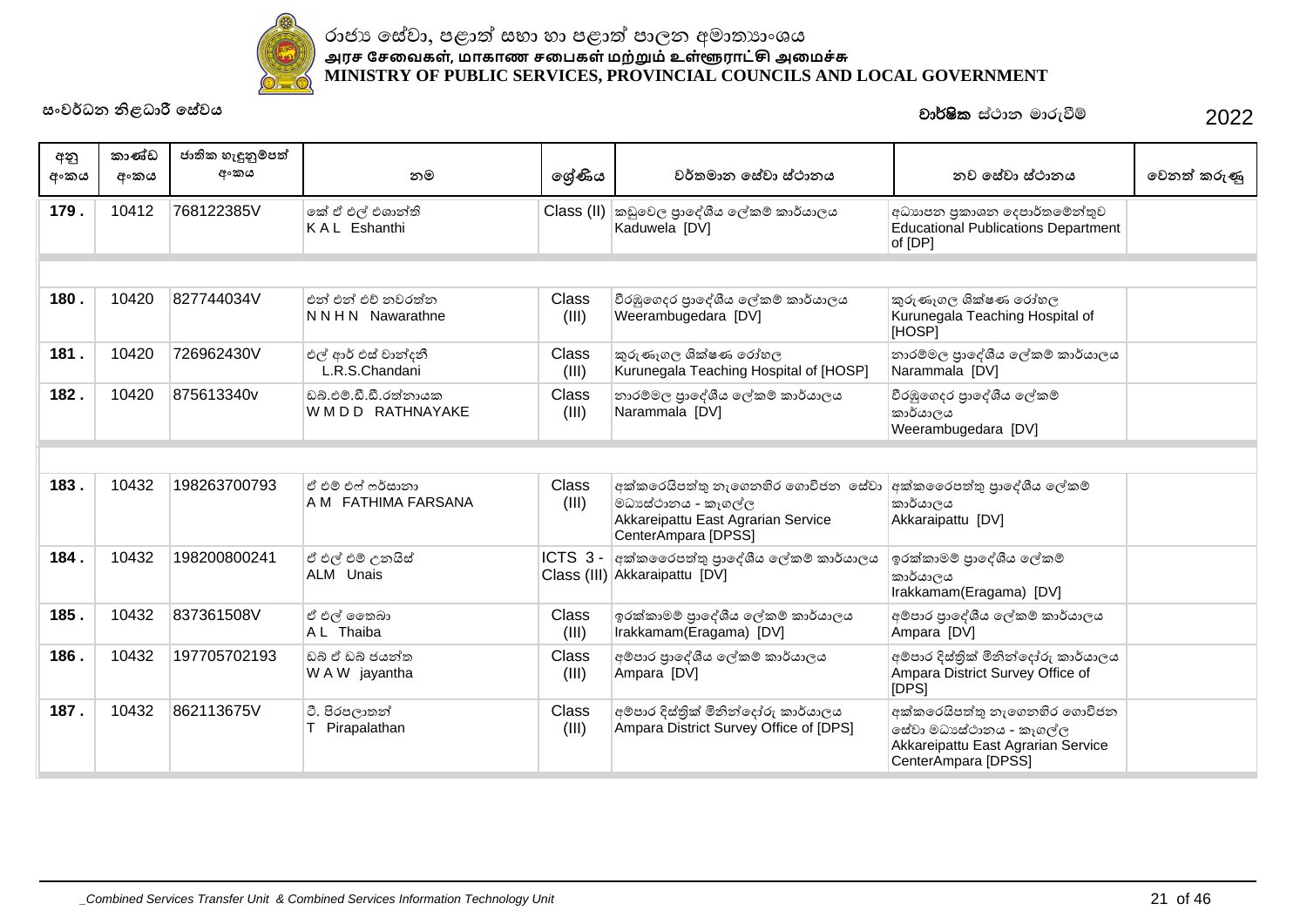

| අනු  | කාණ්ඩ | ජාතික හැඳුනුම්පත් |                                 |                |                                                         |                                                                                   |             |
|------|-------|-------------------|---------------------------------|----------------|---------------------------------------------------------|-----------------------------------------------------------------------------------|-------------|
| අංකය | අංකය  | අංකය              | නම                              | ලශ්ණිය         | වර්තමාන සේවා ස්ථානය                                     | නව සේවා ස්ථානය                                                                    | වෙනත් කරුණු |
|      |       |                   |                                 |                |                                                         |                                                                                   |             |
|      |       |                   |                                 |                |                                                         |                                                                                   |             |
| 188. | 10440 | 807021362v        | ඒ ජී ඒ ඒකතායක                   | Class          | මාතර කොළඹ බිජ සහතික කිරිමේ                              | මාතර පුාදේශීය ලේකම් කාර්යාලය                                                      |             |
|      |       |                   | A G A Ekanayake                 | (III)          | මධාසේථානය<br>Seed Certification Service, Matara,        | Matara [DV]                                                                       |             |
|      |       |                   |                                 |                | Colombo [DPS]                                           |                                                                                   |             |
| 189. | 10440 | 797540331V        | එල් එම් ටී ශාන්ති               | Class          | මාතර පුාදේශීය ලේකම් කාර්යාලය                            | මාතර කොළඹ බිජ සහතික කිරිමේ                                                        |             |
|      |       |                   | LMT Santhi                      | (III)          | Matara [DV]                                             | මධාසේථානය                                                                         |             |
|      |       |                   |                                 |                |                                                         | Seed Certification Service, Matara,<br>Colombo [DPS]                              |             |
|      |       |                   |                                 |                |                                                         |                                                                                   |             |
|      |       |                   |                                 |                |                                                         |                                                                                   |             |
| 190. | 10443 | 747280061V        | එස් ඊ ඩී මුණසිංහ                |                | Class (II) වැවිලි අමාතාහංශය                             | අධාහපන අමාතා ශය                                                                   |             |
|      |       |                   | S.E.D. Munasinghe               |                | Ministry of Plantation [MN]                             | Ministry of Education [MN]                                                        |             |
| 191. | 10443 | 710411093v        | ඩී.ඩබ්ලිව්.ඩී.එම්. හදූන්පතිරගේ  | Class          | අධාහපන අමාතා ෙශය                                        | වැවිලි අමාතාගංශය                                                                  |             |
|      |       |                   | D W D M Handunpathirage         | (III)          | Ministry of Education [MN]                              | Ministry of Plantation [MN]                                                       |             |
|      |       |                   |                                 |                |                                                         |                                                                                   |             |
|      |       |                   |                                 |                |                                                         |                                                                                   |             |
| 192. | 10447 | 706242422V        | එම් සී පෙරේරා<br>M C M.C.Perera | Class<br>(III) | විදේශ අමාතාහංශය<br>Ministry of Foreign [MN]             | කාර්මික අධාහපන හා පුහුණු කිරීමේ<br>දෙපාර්තමේන්තුව                                 |             |
|      |       |                   |                                 |                |                                                         | <b>Technical Education and Training</b>                                           |             |
|      |       |                   |                                 |                |                                                         | Department of [DP]                                                                |             |
| 193. | 10447 | 718173302v        | එච් එම් එස්, එච්, ජයවර්ධන       | Class          | කාර්මික අධාහපන හා පුහුණු කිරීමේ                         | අධාහපන අමාතා ශය                                                                   |             |
|      |       |                   | HMSH Jayawardhana               | (III)          | දෙපාර්තමේන්තුව                                          | Ministry of Education [MN]                                                        |             |
|      |       |                   |                                 |                | <b>Technical Education and Training</b>                 |                                                                                   |             |
|      |       |                   |                                 |                | Department of [DP]                                      |                                                                                   |             |
| 194. | 10447 | 746352140V        | එච් එන් ජී ජයසිංහ               |                | Class (II) අධාහාපන අමාතාංශය                             | පළාත් සභා හා පළාත් පාලන කටයුතු                                                    |             |
|      |       |                   | H N G Jasinghe                  |                | Ministry of Education [MN]                              | රාජා අමාතාහංශය                                                                    |             |
|      |       |                   |                                 |                |                                                         | <b>State Ministry of Provincial Councils</b><br>and Local Government Affairs [MN] |             |
| 195. | 10447 | 787330282V        | එස් ඒ අයි තිලකරත්න              |                | $\text{Class (II)}$ පළාත් සහා හා පළාත් පාලන කටයුතු රාජා | සංචාරක අමාතාහංශය                                                                  |             |
|      |       |                   | SAI TILAKARATHNE                |                | <u>අමාතාහංශය</u>                                        | Ministry of Tourism [MN]                                                          |             |
|      |       |                   |                                 |                | State Ministry of Provincial Councils and               |                                                                                   |             |
|      |       |                   |                                 |                | Local Government Affairs [MN]                           |                                                                                   |             |
| 196. | 10447 | 776040754v        | එම්.පොන්මලර්                    | Class          | සංචාරක අමාතාහංශය                                        | විදේශ අමාතාහංශය                                                                   |             |
|      |       |                   | M ponmalar                      | (III)          | Ministry of Tourism [MN]                                | Ministry of Foreign [MN]                                                          |             |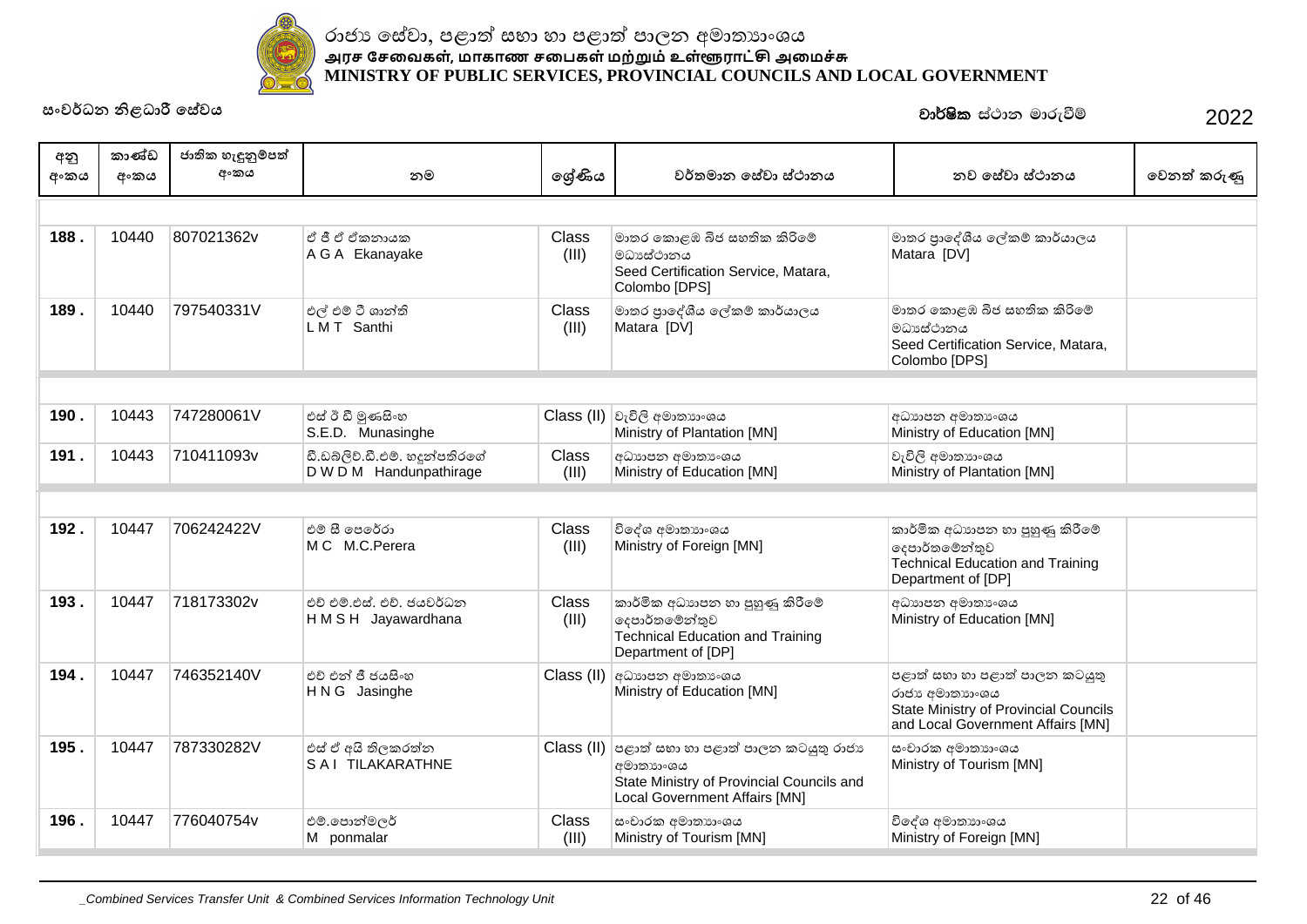

**˦ʭˣə˗˘ǧ˨˗˫ɝ˳˦ʢˣˠ** 2022 වාර්ෂික ස්ථාන මාරුවීම්

| අනු<br>අංකය | කාණ්ඩ<br>අංකය | ජාතික හැඳුනුම්පත්<br>අංකය | නම                                                      | ලේණිය                 | වර්තමාන සේවා ස්ථානය                                                                                | නව සේවා ස්ථානය                                                                                            | වෙනත් කරුණු |
|-------------|---------------|---------------------------|---------------------------------------------------------|-----------------------|----------------------------------------------------------------------------------------------------|-----------------------------------------------------------------------------------------------------------|-------------|
|             |               |                           |                                                         |                       |                                                                                                    |                                                                                                           |             |
| 197.        | 10461         | 765942411V                | ඩබ් අයි පී ද සිල්වා<br>WIP De Silva                     | ICTS 3-               | ආරක්ෂක අමාතාහංශය<br>Class (III) Ministry of Defence [MN]                                           | කොළඹ පුාදේශීය ලේකම් කාර්යාලය<br>Colombo [DV]                                                              |             |
| 198.        | 10461         | 837470528v                | පී. සී. උයන්වත්ත<br>P C UYANWATTA                       | <b>Class</b><br>(III) | කොළඹ පුාදේශීය ලේකම් කාර්යාලය<br>Colombo [DV]                                                       | මහරගම පාදේශීය ලේකම් කාර්යාලය<br>Maharagama [DV]                                                           |             |
| 199.        | 10461         | 825381708V                | ඩි කේ දසනායක<br>D K Dasanayake                          |                       | ICTS 3 - මහරගම පුාදේශීය ලේකම් කාර්යාලය<br>Class (III) Maharagama [DV]                              | ආරක්ෂක අමාතාහංශය<br>Ministry of Defence [MN]                                                              |             |
|             |               |                           |                                                         |                       |                                                                                                    |                                                                                                           |             |
| 200.        | 10466         | 835490580V                | ඩී එස් සී නදීශානි<br>D S C Nadeeshani                   | Class<br>(III)        | මහනුවර කඩවත් සතර පාදේශීය ලේකම්<br>කාර්යාලය<br>Kandy Four Gravets (Gangawatakorale)<br>[DV]         | පේරාදෙණිය ජාතික උද්භිද උදාහන<br>දෙපාර්තමේන්තුව<br><b>National Botanical Gardens</b><br>Department of [DP] |             |
| 201.        | 10466         | 847543531v                | ජේ එම් ආර් ජයසුන්දර<br>J.M.R. Jayasundara               | Class (II)            | මේරාදෙණිය ජාතික උද්භිද උදාහන<br>දෙපාර්තමේන්තුව<br>National Botanical Gardens Department of<br>[DP] | මහනුවර දිසා වන නිලධාරී කාර්යාලය<br>Kandy Divisional Forest Office of<br>[DPS]                             |             |
| 202.        | 10466         | 763464075v                | ඒ එම් එන් ජී ඩබ් එස් කේ බණ්ඩාර<br>A M N G W S K Bandara | Class<br>(III)        | මහනුවර දිසා වන නිලධාරී කාර්යාලය<br>Kandy Divisional Forest Office of [DPS]                         | කෘෂිකර්ම දෙපාර්තමේන්තුව<br>Agriculture Department of [DP]                                                 |             |
| 203.        | 10466         | 857972805v                | එන්.ඒම්.ටී.කේ.වී. ගුණසේකර<br>NMTKV Gunasekara           | Class<br>(III)        | කෘෂිකර්ම දෙපාර්තමේන්තුව<br>Agriculture Department of [DP]                                          | මහනුවර කඩවත් සතර පාදේශීය<br>ලේකම් කාර්යාලය<br>Kandy Four Gravets<br>(Gangawatakorale) [DV]                |             |
|             |               |                           |                                                         |                       |                                                                                                    |                                                                                                           |             |
| 204.        | 10477         | 197081802583v             | අයි කේ ගතේවත්ත<br>I.K.Ganewatta                         | <b>Class</b><br>(III) | ලදාම්පේ - වෑකේ පුාදේශීය ලේකම් කාර්යාලය<br>Dompe/Weke [DV]                                          | විශුාම වැටුප් දෙපාර්තමේන්තුව<br>Department of Pensions [DP]                                               |             |
| 205.        | 10477         | 867332596V                | එම් එස් මායාදූන්න<br>M S Mayadunna                      | Class<br>(III)        | විශුාම වැටුප් දෙපාර්තමේන්තුව<br>Department of Pensions [DP]                                        | දොම්පේ - වෑකේ පුාදේශීය ලේකම්<br>කාර්යාලය<br>Dompe/Weke [DV]                                               |             |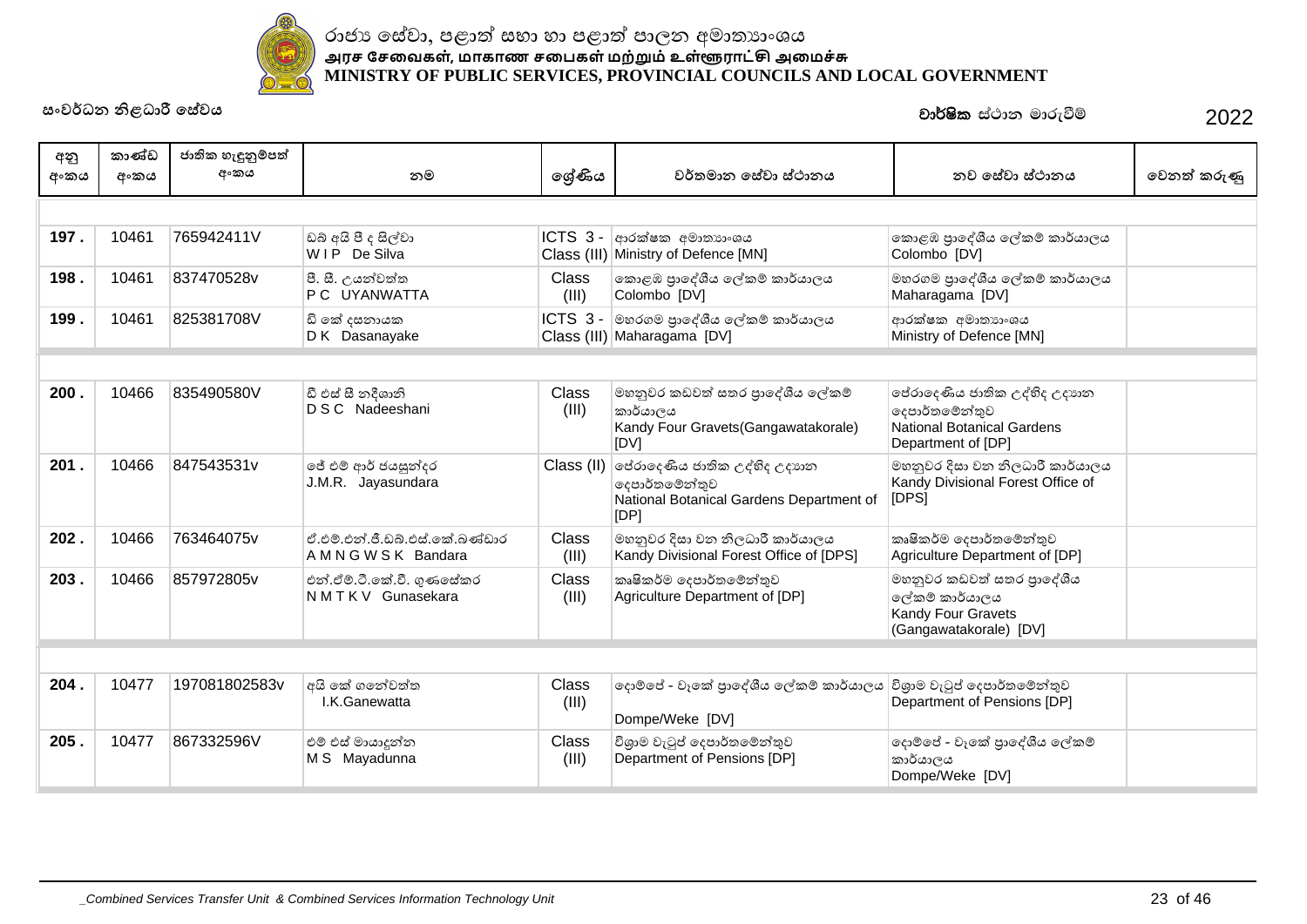

| අනු  | කාණ්ඩ | ජාතික හැඳුනුම්පත් |                                                 |                |                                                                                                                                |                                                                                                                       |             |
|------|-------|-------------------|-------------------------------------------------|----------------|--------------------------------------------------------------------------------------------------------------------------------|-----------------------------------------------------------------------------------------------------------------------|-------------|
| අංකය | අංකය  | අංකය              | නම                                              | ලේණිය          | වර්තමාන සේවා ස්ථානය                                                                                                            | නව සේවා ස්ථානය                                                                                                        | වෙනත් කරුණු |
|      |       |                   |                                                 |                |                                                                                                                                |                                                                                                                       |             |
| 206. | 10481 | 796404892v        | පී.ජී.සී. ශිරෝමනී<br>P G C Shiromani            | Class<br>(III) | ගාල්ල ගොවිජන සංවර්ධන දිස්තික් කාර්යාලය<br>Galle Agrarian Development District office<br>of [DPS]                               | බෝපෙ-පෝද්දල පුාදේශීය ලේකම්<br>කාර්යාලය<br>Bope-Poddala [DV]                                                           |             |
| 207. | 10481 | 198223404259      | කේ ජී එම් කෝදාගොඩ<br>K G M Kodagoda             | Class<br>(III) | බෝපෙ-පෝද්දල පුාදේශීය ලේකම්<br>කාර්යාලය<br>Bope-Poddala [DV]                                                                    | ගාල්ල ගොවිජන සංවර්ධන දිස්තික්<br>කාර්යාලය<br>Galle Agrarian Development District<br>office of [DPS]                   |             |
|      |       |                   |                                                 |                |                                                                                                                                |                                                                                                                       |             |
| 208. | 10487 | 816170605V        | බී.කේ.ඩබ්.කුමුදුනී<br><b>BKW KUMUDUNI</b>       | Class<br>(III) | මාතර දිස්තික් ලේකම් කාර්යාලය<br>Matara District Secretariat [DI]                                                               | ඉඩම් අමාතාහංශය - දෙවිනුවර පුා/ලේ<br>Ministry of Lands - Devinuwara -<br>Divisional Secretariate [MAT]                 |             |
| 209. | 10487 | 855082535V        | ඩබ් පී එම් හේමන්ති<br>WPM HEMANTHI              | Class<br>(III) | ඉඩම් අමාතාහංශය - දෙවිනුවර පුා/ලේ<br>Ministry of Lands - Devinuwara -<br>Divisional Secretariate [MAT]                          | මාතර දිස්තික් ලේකම් කාර්යාලය<br>Matara District Secretariat [DI]                                                      |             |
|      |       |                   |                                                 |                |                                                                                                                                |                                                                                                                       |             |
| 210. | 10493 | 706091750V        | ංක් එම් එම් එස් උදයංගනී<br>K.M.M.S.Udayangani   | Class<br>(III) | බුද්ධශාසන, ආගමික හා සංස්කෘතික කටයුතු<br>  අමාතාහංශය<br>Minisry of Buddha Sasana, Religious and<br><b>Cultural Affairs [MN]</b> | විශුාම වැටුප් දෙපාර්තමේන්තුව<br>Department of Pensions [DP]                                                           |             |
| 211. | 10493 | 802964978V        | එස් එල් එම් එච් පී ධර්මදාස<br>SLMHP dharmadasa  | Class<br>(III) | විශුාම වැටුප් දෙපාර්තමේන්තුව<br>Department of Pensions [DP]                                                                    | පුද්ගලයන් ලියාපදිංචි කිරීමේ<br>දෙපාර්තමේන්තුව<br>Registration of Persons Department<br>of [DP]                        |             |
| 212. | 10493 | 197178502397      | ටී.එම්.එව්.කේ ඔබේසේකර<br><b>TMHK Obeysekera</b> | Class (II)     | පුද්ගලයන් ලියාපදිංචි කිරීමේ<br>දෙපාර්තමේන්තුව<br>Registration of Persons Department of [DP]                                    | බුද්ධශාසන, ආගමික හා සංස්කෘතික<br>කටයුතු අමාතාගංශය<br>Minisry of Buddha Sasana, Religious<br>and Cultural Affairs [MN] |             |
|      |       |                   |                                                 |                |                                                                                                                                |                                                                                                                       |             |
| 213. | 10496 | 865132786v        | ඩී.එම්.ඩබ්.කුමාරි<br>D M W Kumari               | Class<br>(III) | මහනුවර පුදේශිය මිනින්දෝරු කාර්යාලය<br>Kandy Divisional Survey Office of [DPS]                                                  | මහනුවර බෞද්ධ කටයුතු කාර්යාලය<br>Kandy Buddhist Affairs Office [DPS]                                                   |             |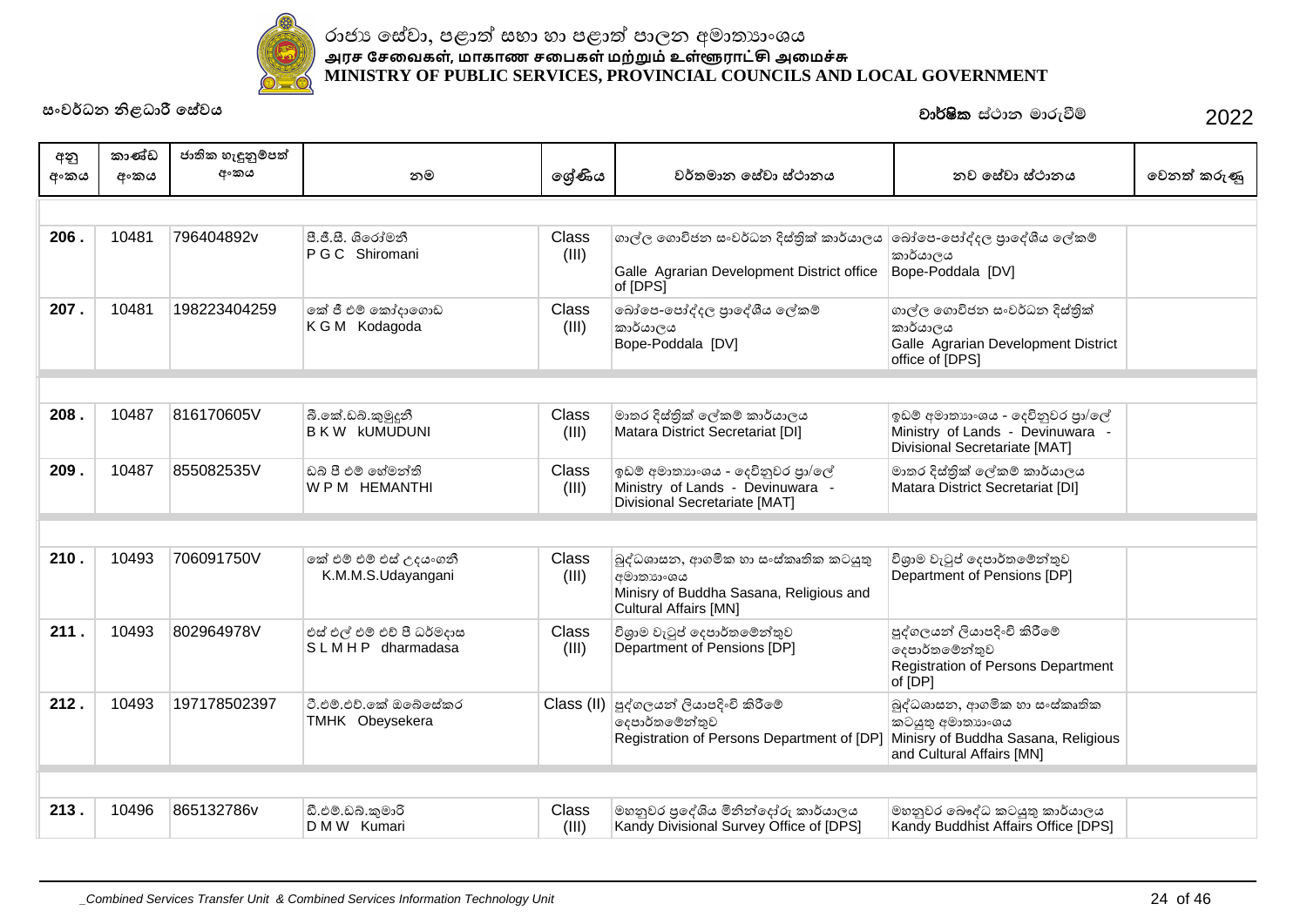

| අනු<br>අංකය | කාණ්ඩ<br>අංකය | ජාතික හැඳුනුම්පත්<br>අංකය | නම                                              | ලේණිය          | වර්තමාන සේවා ස්ථානය                                                                                           | නව සේවා ස්ථානය                                                                                                       | වෙනත් කරුණු |
|-------------|---------------|---------------------------|-------------------------------------------------|----------------|---------------------------------------------------------------------------------------------------------------|----------------------------------------------------------------------------------------------------------------------|-------------|
| 214.        | 10496         | 787460054V                | ජී.එල්.ඩී.කේ.ආරියවංශ<br>GLDK ARIYAWANSA         |                | Class (II) මහනුවර බෞද්ධ කටයුතු කාර්යාලය<br>Kandy Buddhist Affairs Office [DPS]                                | මහනුවර පුදේශිය මිනින්දෝරු<br>කාර්යාලය<br>Kandy Divisional Survey Office of<br>[DPS]                                  |             |
|             |               |                           |                                                 |                |                                                                                                               |                                                                                                                      |             |
| 215.        | 10677         | 811770833V                | එම්.එම්.ඩබ්ලිව්. ලංකාතිලක<br>M M W LANKATHILAKA | Class<br>(III) | පුත්තලම දිස්තික් ලේකම් කාර්යාලය<br>Puttlam District Secretariat [DI]                                          | හලාවත දිසා රෝහල<br>Chilaw District Hospital of [HOSP]                                                                |             |
| 216.        | 10677         | 691650928v                | ඒ එම් ජයවර්ධන<br>A.M.Jayawardana                | Class<br>(III) | හලාවත දිසා රෝහල<br>Chilaw District Hospital of [HOSP]                                                         | පුත්තලම දිස්තික් ලේකම් කාර්යාලය<br>Puttlam District Secretariat [DI]                                                 |             |
|             |               |                           |                                                 |                |                                                                                                               |                                                                                                                      |             |
| 217.        | 10680         | 197761103255              | ආර් ඒ වජිරකාන්ති<br>R A wajirakanthi            | Class (II)     | අධාහපන අමාතා ංශය<br>Ministry of Education [MN]                                                                | කොළඹ දිස්තික් කෘෂිකර්ම අධා ක්ෂ<br>කාර්යාලය<br>Ministry of Agriculture - Colombo<br><b>District Secretariat [MAT]</b> |             |
| 218.        | 10680         | 198762603777              | කේ.කේ.එන්. හේමමාලි<br><b>KKN</b> Hemamali       | Class<br>(III) | කොළඹ දිස්තික් කෘෂිකර්ම අධාපක්ෂ<br>කාර්යාලය<br>Ministry of Agriculture - Colombo District<br>Secretariat [MAT] | අධාහපන අමාතා ෙශය<br>Ministry of Education [MN]                                                                       |             |
|             |               |                           |                                                 |                |                                                                                                               |                                                                                                                      |             |
| 219.        | 10682         | 788382995V                | කේ.ඩබ්ලිව්. අයිරාංගනී<br>KW Irangani            | Class<br>(III) | අධාහපන අමාතා ංශය<br>Ministry of Education [MN]                                                                | ගුාමීය සංවර්ධන පුහුණු හා පර්යේෂණ<br>ආයතනය<br>Rural Development Training and<br>Research Institute [DPS]              |             |
| 220.        | 10682         | 728173017v                | ඩබ් ඒ පිුයංජනී<br>W A Priyanjanie               | Class (II)     | ගාමීය සංවර්ධන පුහුණු හා පර්යේෂණ<br>ආයතනය<br>Rural Development Training and Research<br>Institute [DPS]        | මහරගම පාදේශීය ලේකම් කාර්යාලය<br>Maharagama [DV]                                                                      |             |
| 221.        | 10682         | 767202083V                | එම් එච් කතිඅච්චිගේ<br>M H KATHRIACHCHIGE        | Class<br>(III) | මහරගම පාදේශීය ලේකම් කාර්යාලය<br>Maharagama [DV]                                                               | අධාහපන අමාතා ෙශය<br>Ministry of Education [MN]                                                                       |             |
|             |               |                           |                                                 |                |                                                                                                               |                                                                                                                      |             |
| 222.        | 10683         | 197451203236              | වයි.එම්.ජයවීර<br>Y M Jayaweera                  | Class<br>(III) | කැස්බෑව පාදේශීය ලේකම් කාර්යාලය<br>Kesbewa [DV]                                                                | මහරගම පාදේශීය ලේකම් කාර්යාලය<br>Maharagama [DV]                                                                      |             |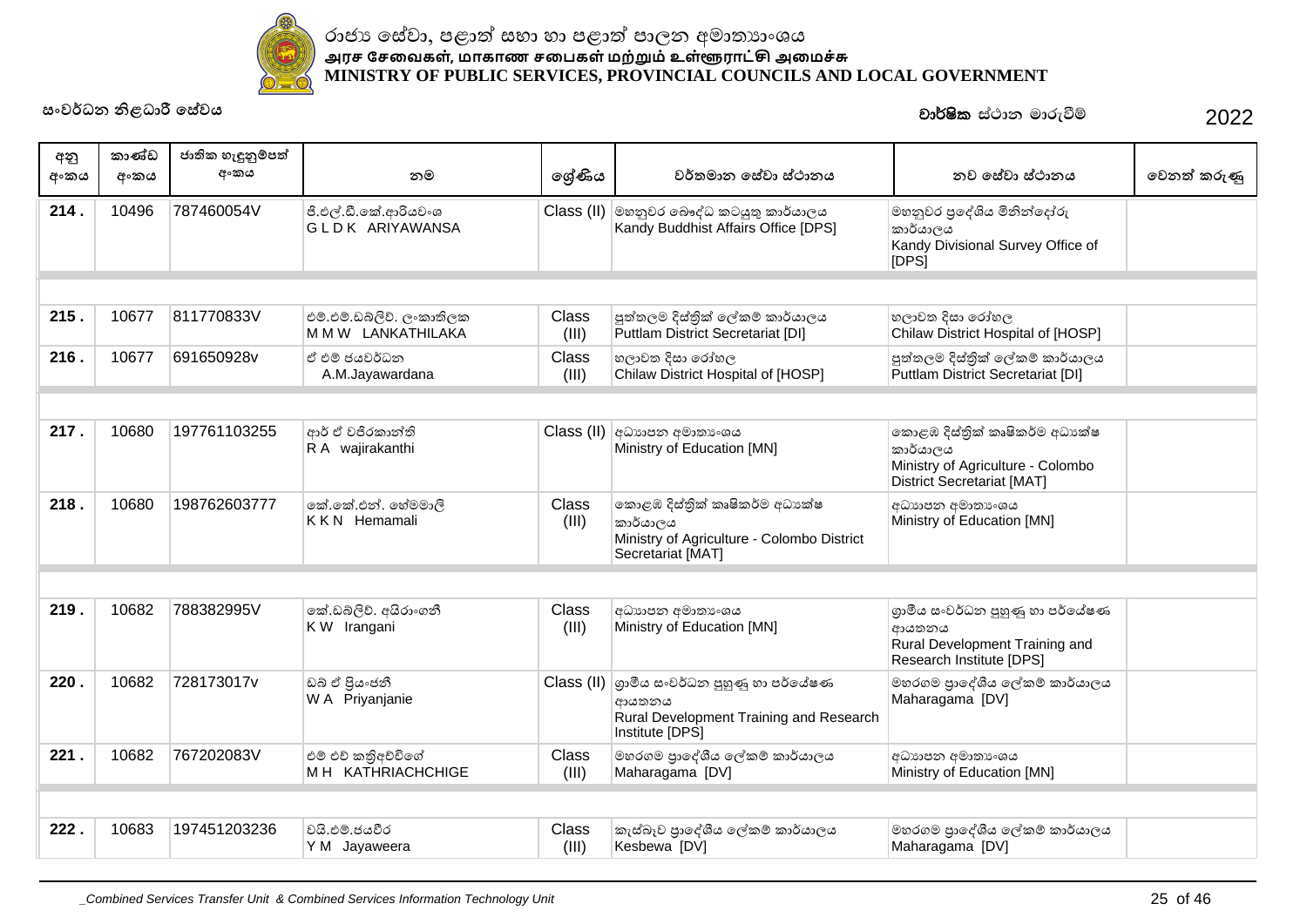

| අනු<br>අංකය | කාණ්ඩ<br>අංකය | ජාතික හැඳුනුම්පත්<br>අංකය | නම                                            | ලශ්ණිය         | වර්තමාන සේවා ස්ථානය                                                                                                                                                                                                                                       | නව සේවා ස්ථානය                                                                                                                                                                                                                                                   | වෙනත් කරුණු |
|-------------|---------------|---------------------------|-----------------------------------------------|----------------|-----------------------------------------------------------------------------------------------------------------------------------------------------------------------------------------------------------------------------------------------------------|------------------------------------------------------------------------------------------------------------------------------------------------------------------------------------------------------------------------------------------------------------------|-------------|
| 223.        | 10683         | 817274056V                | එන්.බී.අබේවිකුම<br>N B ABEYWICKRAMA           | Class<br>(III) | මහරගම පාදේශීය ලේකම් කාර්යාලය<br>Maharagama [DV]                                                                                                                                                                                                           | අධාහපන අමාතා ශය<br>Ministry of Education [MN]                                                                                                                                                                                                                    |             |
| 224.        | 10683         | 767712634V                | එන්. ටී. ඩබ්. ධර්මසේන<br>W Dharmasena<br>N T  | Class (II)     | අධාහපන අමාතා ෙශය<br>Ministry of Education [MN]                                                                                                                                                                                                            | පාර්ලිමේන්තු කටයුතු අංශය<br>Parliamentary Reforms [DPS]                                                                                                                                                                                                          |             |
| 225.        | 10683         | 755742627V                | සී.ඩී.සේනානායක<br>C D SENANAYAKA              | Class<br>(III) | පාර්ලිමේන්තු කටයුතු අංශය<br>Parliamentary Reforms [DPS]                                                                                                                                                                                                   | කාන්තා හා ළමා සංවර්ධන, පෙර<br>පාසැල් හා පුාථමික අධාහපන, පාසැල්<br>යටිතල පහසුකම් හා අධාහපන සේවා<br>රාජා අමාතාගංශය<br>State Minstry of Women and Child<br>Development, Pre - School and<br>Primary Education, School<br>Infrastructure and School Services<br>[MN] |             |
| 226.        | 10683         | 857483375v                | ටී.ඒ.එල්.රුවන්මාලි<br>TAL RUWANMALI           | Class<br>(III) | කාන්තා හා ළමා සංවර්ධන, පෙර පාසැල් හා<br>පාථමික අධාහපන, පාසැල් යටිතල පහසුකම්<br>හා අධාහපන සේවා රාජා අමාතාහංශය<br>State Minstry of Women and Child<br>Development, Pre - School and Primary<br>Education, School Infrastructure and<br>School Services [MN] | කැස්බෑව පාදේශීය ලේකම් කාර්යාලය<br>Kesbewa [DV]                                                                                                                                                                                                                   |             |
|             |               |                           |                                               |                |                                                                                                                                                                                                                                                           |                                                                                                                                                                                                                                                                  |             |
| 227.        | 10691         | 745333320v                | එස්.පී.ඩී.කුමුදිනි<br><b>SPD KUMUDINI</b>     |                | Class (II) අධාහාපන අමාතාංශය<br>Ministry of Education [MN]                                                                                                                                                                                                 | විශුාම වැටුප් දෙපාර්තමේන්තුව<br>Department of Pensions [DP]                                                                                                                                                                                                      |             |
| 228.        | 10691         | 198572703036              | ආර්.බී.පී.කේ. රත්නමලල<br>R B P K Rathnamalala | Class<br>(III) | විශාම වැටුප් දෙපාර්තමේන්තුව<br>Department of Pensions [DP]                                                                                                                                                                                                | අධාහපන අමාතා ශය<br>Ministry of Education [MN]                                                                                                                                                                                                                    |             |
|             |               |                           |                                               |                |                                                                                                                                                                                                                                                           |                                                                                                                                                                                                                                                                  |             |
| 229.        | 10692         | 756261479V                | ජී.දයාලන්<br>G THAYALAN                       | Class<br>(III) | අධාහපන අමාතා ංශය<br>Ministry of Education [MN]                                                                                                                                                                                                            | මොරටුව පාදේශීය ලේකම් කාර්යාලය<br>Moratuwa [DV]                                                                                                                                                                                                                   |             |
| 230.        | 10692         | 758492419v                | කේ එස් පෙරේරා<br><b>KS PERERA</b>             | Class<br>(III) | මොරටුව පුාදේශීය ලේකම් කාර්යාලය<br>Moratuwa [DV]                                                                                                                                                                                                           | කැස්බෑව පාදේශීය ලේකම් කාර්යාලය<br>Kesbewa [DV]                                                                                                                                                                                                                   |             |
| 231.        | 10692         | 197980403935              | ඒ එම් එස් ගුණතිලක<br>AMS Gunathilaka          | Class<br>(III) | කැස්බෑව පාදේශීය ලේකම් කාර්යාලය<br>Kesbewa [DV]                                                                                                                                                                                                            | අධාහපන අමාතා ශය<br>Ministry of Education [MN]                                                                                                                                                                                                                    |             |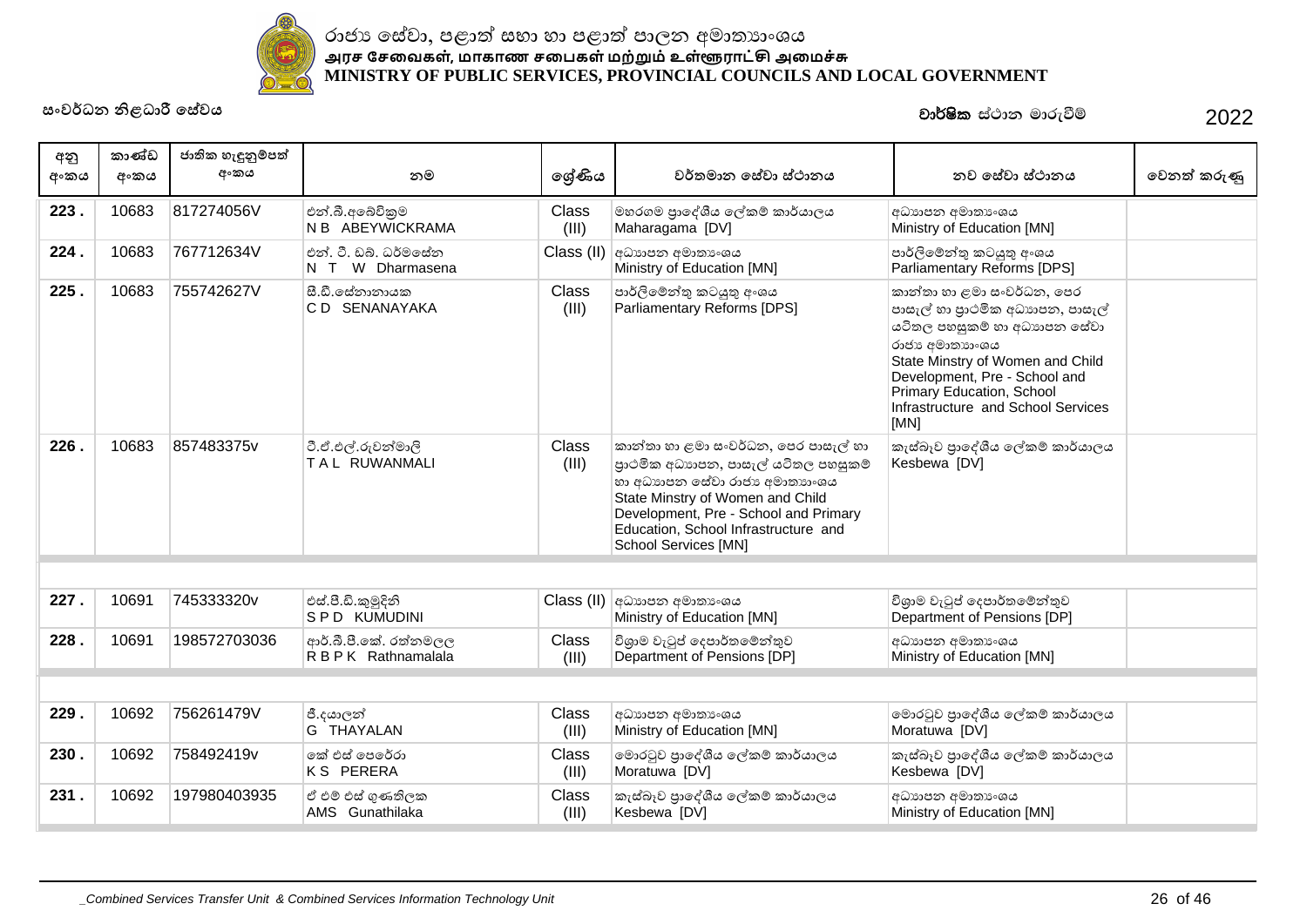

| අනු  | කාණ්ඩ<br>අංකය | ජාතික හැඳුනුම්පත්<br>අංකය | නම                                           |                | වර්තමාන සේවා ස්ථානය                                                                                                                                        | නව සේවා ස්ථානය                                                      | වෙනත් කරුණු |
|------|---------------|---------------------------|----------------------------------------------|----------------|------------------------------------------------------------------------------------------------------------------------------------------------------------|---------------------------------------------------------------------|-------------|
| අංකය |               |                           |                                              | ලශ්ණිය         |                                                                                                                                                            |                                                                     |             |
|      |               |                           |                                              |                |                                                                                                                                                            |                                                                     |             |
| 232. | 10693         | 781303240V                | පී.එස්. මෝසස්<br>PS MOSES                    | Class<br>(III) | කැස්බෑව පාදේශීය ලේකම් කාර්යාලය<br>Kesbewa [DV]                                                                                                             | අධාහපන අමාතා ශය<br>Ministry of Education [MN]                       |             |
| 233. | 10693         | 835473864v                | ආර්.ඒ.බී.පී.රණවීර<br>RABP Ranaweera          | Class<br>(III) | මොරටුව පුාදේශීය ලේකම් කාර්යාලය<br>Moratuwa [DV]                                                                                                            | කැස්බෑව පුාදේශීය ලේකම් කාර්යාලය<br>Kesbewa [DV]                     |             |
| 234. | 10693         | 746251743V                | ඩී එන් රණතුංග<br>D.N.Ranathunga              | Class<br>(III) | අධාහපන අමාතා ෙශය<br>Ministry of Education [MN]                                                                                                             | මොරටුව පුාදේශීය ලේකම් කාර්යාලය<br>Moratuwa [DV]                     |             |
|      |               |                           |                                              |                |                                                                                                                                                            |                                                                     |             |
| 235. | 10696         | 197779302390              | වී ජී කේ කුමාරි<br>V G K Kumari              | ICTS 3-        | ලසෟඛා අමාතාහංශය<br>Class (III) Ministry of Health [MN]                                                                                                     | කඩුවෙල පාදේශීය ලේකම් කාර්යාලය<br>Kaduwela [DV]                      |             |
| 236. | 10696         | 197972902575              | එන් එස් තලගල<br>N S Thalagala                | Class<br>(III) | කඩුවෙල පාදේශීය ලේකම් කාර්යාලය<br>Kaduwela [DV]                                                                                                             | අධාහපන අමාතා ංශය<br>Ministry of Education [MN]                      |             |
| 237. | 10696         | 797623814v                | ඩබ් ජී කේ ජී සමරසිංහ<br>W G K G Samarasinghe | Class<br>(III) | අධාහපන අමාතා ශය<br>Ministry of Education [MN]                                                                                                              | ලසෟඛා අමාතාගංශය<br>Ministry of Health [MN]                          |             |
|      |               |                           |                                              |                |                                                                                                                                                            |                                                                     |             |
| 238. | 10705         | 858133289v                | එච්.ඒ.එස්. පැතුම්<br>HAS Pathum              | Class<br>(III) | ස්වදේශ කටයුතු රාජා අමාතාහංශය<br>State Ministry of Home Affairs [MN]                                                                                        | අධාහපන අමාතා ශය<br>Ministry of Education [MN]                       |             |
| 239. | 10705         | 856621430V                | පී.කේ.ජී.සී.ඩී. ලක්මාලි<br>PKGCD Lakmali     | Class<br>(III) | අධාහපන අමාතා ශය<br>Ministry of Education [MN]                                                                                                              | ස්වදේශ කටයුතු රාජා අමාතාගංශය<br>State Ministry of Home Affairs [MN] |             |
|      |               |                           |                                              |                |                                                                                                                                                            |                                                                     |             |
| 240. | 10706         | 197963600518              | ඊ.ඒ.අයි. පියදර්ශනී<br>E A I Priyadarshani    | Class<br>(III) | විශුාම වැටුප් දෙපාර්තමේන්තුව<br>Department of Pensions [DP]                                                                                                | අධාහපන අමාතා ශය<br>Ministry of Education [MN]                       |             |
| 241. | 10706         | 775142782V                | එම් පී එන් ජේ කරුණාරත්න<br>MPNJ karunarathna | Class<br>(III) | අධාහපන අමාතා ෙශය<br>Ministry of Education [MN]                                                                                                             | විශුාම වැටුප් දෙපාර්තමේන්තුව<br>Department of Pensions [DP]         |             |
|      |               |                           |                                              |                |                                                                                                                                                            |                                                                     |             |
| 242. | 10707         | 835312844v                | කේ ඩබ් ඒ එස් ජීවන්ති<br>K W A S JEEWANTHI    | Class<br>(III) | නිපුණතා සංවර්ධන, වෘත්තීය අධාහපන,<br>පර්යේෂණ හා නව නිපැයුම් රාජා<br>අමාතාහංශය<br>State Ministry Skills Dev. Vocational Edu.<br>Research and Innovation [MN] | අධාහපන අමාතා ශය<br>Ministry of Education [MN]                       |             |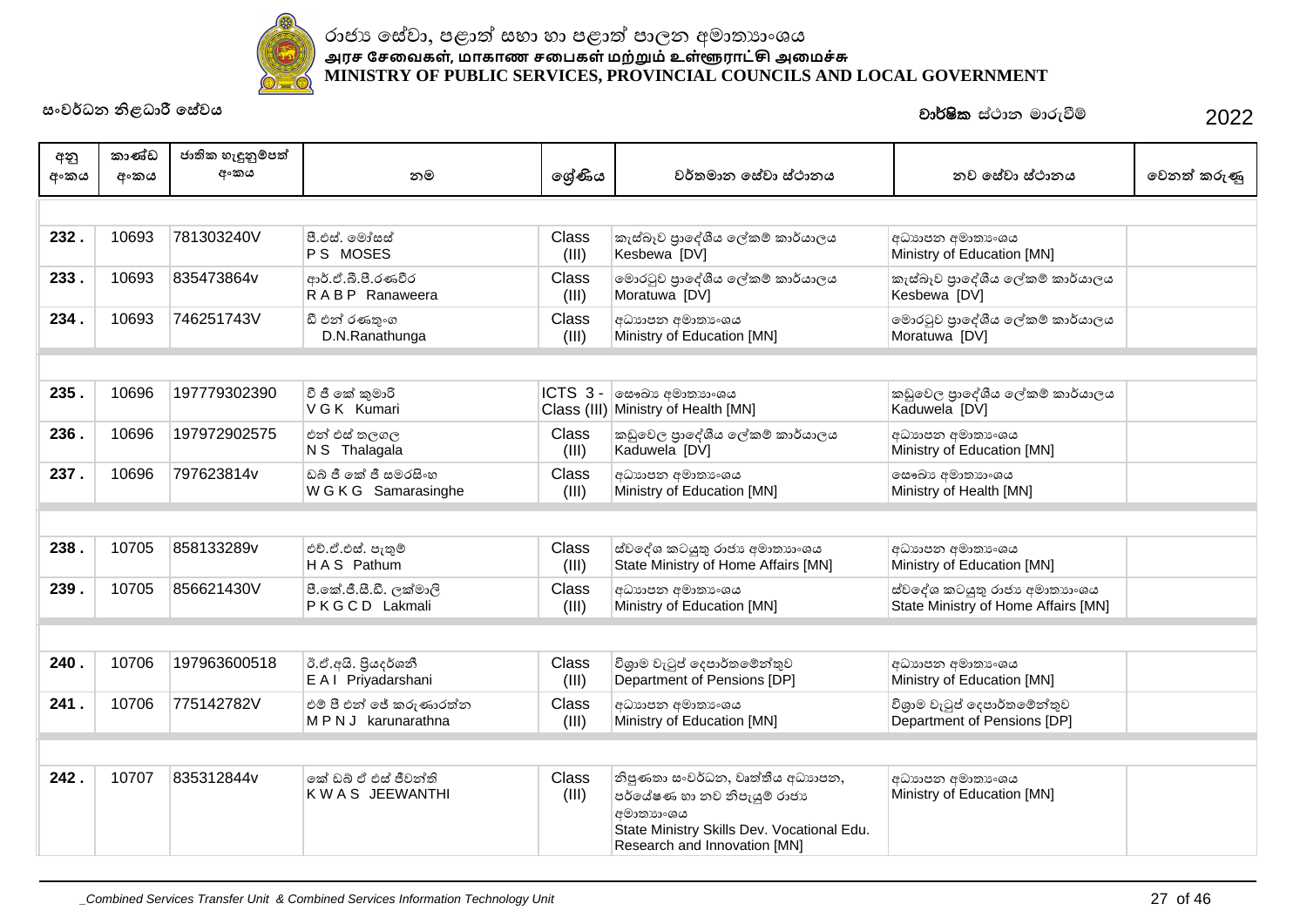

| අනු<br>අංකය | කාණ්ඩ<br>අංකය | ජාතික හැඳුනුම්පත්<br>අංකය | නම                                                      | ලශ්ණිය                | වර්තමාන සේවා ස්ථානය                                                                                                                                         | නව සේවා ස්ථානය                                                                                                                                               | වෙනත් කරුණු |
|-------------|---------------|---------------------------|---------------------------------------------------------|-----------------------|-------------------------------------------------------------------------------------------------------------------------------------------------------------|--------------------------------------------------------------------------------------------------------------------------------------------------------------|-------------|
| 243.        | 10707         | 795890106V                | එච්. ජී. ඩී. සඳමාලි<br>H G D Sandamali                  | Class<br>(III)        | අධාහපන අමාතා ශය<br>Ministry of Education [MN]                                                                                                               | නිපුණතා සංවර්ධන, වෘත්තීය අධාහපන,<br>පර්යේෂණ හා නව නිපැයුම් රාජාා<br>අමාතාහංශය<br>State Ministry Skills Dev. Vocational<br>Edu. Research and Innovation [MN]  |             |
|             |               |                           |                                                         |                       |                                                                                                                                                             |                                                                                                                                                              |             |
| 244.        | 10712         | 198085601603              | ඩබ් ඩබ් ඩබ් එම් ඒ කේ එදිරිවීර<br>W W W M A K Ediriweera | Class<br>(III)        | කැස්බෑව පාදේශීය ලේකම් කාර්යාලය<br>Kesbewa [DV]                                                                                                              | අධාහපන අමාතා ංශය<br>Ministry of Education [MN]                                                                                                               |             |
| 245.        | 10712         | 766191355V                | එච්.ඒ.තිලකරත්න<br>H A Tillekeratne                      | <b>Class</b><br>(III) | අධාහපන අමාතාගයෙ<br>Ministry of Education [MN]                                                                                                               | කැස්බෑව පාදේශීය ලේකම් කාර්යාලය<br>Kesbewa [DV]                                                                                                               |             |
|             |               |                           |                                                         |                       |                                                                                                                                                             |                                                                                                                                                              |             |
| 246.        | 10713         | 868201614V                | එච්.පී.එන්.දමයන්ති<br><b>HPN DAMAYANTHI</b>             | Class<br>(III)        | පාර්ලිමේන්තු කටයුතු අංශය<br>Parliamentary Reforms [DPS]                                                                                                     | අධාහපන අමාතා ංශය<br>Ministry of Education [MN]                                                                                                               |             |
| 247.        | 10713         | 857512936V                | එස් ජී ඩබ් කේ සෝමරත්න<br>S G W K Somarathna             | <b>Class</b><br>(III) | අධාහපන අමාතා ශය<br>Ministry of Education [MN]                                                                                                               | පාර්ලිමේන්තු කටයුතු අංශය<br>Parliamentary Reforms [DPS]                                                                                                      |             |
|             |               |                           |                                                         |                       |                                                                                                                                                             |                                                                                                                                                              |             |
| 248.        | 10714         | 785360273V                | එම්.ඩී.එම්.බී.පෙරේරා<br>MDMB Perera                     | Class (II)            | නිපුණතා සංවර්ධන, වෘත්තීය අධාහපන,<br>පර්යේෂණ හා නව නිපැයුම් රාජාා<br>අමාතාහංශය<br>State Ministry Skills Dev. Vocational Edu.<br>Research and Innovation [MN] | පුද්ගලයන් ලියාපදිංචි කිරීමේ<br> ලදපාර්තමේන්තුව<br>Registration of Persons Department<br>of [DP]                                                              |             |
| 249.        | 10714         | 197282701906              | එච් එම් සී කුමුදිනි<br>H M C Kumudini                   | Class<br>(III)        | පුද්ගලයන් ලියාපදිංචි කිරීමේ<br>දෙපාර්තමේන්තුව<br>Registration of Persons Department of [DP]                                                                 | අධාහපන අමාතා ංශය<br>Ministry of Education [MN]                                                                                                               |             |
| 250.        | 10714         | 198078604181              | ජී ඒ එම් කිතුරංගනී<br>G A M Kithurangani                | <b>Class</b><br>(III) | අධාහපන අමාතා ශය<br>Ministry of Education [MN]                                                                                                               | නිපුණතා සංවර්ධන, වෘත්තීය අධාහපන,<br>පර්යේෂණ හා නව නිපැයුම් රාජාා<br> අමාතාහංශය<br>State Ministry Skills Dev. Vocational<br>Edu. Research and Innovation [MN] |             |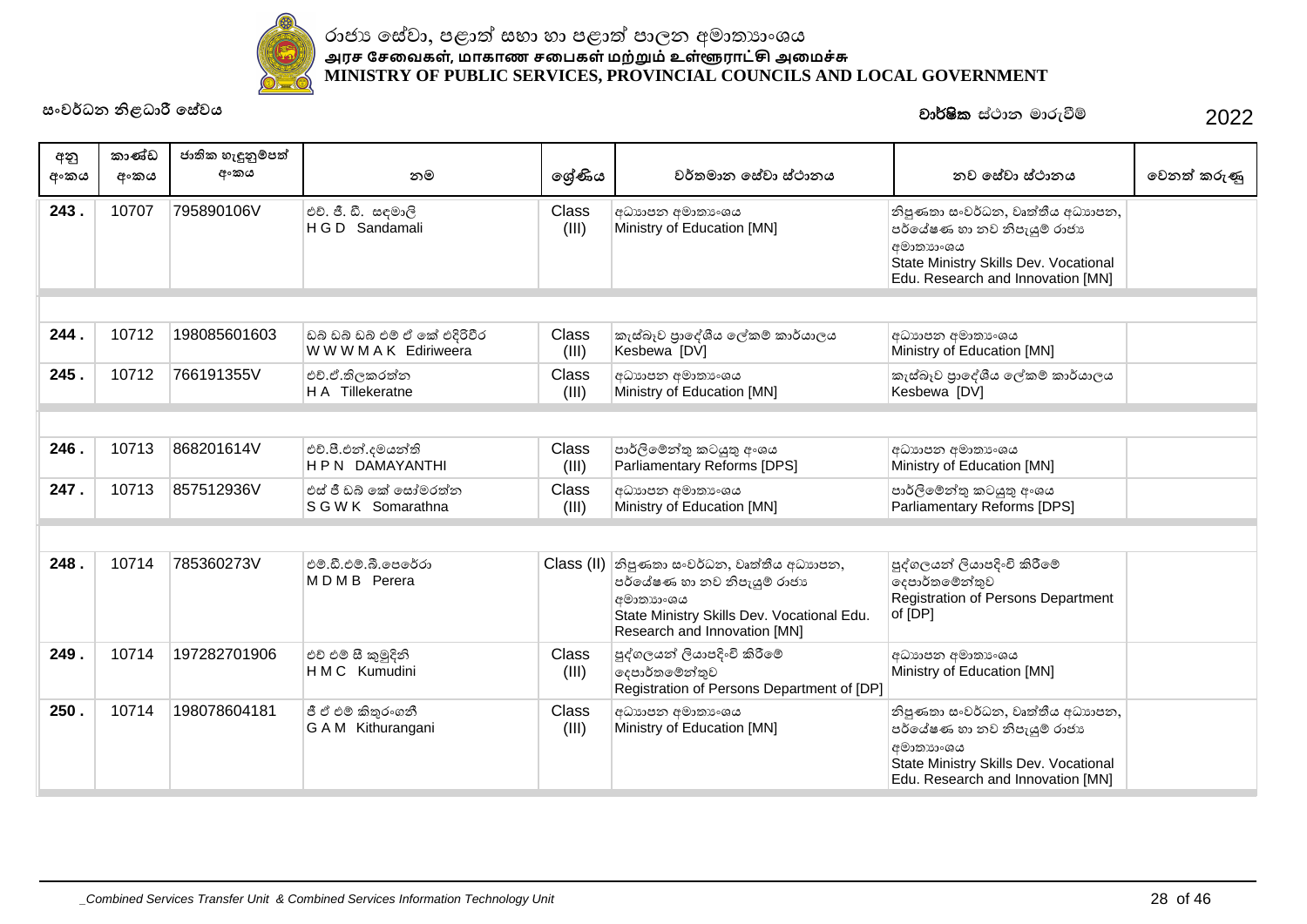

| අනු<br>අංකය | කාණ්ඩ<br>අංකය | ජාතික හැඳුනුම්පත්<br>අංකය | නම                                           | ලේණිය                 | වර්තමාන සේවා ස්ථානය                                                                              | නව සේවා ස්ථානය                                                                                      | වෙනත් කරුණු |
|-------------|---------------|---------------------------|----------------------------------------------|-----------------------|--------------------------------------------------------------------------------------------------|-----------------------------------------------------------------------------------------------------|-------------|
|             |               |                           |                                              |                       |                                                                                                  |                                                                                                     |             |
| 251.        | 10715         | 847170859v                | එච්.එම්.පී.එම්.රූපරත්න<br>H M P M Ruparathna | Class<br>(III)        | සමූපකාර සංවර්ධන දෙපාර්තමේන්තුව<br>Co-operative Development Department of<br>[DP]                 | අධාහපන අමාතා ශය<br>Ministry of Education [MN]                                                       |             |
| 252.        | 10715         | 767872534V                | ඩබලිව්.ඩී.සී. බුද්ධිකා<br>WDC buddhika       | Class (II)            | අධාහපන අමාතා ශය<br>Ministry of Education [MN]                                                    | සමූපකාර සංවර්ධන දෙපාර්තමේන්තුව<br>Co-operative Development<br>Department of [DP]                    |             |
|             |               |                           |                                              |                       |                                                                                                  |                                                                                                     |             |
| 253.        | 10722         | 198083200193              | එන්. එන්. ටී. නියංගම<br>N N T Niyangama      | Class<br>(III)        | ඌව සබරගමුව රෙජිස්ටුාර් ජනරාල් කාර්යාලය<br>Uva Sabaragamuwa Registrar Generals<br>office of [DPS] | රත්නපුර බෞද්ධ කටයුතු කාර්යාලය<br>Rathnapura Buddhist Affairs Office<br>[DPS]                        |             |
| 254.        | 10722         | 806031577V                | එච් කේ ඒ වීරසිංහ<br>H.K.A.Weerasinghe        | Class<br>(III)        | රත්නපුර බෞද්ධ කටයුතු කාර්යාලය<br>Rathnapura Buddhist Affairs Office [DPS]                        | ඌව සබරගමුව රෙජිස්ටුාර් ජනරාල්<br>කාර්යාලය<br>Uva Sabaragamuwa Registrar<br>Generals office of [DPS] |             |
|             |               |                           |                                              |                       |                                                                                                  |                                                                                                     |             |
| 255.        | 10725         | 781813150V                | එම් එල් නිම්සාත්<br>M.L.Nimsath              | <b>Class</b><br>(III) | මඩකලපුව ශික්ෂණ රෝහල<br>Batticaloa Teaching hospital of [HOSP]                                    | මඩකලපු නගර පුාදේශීය ලේකම්<br>කාර්යාලය<br>Batticaloa town [DV]                                       |             |
| 256.        | 10725         | 848490440V                | එම් මුකුන්තා<br>M Muhuntha                   | Class<br>(III)        | මඩකලපු නගර පාදේශීය ලේකම් කාර්යාලය<br>Batticaloa town [DV]                                        | මඩකලපුව ශික්ෂණ රෝහල<br>Batticaloa Teaching hospital of<br>[HOSP]                                    |             |
|             |               |                           |                                              |                       |                                                                                                  |                                                                                                     |             |
| 257.        | 10727         | 825091262V                | ඒ එස් මධුරිකා<br>A SULOCHANI MADURIKA        | Class<br>(III)        | අකුරැස්ස නිල්වලා ජාතික අධාහපන විදාහපීඨය<br>Nilwala National College of Education<br>[SCOL]       | අතුරලිය පාදේශීය ලේකම් කාර්යාලය<br>Athuraliya [DV]                                                   |             |
| 258.        | 10727         | 198468000360              | බී.එස්. ආරච්චි<br><b>B</b> S Arachchi        | Class<br>(III)        | අතුරලිය පාදේශීය ලේකම් කාර්යාලය<br>Athuraliya [DV]                                                | අකුරැස්ස නිල්වලා ජාතික අධාහපන<br>විදාහපීඨය<br>Nilwala National College of<br>Education [SCOL]       |             |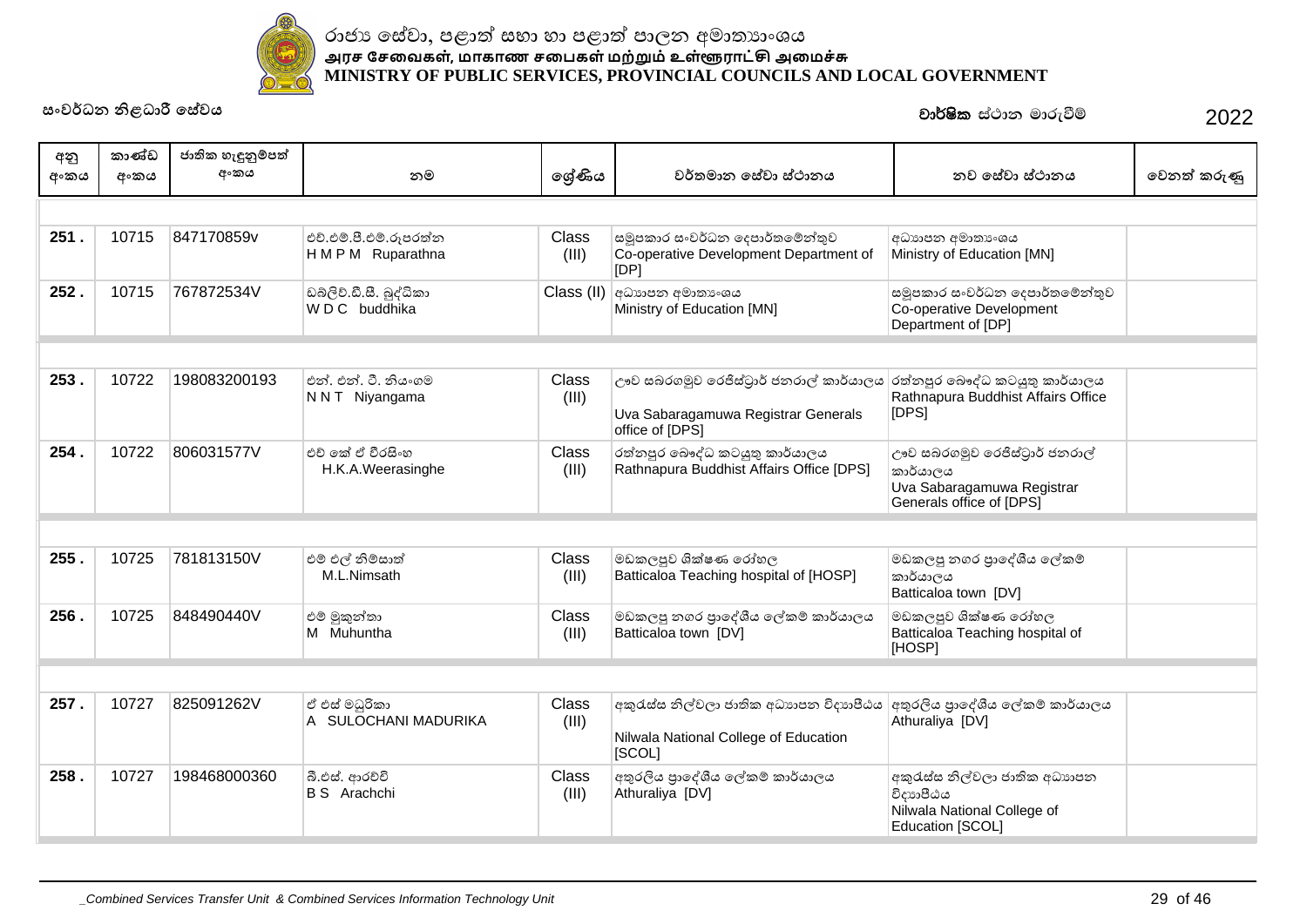

| අනු<br>අංකය | කාණ්ඩ<br>අංකය | ජාතික හැඳුනුම්පත්<br>අංකය | නම                                          | ලශ්ණිය                | වර්තමාන සේවා ස්ථානය                                                                                                | නව සේවා ස්ථානය                                                                                                     | වෙනත් කරුණු |
|-------------|---------------|---------------------------|---------------------------------------------|-----------------------|--------------------------------------------------------------------------------------------------------------------|--------------------------------------------------------------------------------------------------------------------|-------------|
|             |               |                           |                                             |                       |                                                                                                                    |                                                                                                                    |             |
| 259.        | 10732         | 801260896V                | ඩබ් පී වනිගරත්ත<br>W P Wanigarathna         | Class<br>(III)        | හභුරන්කෙත පුාදේශීය ලේකම් කාර්යාලය<br>Hanguranketha [DV]                                                            | නුවරඑළිය පාදේශීය ලේකම් කාර්යාලය<br>Nuwaraeliya [DV]                                                                |             |
| 260.        | 10732         | 808020319V                | එම් ෂන්මුගනාදන්<br>M Shanmuganathan         | Class<br>(III)        | නුවරඑළිය පුාදේශීය ලේකම් කාර්යාලය<br>Nuwaraeliya [DV]                                                               | වත්තල පුාදේශීය ලේකම් කාර්යාලය<br>Wattala [DV]                                                                      |             |
| 261.        | 10732         | 197386502754              | ජේ.ජේ.එන්.කේ.පුනාන්දු<br>JJNK Fernando      | Class<br>(III)        | වත්තල පාදේශීය ලේකම් කාර්යාලය<br>Wattala [DV]                                                                       | කාර්මික අධාහපන හා පුහුණු කිරීමේ<br>දෙපාර්තමේන්තුව<br><b>Technical Education and Training</b><br>Department of [DP] |             |
| 262.        | 10732         | 777532278V                | එන්.ජේ. දෙලපොල<br>N J Delapola              | Class<br>(III)        | කාර්මික අධාහපන හා පුහුණු කිරීමේ<br>දෙපාර්තමේන්තුව<br><b>Technical Education and Training</b><br>Department of [DP] | ගොඩනැගිලි දෙපාර්තමේන්තුව<br>Department of Buildings [DP]                                                           |             |
| 263.        | 10732         | 867922598V                | පී.ඩී.එස්.සඳමාලි<br>PDS SANDAMALI           | Class<br>(III)        | ගොඩනැගිලි දෙපාර්තමේන්තුව<br>Department of Buildings [DP]                                                           | හගුරන්කෙත පාදේශීය ලේකම්<br>කාර්යාලය<br>Hanguranketha [DV]                                                          |             |
|             |               |                           |                                             |                       |                                                                                                                    |                                                                                                                    |             |
| 264.        | 10734         | 197757600117              | එව් එන් එස් හපුආරච්චි<br>H N S HAPUARACHCHI | Class<br>(III)        | ගම්පහ දිස්තික් ලේකම් කාර්යාලය<br>Gampaha District Secretariat [DI]                                                 | කඩුවෙල පුාදේශීය ලේකම් කාර්යාලය<br>Kaduwela [DV]                                                                    |             |
| 265.        | 10734         | 818383134v                | එම්. ජී.කේ. ඇල්ලෙපොල<br>M G K Ellepola      | Class<br>(III)        | කඩුවෙල පාදේශීය ලේකම් කාර්යාලය<br>Kaduwela [DV]                                                                     | කෘෂිකර්ම අමාතාහංශය<br>Ministry of Agriculture [MN]                                                                 |             |
| 266.        | 10734         | 197958302459              | ඒ. සෙන්දුරන්<br>A Senthooran                | Class<br>(III)        | කෘෂිකර්ම අමාතාහංශය<br>Ministry of Agriculture [MN]                                                                 | තිඹිරිගස්යාය පුාදේශීය ලේකම්<br>කාර්යාලය<br>Thimbirigasyaya [DV]                                                    |             |
| 267.        | 10734         | 198775101952              | එම්.අයි.එල්.මොල්ලිගොඩ<br>MIL Molligoda      | Class<br>(III)        | තිඹිරිගස්යාය පුාදේශීය ලේකම් කාර්යාලය<br>Thimbirigasyaya [DV]                                                       | හල්දුම්මුල්ල පුාදේශීය ලේකම්<br>කාර්යාලය<br>Haldummulla [DV]                                                        |             |
| 268.        | 10734         | 830950524V                | ඒ එම් එස් කේ බණ්ඩාර<br>A M S K BANDARA      | <b>Class</b><br>(III) | හල්දුම්මුල්ල පුාදේශීය ලේකම් කාර්යාලය<br>Haldummulla [DV]                                                           | විදුලිබල අමාතාහංශය<br>Ministry of Power [MN]                                                                       |             |
| 269.        | 10734         | 827964050v                | ඩබ් අයි යූ පෙරේරා<br>WIU PERERA             | Class<br>(III)        | විදුලිබල අමාතාහංශය<br>Ministry of Power [MN]                                                                       | මීගමුව පාදේශීය ලේකම් කාර්යාලය<br>Negombo [DV]                                                                      |             |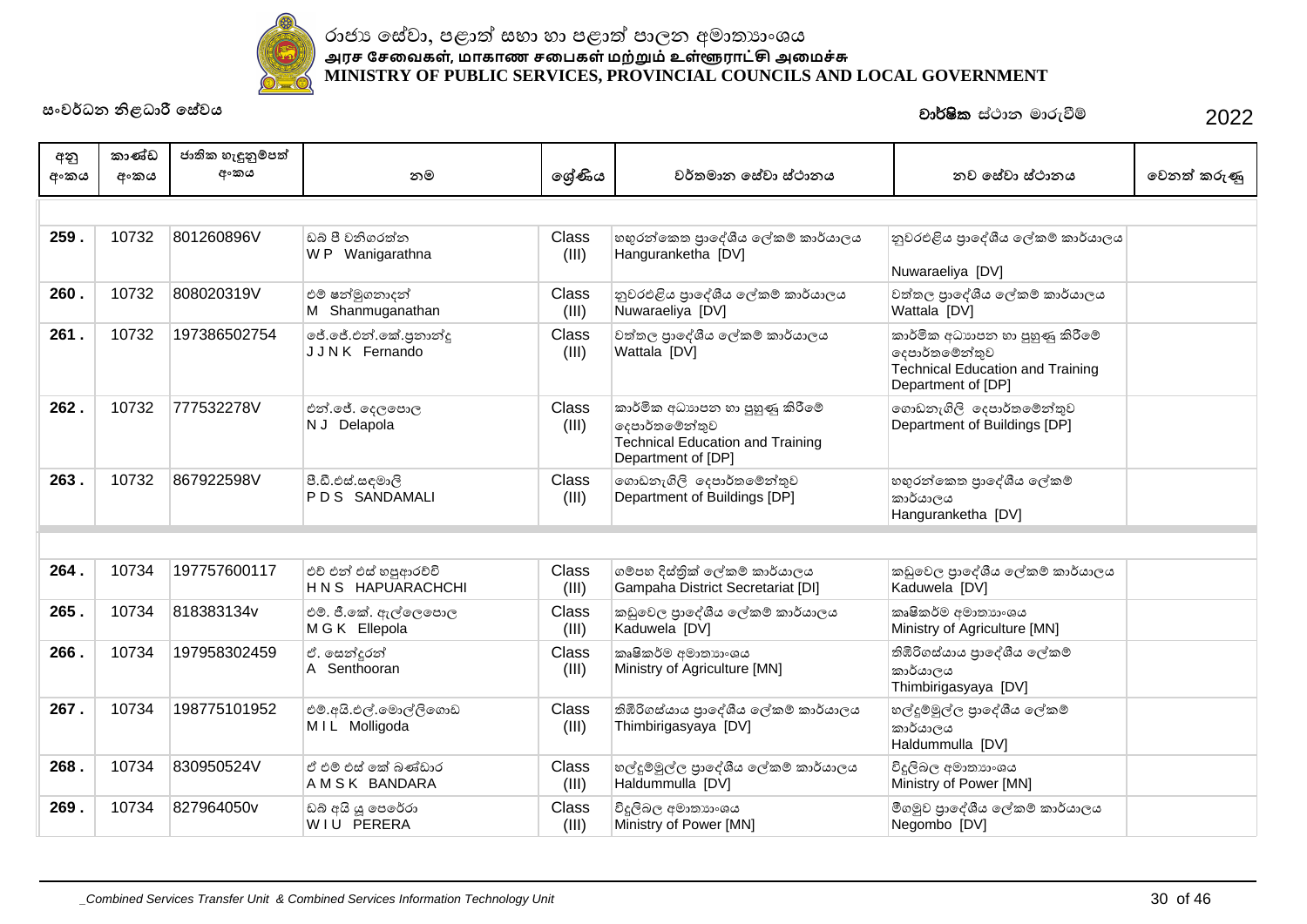

| අනු<br>අංකය | කාණ්ඩ<br>අංකය | ජාතික හැඳුනුම්පත්<br>අංකය | නම                                                            | ලශ්ණිය         | වර්තමාන සේවා ස්ථානය                                                                                                                                                                                                                                       | නව සේවා ස්ථානය                                                                                                                                                                                                                                                   | වෙනත් කරුණු |
|-------------|---------------|---------------------------|---------------------------------------------------------------|----------------|-----------------------------------------------------------------------------------------------------------------------------------------------------------------------------------------------------------------------------------------------------------|------------------------------------------------------------------------------------------------------------------------------------------------------------------------------------------------------------------------------------------------------------------|-------------|
| 270.        | 10734         | 847892889V                | පී ඒ සුරංගිකා<br>P A Surangika                                | Class<br>(III) | මීගමුව පුාදේශීය ලේකම් කාර්යාලය<br>Negombo [DV]                                                                                                                                                                                                            | ගම්පහ දිස්තික් ලේකම් කාර්යාලය<br>Gampaha District Secretariat [DI]                                                                                                                                                                                               |             |
|             |               |                           |                                                               |                |                                                                                                                                                                                                                                                           |                                                                                                                                                                                                                                                                  |             |
| 271.        | 10736         | 197970903173              | ්ජී, එම්.එම්. සී. ජයවීර<br>J M M C Jayaweera                  | Class<br>(III) | විශුාම වැටුප් දෙපාර්තමේන්තුව<br>Department of Pensions [DP]                                                                                                                                                                                               | පරිසර අමාතාහංශය<br>Minisrty of Enviornment [MN]                                                                                                                                                                                                                  |             |
| 272.        | 10736         | 825243631V                | එම්.ඒ.සී.එම්.කුමාරි<br>MACM Kumari                            | Class<br>(III) | පරිසර අමාතාහංශය<br>Minisrty of Enviornment [MN]                                                                                                                                                                                                           | කාන්තා හා ළමා සංවර්ධන, පෙර<br>පාසැල් හා පුාථමික අධාහපන, පාසැල්<br>යටිතල පහසුකම් හා අධාහපන සේවා<br>රාජා අමාතාගංශය<br>State Minstry of Women and Child<br>Development, Pre - School and<br>Primary Education, School<br>Infrastructure and School Services<br>[MN] |             |
| 273.        | 10736         | 800420202V                | ඩී ටී ඩබ් එම් ආර් වයි බී තෙන්නකෝන්<br>D T W M R Y B Tennakoon | Class<br>(III) | කාන්තා හා ළමා සංවර්ධන, පෙර පාසැල් හා<br>පාථමික අධාහපන, පාසැල් යටිතල පහසුකම්<br>හා අධාහපන සේවා රාජා අමාතාහංශය<br>State Minstry of Women and Child<br>Development, Pre - School and Primary<br>Education, School Infrastructure and<br>School Services [MN] | නාගරික සංවර්ධන, වෙරළ සංරක්ෂණ,<br>අපදුවා බැහැරලීම හා පුජා පවිතුතා<br>කටයුතු රාජා අමාතාගංශය<br>State Ministry of Urban<br>Development, Coast Conservation,<br>Waste Disposal and Public<br>Sanitation [MN]                                                         |             |
| 274.        | 10736         | 198054200090              | ජේ. ඒ. අයි. ලක්මාලි<br>JAI Lakmali                            |                | $ICTS$ 3 - නාගරික සංවර්ධන, වෙරළ සංරක්ෂණ,<br>Class (III) අපදුවා බැහැරලීම හා පුජා පවිතුතා කටයුතු<br>රාජා අමාතාගංශය<br>State Ministry of Urban Development,<br>Coast Conservation, Waste Disposal and<br><b>Public Sanitation [MN]</b>                       | විශුාම වැටුප් දෙපාර්තමේන්තුව<br>Department of Pensions [DP]                                                                                                                                                                                                      |             |
|             |               |                           |                                                               |                |                                                                                                                                                                                                                                                           |                                                                                                                                                                                                                                                                  |             |
| 275.        | 10738         | 847613203v                | ආර්.එම්.ඩබ්.එස්.රත්නායක<br>R M W S Rathnayaka                 | Class<br>(III) | විශුාම වැටුප් දෙපාර්තමේන්තුව<br>Department of Pensions [DP]                                                                                                                                                                                               | සමාජ සේවා දෙපාර්තමේන්තුව<br>Department of Social Services [DP]                                                                                                                                                                                                   |             |
| 276.        | 10738         | 197953703918              | කේ එම් ආර් පියදර්ශනී<br>KMR Priyadarshani                     | Class<br>(III) | සමාජ සේවා දෙපාර්තමේන්තුව<br>Department of Social Services [DP]                                                                                                                                                                                            | විශුාම වැටුප් දෙපාර්තමේන්තුව<br>Department of Pensions [DP]                                                                                                                                                                                                      |             |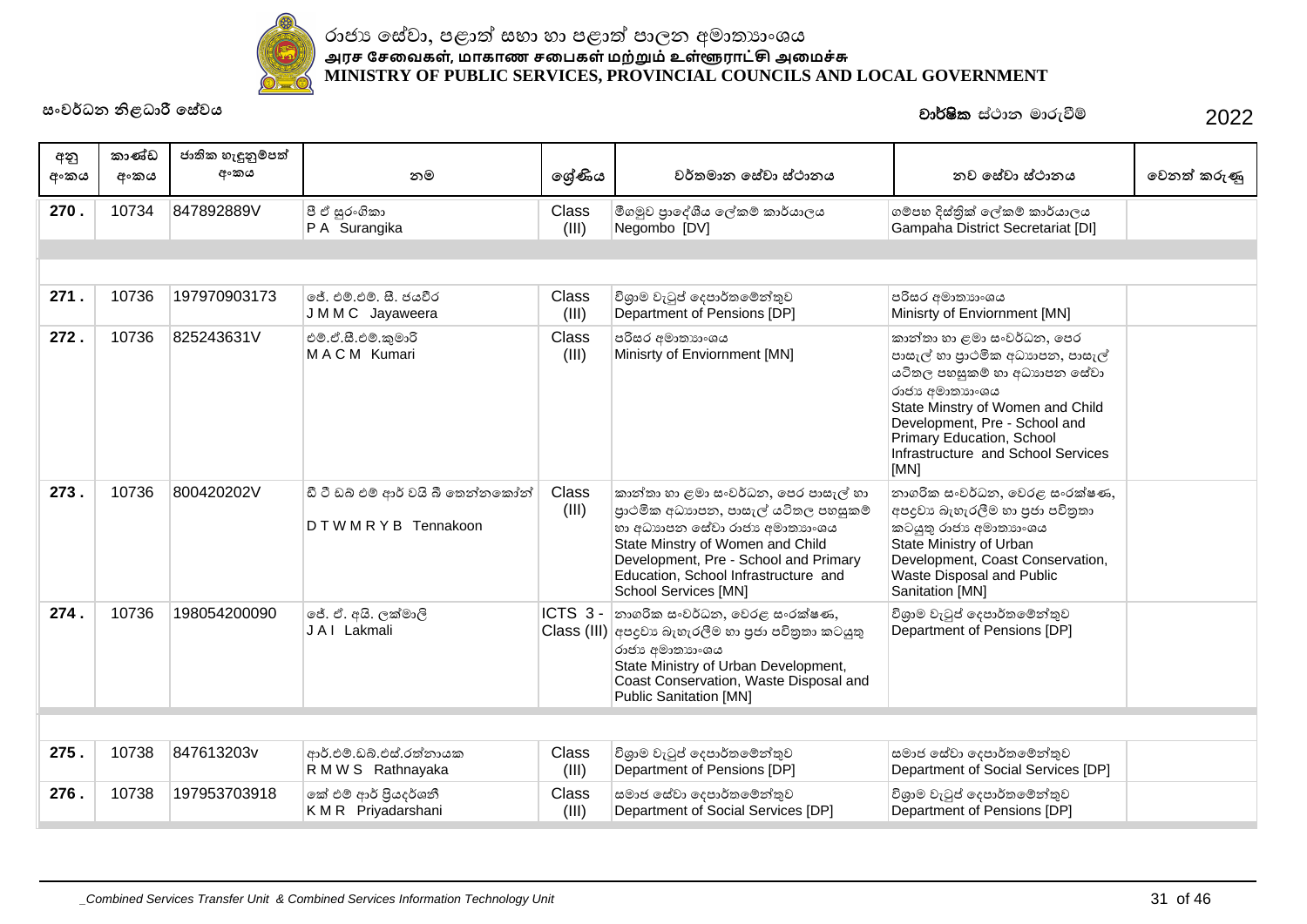

| අනු<br>අංකය | කාණ්ඩ<br>අංකය | ජාතික හැඳුනුම්පත්<br>අංකය | නම                                                  | ලේණිය                 | වර්තමාන සේවා ස්ථානය                                                                                                    | නව සේවා ස්ථානය                                                                                                                   | වෙනත් කරුණු |
|-------------|---------------|---------------------------|-----------------------------------------------------|-----------------------|------------------------------------------------------------------------------------------------------------------------|----------------------------------------------------------------------------------------------------------------------------------|-------------|
|             |               |                           |                                                     |                       |                                                                                                                        |                                                                                                                                  |             |
| 277.        | 10742         | 811890812V                | එම් ඩී එස් නිලංක<br><b>MDS NILANKA</b>              | <b>Class</b><br>(III) | මොරටුව පුාදේශීය ලේකම් කාර්යාලය<br>Moratuwa [DV]                                                                        | රාජා ආරක්ෂක සහ ආපදා<br>කළමනාකරණ අමාතාහංශය (ජාතික<br>ආපදා සහන සේවා මධාසේථානය)<br><b>National Disaster Relief Services</b><br>[MN] |             |
| 278.        | 10742         | 198632400115              | ඒ කේ ඒ පෙරේරා<br>AKA perera                         | Class<br>(III)        | රාජා ආරක්ෂක සහ ආපදා කළමනාකරණ<br>අමාතාහංශය (ජාතික ආපදා සහන සේවා<br>මධාසේථානය)<br>National Disaster Relief Services [MN] | රත්මලාන පුාදේශීය ලේකම් කාර්යාලය<br>Ratmalana [DV]                                                                                |             |
| 279.        | 10742         | 798621459v                | එම්.ඒ.ඩී.ආර්. බණ්ඩාර<br>MADR Bandara                | Class<br>(III)        | රත්මලාන පුාදේශීය ලේකම් කාර්යාලය<br>Ratmalana [DV]                                                                      | කැස්බෑව පුාදේශීය ලේකම් කාර්යාලය<br>Kesbewa [DV]                                                                                  |             |
| 280.        | 10742         | 806543870v                | ජේ.එස්.ජයවර්ධන<br>J S Jayawardana                   | Class<br>(III)        | කැස්බෑව පාදේශීය ලේකම් කාර්යාලය<br>Kesbewa [DV]                                                                         | මොරටුව පාදේශීය ලේකම් කාර්යාලය<br>Moratuwa [DV]                                                                                   |             |
|             |               |                           |                                                     |                       |                                                                                                                        |                                                                                                                                  |             |
| 281.        | 10746         | 198557500767              | ඩබ් එම් ඩී ටී විජයසුන්දර<br>W M D T Wijayasundara   | <b>Class</b><br>(III) | තිඹිරිගස්යාය පුාදේශීය ලේකම් කාර්යාලය<br>Thimbirigasyaya [DV]                                                           | අධාහපන අමාතා ශය<br>Ministry of Education [MN]                                                                                    |             |
| 282.        | 10746         | 823351658V                | ටී. පී. විකුමසිංහ<br>T P WICKRAMASINGHE             | <b>Class</b><br>(III) | අධාහපන අමාතා ශය<br>Ministry of Education [MN]                                                                          | තිඹිරිගස්යාය පුාදේශීය ලේකම්<br>කාර්යාලය<br>Thimbirigasyaya [DV]                                                                  |             |
|             |               |                           |                                                     |                       |                                                                                                                        |                                                                                                                                  |             |
| 283.        | 10749         | 667132754V                | පී. කේ. එස්. පියංගනී<br>PKS PRIYANGANIE             |                       | $\text{Class (II)}$ පුරාවිදාහ දෙපාර්තමේන්තුව<br>Archaeology Department of [DP]                                         | ගොවිජන සංවර්ධන දෙපාර්තමේන්තුව<br>Agrarian Development Department<br>of [DP]                                                      |             |
| 284.        | 10749         | 806621382v                | එච් එම් එල් එන් අබේරත්න<br>HMLN aberathne           | Class<br>(III)        | ගොවිජන සංවර්ධන දෙපාර්තමේන්තුව<br>Agrarian Development Department of [DP]                                               | තරුණ හා කීඩා අමාතාගංශය<br>Ministry of Youth and Sports Affairs<br>[MN]                                                           |             |
| 285.        | 10749         | 847653019V                | ඩබ්ලිව්.ඒ.එච්.එන්.විජේසුරේන්දු<br>WAHN Wijesurendra | Class<br>(III)        | තරුණ හා කීඩා අමාතාගංශය<br>Ministry of Youth and Sports Affairs [MN]                                                    | පුරාවිදාහ දෙපාර්තමේන්තුව<br>Archaeology Department of [DP]                                                                       |             |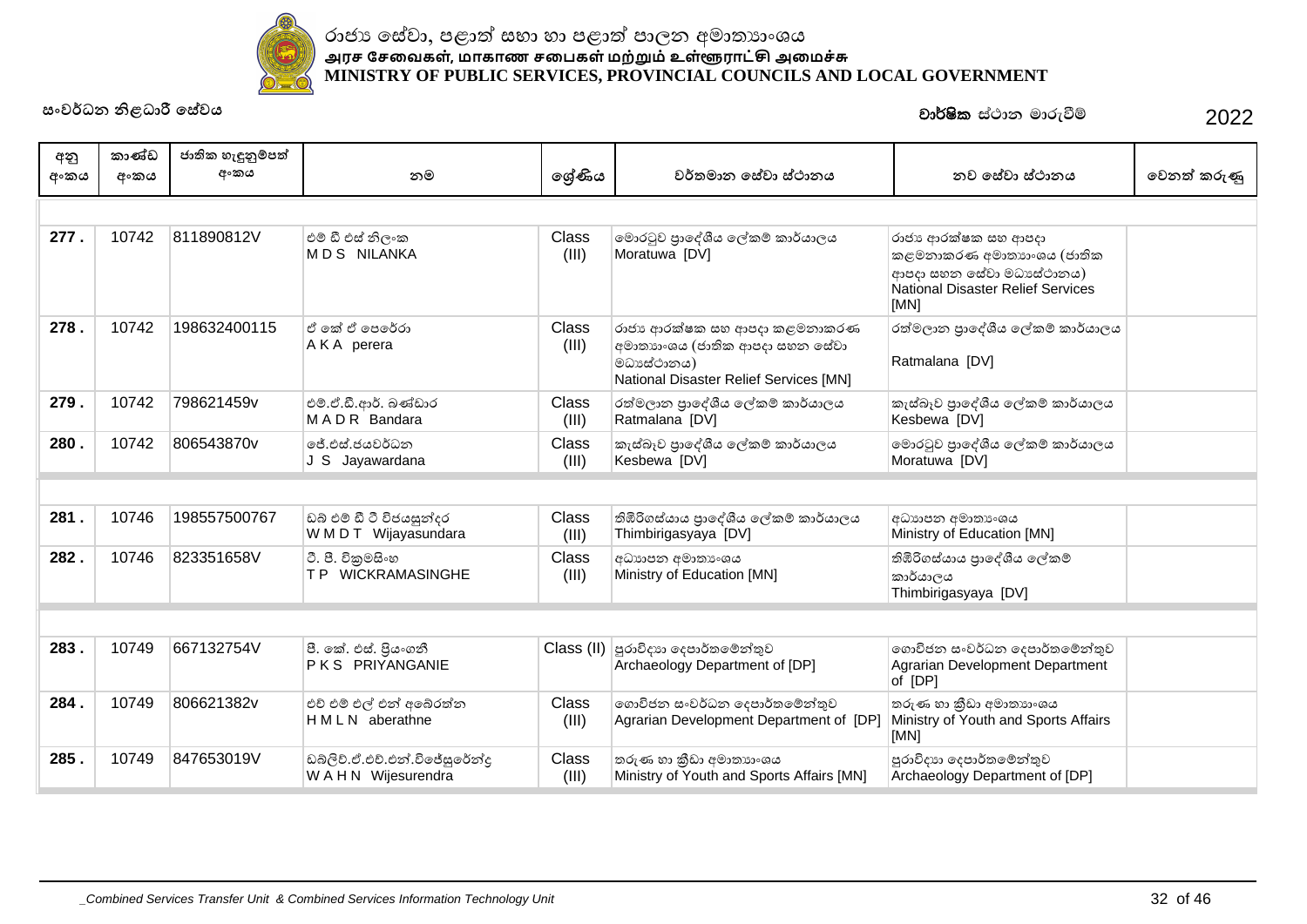

| අනු  | කාණ්ඩ | ජාතික හැඳුනුම්පත් |                                               |                       |                                                                                                                                                                                                                        |                                                                                                                                                                                                       |             |
|------|-------|-------------------|-----------------------------------------------|-----------------------|------------------------------------------------------------------------------------------------------------------------------------------------------------------------------------------------------------------------|-------------------------------------------------------------------------------------------------------------------------------------------------------------------------------------------------------|-------------|
| අංකය | අංකය  | අංකය              | නම                                            | ලශ්ණිය                | වර්තමාන සේවා ස්ථානය                                                                                                                                                                                                    | නව සේවා ස්ථානය                                                                                                                                                                                        | වෙනත් කරුණු |
|      |       |                   |                                               |                       |                                                                                                                                                                                                                        |                                                                                                                                                                                                       |             |
| 286. | 10760 | 878151631V        | ඩබ්ලිව්.පී.කේ.යු ධර්මසේන<br>WPKU Dharmasena   | Class<br>(III)        | ඉඩම් පරිහරණ පුතිපත්ති සැලසුම්<br>දෙපාර්තමේන්තුව<br>Department of Land Use Policy Planning<br>[IDP]                                                                                                                     | අධාහපන අමාතා ශය<br>Ministry of Education [MN]                                                                                                                                                         |             |
| 287. | 10760 | 198273303484      | ජී.ඩී.ජේ.මධුහාෂිණී<br>G D J Madhubhashinie    | Class<br>(III)        | අධාහපන අමාතා ංශය<br>Ministry of Education [MN]                                                                                                                                                                         | ඉඩම් පරිහරණ පුතිපත්ති සැලසුම්<br>දෙපාර්තමේන්තුව<br>Department of Land Use Policy<br>Planning [DP]                                                                                                     |             |
|      |       |                   |                                               |                       |                                                                                                                                                                                                                        |                                                                                                                                                                                                       |             |
| 288. | 10763 | 847833467V        | ඩබ් ඒ ඩී පේුමවන්දු<br>WAD Premachandra        | Class<br>(III)        | ගොවිජන සංවර්ධන දෙපාර්තමේන්තුව<br>Agrarian Development Department of [DP]                                                                                                                                               | අධාහපන අමාතා ශය<br>Ministry of Education [MN]                                                                                                                                                         |             |
| 289. | 10763 | 858611687V        | ඩබ්.ජී.ඩී.නුවන්ති<br>WGDN nnuwanthi           | <b>Class</b><br>(III) | අධාහපන අමාතා ශය<br>Ministry of Education [MN]                                                                                                                                                                          | ගොවිජන සංවර්ධන දෙපාර්තමේන්තුව<br>Agrarian Development Department<br>of [DP]                                                                                                                           |             |
|      |       |                   |                                               |                       |                                                                                                                                                                                                                        |                                                                                                                                                                                                       |             |
| 290. | 10765 | 770942080V        | ඩබ්ලිව්.ඒ.එම්.පත්මකුමාර<br>W A M PATHMAKUMARA |                       | Class (II) විදුලිබල අමාතාහංශය<br>Ministry of Power [MN]                                                                                                                                                                | ගුාමීය නිවාස සහ ඉදිකිරීම් හා<br>ගොඩනැගිලි දුවා කර්මාන්ත පුවර්ධන<br>රාජා අමාතාගංශය<br>State Ministry of Rural Housing and<br><b>Construction &amp; Building Materials</b><br>Industries Promotion [MN] |             |
| 291. | 10765 | 760672548V        | එන් සී සී ද සොයිසා<br>N C C De Zoysa          |                       | $Class (II)$ ගුාමීය නිවාස සහ ඉදිකිරීම් හා ගොඩනැගිලි<br>දුවා කර්මාන්ත පුවර්ධන රාජා අමාතාගංශය<br>State Ministry of Rural Housing and<br><b>Construction &amp; Building Materials</b><br><b>Industries Promotion [MN]</b> | පානදුර පාදේශීය ලේකම් කාර්යාලය<br>Panadura [DV]                                                                                                                                                        |             |
| 292. | 10765 | 818254237v        | කේ.එච්.එස්.පී.පීරිස්<br><b>KHS P Peiris</b>   | Class<br>(III)        | පානදූර පාදේශීය ලේකම් කාර්යාලය<br>Panadura [DV]                                                                                                                                                                         | රාජා සේවා, පළාත් සභා හා පළාත්<br>පාලන අමාතාහංශය<br>Ministry of Public Services, Provincial<br>Councils and Local Government [MN]                                                                      |             |
| 293. | 10765 | 835801560V        | එස්.එච්.එච්.එන්. පුනාන්දූ<br>SHHN FERNANDO    | ICTS 3-               | රාජා සේවා, පළාත් සභා හා පළාත් පාලන<br>Class (III)  අමාතාාංශය<br>Ministry of Public Services, Provincial<br>Councils and Local Government [MN]                                                                          | කම්කරු අමාතාහංශය<br>Ministry of Labour [MN]                                                                                                                                                           |             |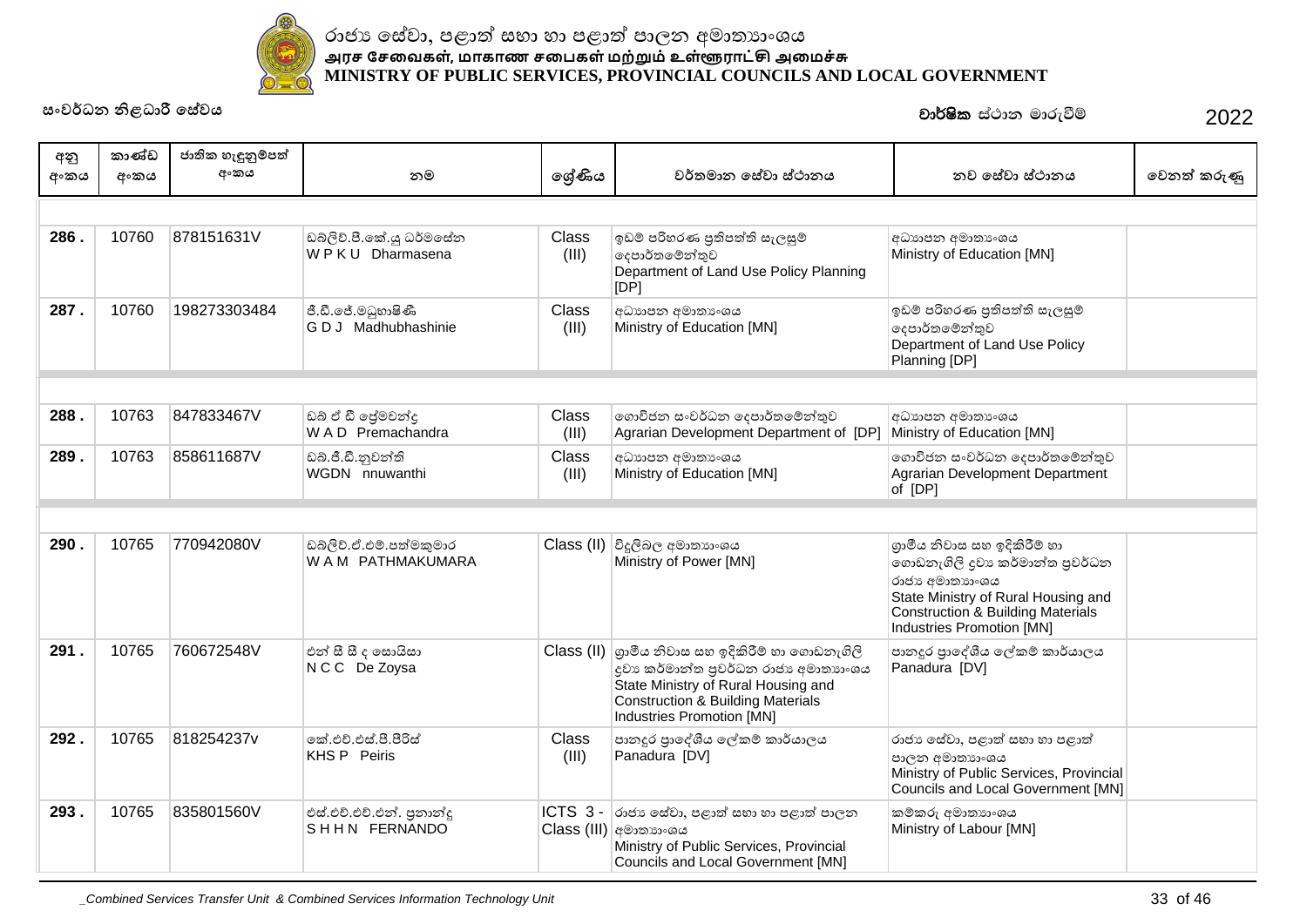

| අනු<br>අංකය | කාණ්ඩ<br>අංකය | ජාතික හැඳුනුම්පත්<br>අංකය | නම                                          | ලශ්ණිය                | වර්තමාන සේවා ස්ථානය                                                                                                        | නව සේවා ස්ථානය                                                                                                                   | වෙනත් කරුණු |
|-------------|---------------|---------------------------|---------------------------------------------|-----------------------|----------------------------------------------------------------------------------------------------------------------------|----------------------------------------------------------------------------------------------------------------------------------|-------------|
| 294.        | 10765         | 806740446v                | එම් ඩී ඒ හර්ෂිකා<br>MDA Harshika            | Class<br>(III)        | කම්කරු අමාතාහංශය<br>Ministry of Labour [MN]                                                                                | විදූලිබල අමාතාහංශය<br>Ministry of Power [MN]                                                                                     |             |
|             |               |                           |                                             |                       |                                                                                                                            |                                                                                                                                  |             |
|             |               |                           |                                             |                       |                                                                                                                            |                                                                                                                                  |             |
| 295.        | 10766         | 757403030V                | සී සල්වතුර<br>C Salwathura                  | Class<br>(III)        | ගාල්ල කඩවත්සතර පාදේශීය ලේකම්<br>කාර්යාලය<br>Galle Four Gravets [DV]                                                        | ගාල්ල මහාධිකරණය<br>Galle High Court of [DPS]                                                                                     |             |
| 296.        | 10766         | 727732292v                | ජී පී අයි තරංගනි<br>G P   Tharangani        | Class (II)            | ගාල්ල මහාධිකරණය<br>Galle High Court of [DPS]                                                                               | ගාල්ල කඩවත්සතර පාදේශීය ලේකම්<br>කාර්යාලය<br>Galle Four Gravets [DV]                                                              |             |
|             |               |                           |                                             |                       |                                                                                                                            |                                                                                                                                  |             |
| 297.        | 10767         | 747691436v                | පී.පී.සෙනෙවිරත්න<br>P P Senevirathna        |                       | Class (II) අම්පාර දිස්තික් ලේකම් කාර්යාලය<br>Amapara District Secretariat [DI]                                             | අම්පාර මහරෝහල<br>Ampara General Hospital of [HOSP]                                                                               |             |
| 298.        | 10767         | 782271768v                | ඒ ආර් වරුසවිතාන<br>A.R.Warusavithana        | Class<br>(III)        | අම්පාර මහරෝහල<br>Ampara General Hospital of [HOSP]                                                                         | අම්පාර දිස්තික් ලේකම් කාර්යාලය<br>Amapara District Secretariat [DI]                                                              |             |
|             |               |                           |                                             |                       |                                                                                                                            |                                                                                                                                  |             |
| 299.        | 10769         | 757550210v                | එච්.ජී.ජී.එන්.කුමාරි<br>H G G N Kumari      |                       | Class (II) අම්පාර දිස්තික් ලේකම් කාර්යාලය<br>Amapara District Secretariat [DI]                                             | අම්පාර මහරෝහල<br>Ampara General Hospital of [HOSP]                                                                               |             |
| 300.        | 10769         | 710263116v                | ආර් පී පී අයි රාජපක්ෂ<br>R.P.P.I Rajapakshe | Class<br>(III)        | අම්පාර මහරෝහල<br>Ampara General Hospital of [HOSP]                                                                         | අම්පාර දිස්තික් ලේකම් කාර්යාලය<br>Amapara District Secretariat [DI]                                                              |             |
|             |               |                           |                                             |                       |                                                                                                                            |                                                                                                                                  |             |
| 301.        | 10772         | 756842722v                | පී ඩී සී එන් කාන්ති<br>PDCN kanthi          | <b>Class</b><br>(III) | මරදාන තාක්ෂණ විදාහලය<br>Maradana Technical college [DPS]                                                                   | කළුතර මහරෝහල<br>Kalutara General Hospital of [HOSP]                                                                              |             |
| 302.        | 10772         | 665781658v                | ජී.වී.නන්දනී<br>G.V.Nandani                 | Class<br>(III)        | කළුතර මහරෝහල<br>Kalutara General Hospital of [HOSP]                                                                        | කෘෂිකර්ම අමාතාහංශය - කළුතර<br>දිස්තික් ලේකම් කාර්යාලය<br>Ministry of Agriculture - Kalutara<br><b>District Secretariat [MAT]</b> |             |
| 303.        | 10772         | 808440920v                | ආර් ජී එන් පියදර්ශනී<br>R G N PRIYADARSHANI | Class<br>(III)        | කෘෂිකර්ම අමාතාහංශය - කළුතර දිස්තිුක්<br>ලේකම් කාර්යාලය<br>Ministry of Agriculture - Kalutara District<br>Secretariat [MAT] | පුවාහන අමාතාහංශය<br>Ministry of Transport [MN]                                                                                   |             |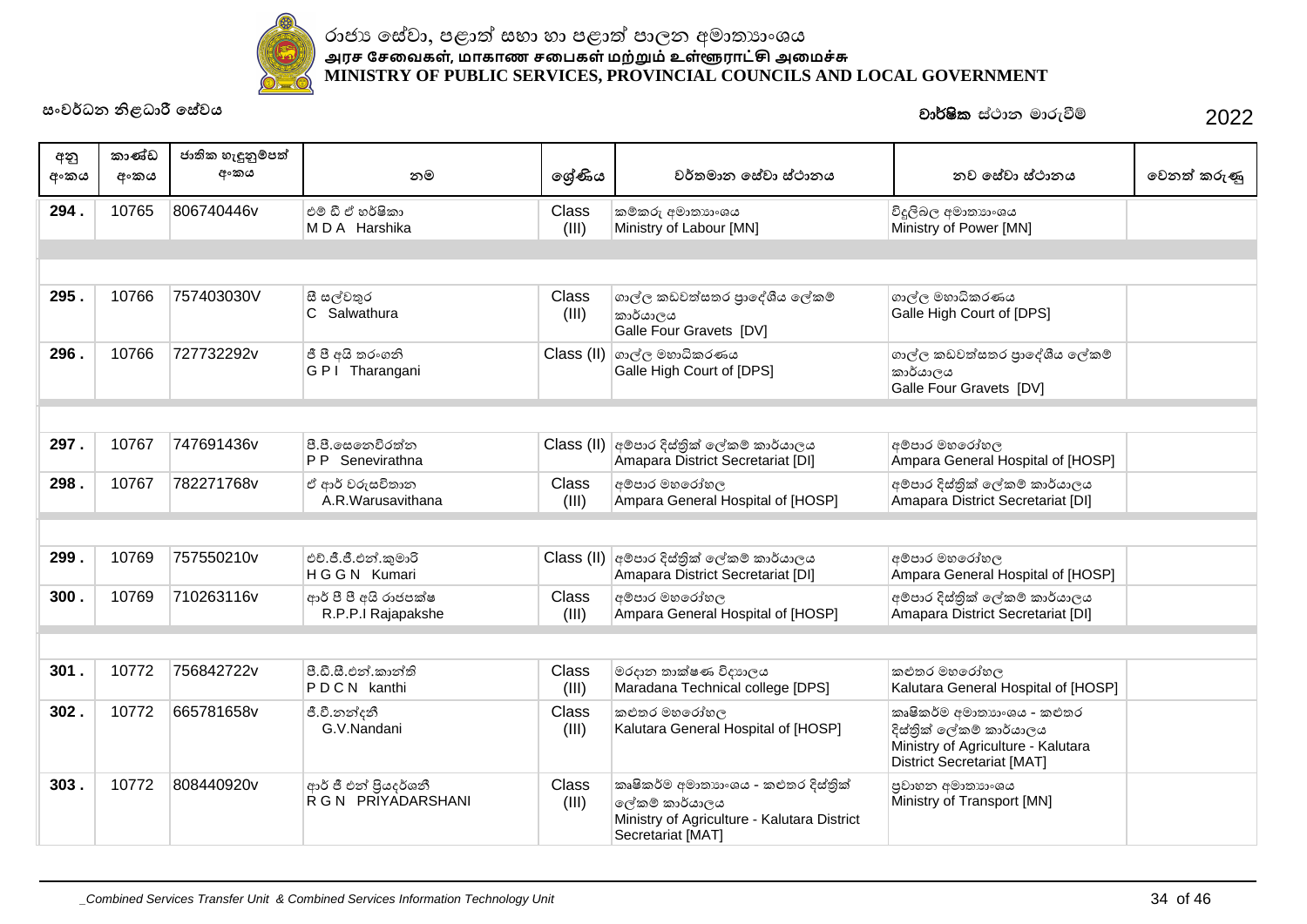

| අනු<br>අංකය | කාණ්ඩ<br>අංකය | ජාතික හැඳුනුම්පත්<br>අංකය | නම                                            | ලශ්ණිය                | වර්තමාන සේවා ස්ථානය                                                                                                      | නව සේවා ස්ථානය                                                                                                                 | වෙනත් කරුණු |
|-------------|---------------|---------------------------|-----------------------------------------------|-----------------------|--------------------------------------------------------------------------------------------------------------------------|--------------------------------------------------------------------------------------------------------------------------------|-------------|
| 304.        | 10772         | 652391826V                | ඩබ් එම් ටී බී වාසල<br>WMTB Wasala             | Class (II)            | පුවාහන අමාතහංශය<br>Ministry of Transport [MN]                                                                            | මරදාන තාක්ෂණ විදාහලය<br>Maradana Technical college [DPS]                                                                       |             |
|             |               |                           |                                               |                       |                                                                                                                          |                                                                                                                                |             |
|             |               |                           |                                               |                       |                                                                                                                          |                                                                                                                                |             |
| 305.        | 10773         | 808583240V                | ඩී එම් පී විකුමසිංහ<br>D M P wickramasinghe   | <b>Class</b><br>(III) | බදුල්ල දිසා ගණකාධිකාරී කාර්යාලය<br>Badulla Regional Accounting Post Office<br>[DPS]                                      | බදුල්ල මහරෝහල<br>Badulla General Hospital of [HOSP]                                                                            |             |
| 306.        | 10773         | 758351513v                | කේ කේ පී ජයලත්<br>K.K.P.Jayalath              | <b>Class</b><br>(III) | බදුල්ල මහරෝහල<br>Badulla General Hospital of [HOSP]                                                                      | බදුල්ල දිසා ගණකාධිකාරී කාර්යාලය<br>Badulla Regional Accounting Post<br>Office [DPS]                                            |             |
|             |               |                           |                                               |                       |                                                                                                                          |                                                                                                                                |             |
| 307.        | 10780         | 746891342V                | ටී එම් ඒ එන් තෙන්නකෝන්<br>TMAN Thennakoon     | <b>Class</b><br>(III) | කෘෂිකර්ම අමාතාහංශය - මහනුවර දිස්තික්<br>ලේකම් කාර්යාලය<br>Ministry of Agriculture - Kandy District<br>Secretariat [MAT]  | මහනුවර දිස්තික් ලේකම් කාර්යාලය<br>Kandy District Secretariat [DI]                                                              |             |
| 308.        | 10780         | 846293434V                | එන් එම්.ජී.කේ.නවරත්න<br>N M G K Nawarathne    | <b>Class</b><br>(III) | මහනුවර මහ රෝහල<br>Kandy General Hospital of [HOSP]                                                                       | කෘෂිකර්ම අමාතාහංශය - මහනුවර<br>දිස්තික් ලේකම් කාර්යාලය<br>Ministry of Agriculture - Kandy<br><b>District Secretariat [MAT]</b> |             |
|             |               |                           |                                               |                       |                                                                                                                          |                                                                                                                                |             |
| 309.        | 10782         | 827813605v                | ඩුබ් එච් එන් එච් රණසිංහ<br>WHNH RANASINGHE    | Class<br>(III)        | පස්බාගේ කෝරළේ පාදේශීය ලේකම්<br>කාර්යාලය<br>Pasbage Korale [DV]                                                           | ගම්පොළ මූලික රෝහල<br>Gampola Based Hospital [HOSP]                                                                             |             |
| 310.        | 10782         | 811023655V                | ඒ.එච්.ඒ.එස්.බී. අතපත්තු<br>A H A S B Atapattu | Class<br>(III)        | ගම්පොළ මූලික රෝහල<br>Gampola Based Hospital [HOSP]                                                                       | මහනුවර ගොවිජන සංවර්ධන දිස්තික්<br>කාර්යාලය<br>Kandy Agrarian Development<br>District office of [DPS]                           |             |
| 311.        | 10782         | 198664301302              | ජී.ජී.එන්.කේ.ජයවර්ධන<br>G G N K Jayawardana   | 1/11/111              | මහනුවර ගොවිජන සංවර්ධන දිස්තික්<br>කාර්යාලය<br>Kandy Agrarian Development District office Pasbage Korale [DV]<br>of [DPS] | පස්බාගේ කෝරළේ පාදේශීය ලේකම්<br>කාර්යාලය                                                                                        |             |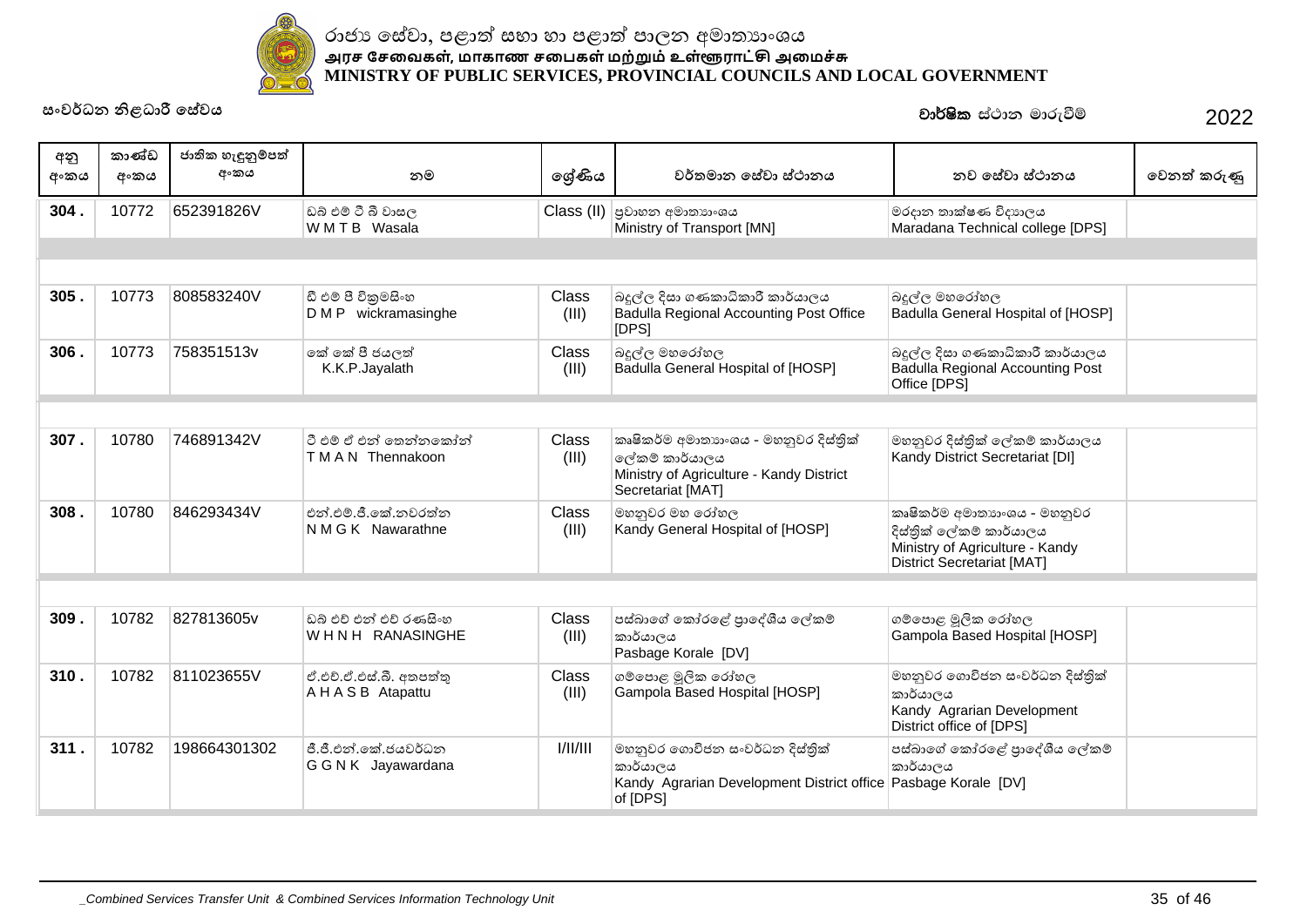

| අනු  | කාණ්ඩ | ජාතික හැඳුනුම්පත් |                                                              |                |                                                                     |                                                                     |             |
|------|-------|-------------------|--------------------------------------------------------------|----------------|---------------------------------------------------------------------|---------------------------------------------------------------------|-------------|
| අංකය | අංකය  | අංකය              | නම                                                           | ලශ්ණිය         | වර්තමාන සේවා ස්ථානය                                                 | නව සේවා ස්ථානය                                                      | වෙනත් කරුණු |
|      |       |                   |                                                              |                |                                                                     |                                                                     |             |
| 312. | 10783 | 807571893V        | ඒ.එච්.එම්.ඩබ්.සී.සේනාරත්න<br>A H M W C Senarathna            | Class<br>(III) | පන්විල පාදේශීය ලේකම් කාර්යාලය<br>Panwila [DV]                       | මහනුවර මහ රෝහල<br>Kandy General Hospital of [HOSP]                  |             |
| 313. | 10783 | 713332704V        | ජේ ටී එම් පී කුමාර<br>J.T.M.P.Kumara                         | Class<br>(III) | මහනුවර මහ රෝහල<br>Kandy General Hospital of [HOSP]                  | පන්විල පාදේශීය ලේකම් කාර්යාලය<br>Panwila [DV]                       |             |
|      |       |                   |                                                              |                |                                                                     |                                                                     |             |
| 314. | 10784 | 836983840V        | පී. ගාල්ලගේ<br>P GALLAGE                                     | Class<br>(III) | ගහ ඉහළ කෝරළේ පාදේශීය ලේකම්<br>කාර්යාලය<br>Ganga Ihala Korale [DV]   | ගම්පොළ මූලික රෝහල<br>Gampola Based Hospital [HOSP]                  |             |
| 315. | 10784 | 850623821V        | ඩබ් ජී එස් කේ විකුමසූරිය<br>W G S K Wickramasooriya          | Class<br>(III) | ගම්පොළ මූලික රෝහල<br>Gampola Based Hospital [HOSP]                  | ගහ ඉහළ කෝරළේ පාදේශීය ලේකම්<br>කාර්යාලය<br>Ganga Ihala Korale [DV]   |             |
|      |       |                   |                                                              |                |                                                                     |                                                                     |             |
| 316. | 10785 | 848323136V        | එස් ජී ජී කේ චන්දුපාල<br>SGGK Chandrapala                    | Class<br>(III) | ගහ ඉහළ කෝරළේ පාදේශීය ලේකම්<br>කාර්යාලය<br>Ganga Ihala Korale [DV]   | ගම්පොළ මූලික රෝහල<br>Gampola Based Hospital [HOSP]                  |             |
| 317. | 10785 | 847131713V        | වයි ජී එස් අමරතුංග<br>Y G S Amarathunga                      | Class<br>(III) | ගම්පොළ මූලික රෝහල<br>Gampola Based Hospital [HOSP]                  | ගහ ඉහළ කෝරළේ පාදේශීය ලේකම්<br>කාර්යාලය<br>Ganga Ihala Korale [DV]   |             |
|      |       |                   |                                                              |                |                                                                     |                                                                     |             |
| 318. | 10787 | 847362081v        | ඒ.එන්.කේ.දිසානායක<br>A N K DISSANAYAKA                       | Class<br>(III) | කෑගල්ල දිස්තික් ලේකම් කාර්යාලය<br>Kegalle District Secretariat [DI] | කෑගල්ල මහරෝහල<br>Kegalle General Hospital of [HOSP]                 |             |
| 319. | 10787 | 727212108V        | ආර් එම් මල්ලිකා<br>R.M.Mallika                               | Class<br>(III) | කෑගල්ල මහරෝහල<br>Kegalle General Hospital of [HOSP]                 | කෑගල්ල දිස්තික් ලේකම් කාර්යාලය<br>Kegalle District Secretariat [DI] |             |
|      |       |                   |                                                              |                |                                                                     |                                                                     |             |
| 320. | 10796 | 758071626v        | එම්.වී.ඩී.එන්.ධර්මරත්න<br>M V D N Kumari                     | Class<br>(III) | බියගම පුාදේශීය ලේකම් කාර්යාලය<br>Biyagama [DV]                      | කෘෂිකර්ම අමාතාහංශය<br>Ministry of Agriculture [MN]                  |             |
| 321. | 10796 | 197051401592      | බාලසූරිය ආරච්චිගේ අනෝමා<br>මල්කාන්ති<br><b>BAA</b> Malkanthi | Class (II)     | කෘෂිකර්ම අමාතාහංශය<br>Ministry of Agriculture [MN]                  | බියගම පුාදේශීය ලේකම් කාර්යාලය<br>Biyagama [DV]                      |             |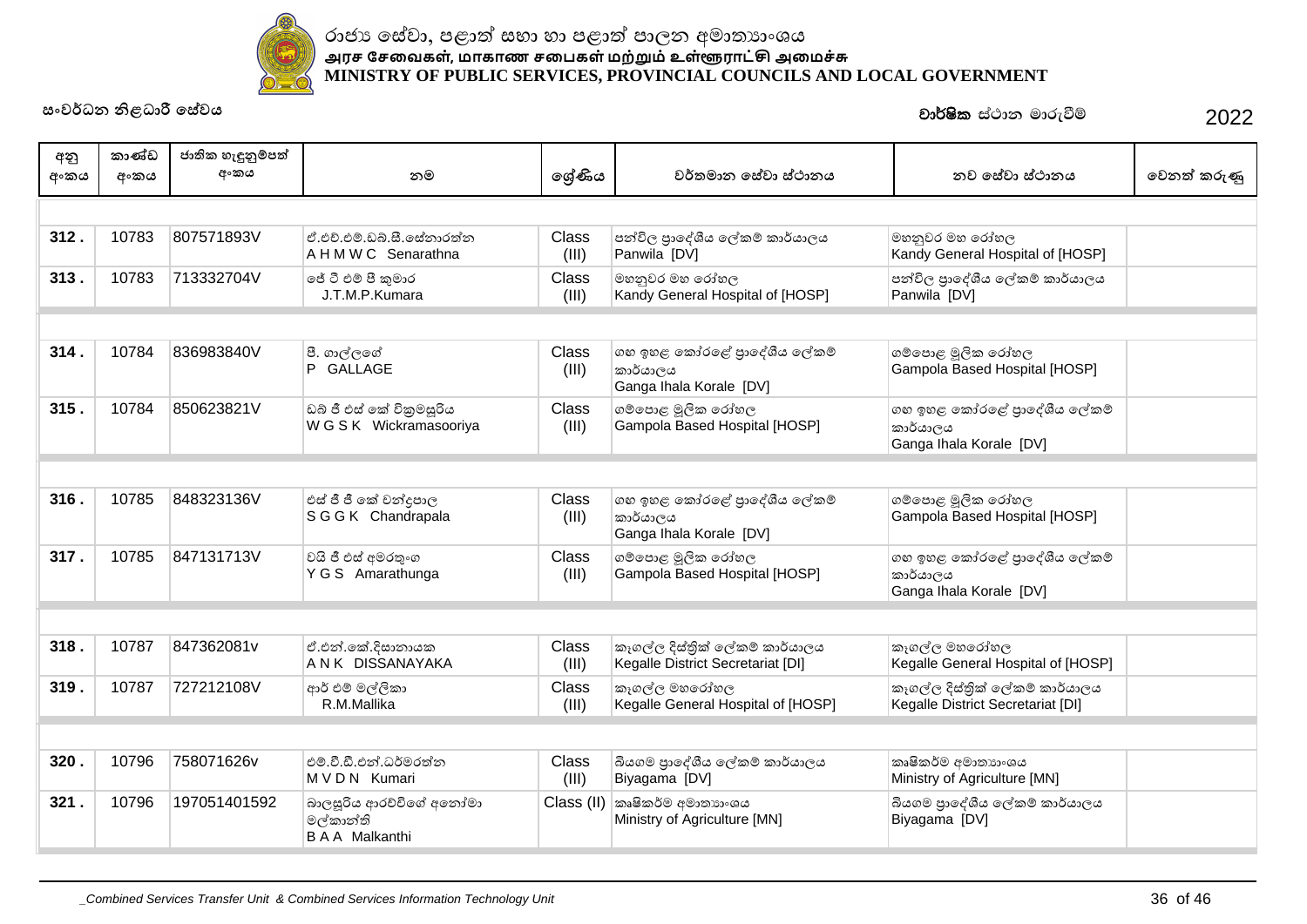

| අනු  | කාණ්ඩ | ජාතික හැඳුනුම්පත් |                                                  |                       |                                                                                                  |                                                                                                  |             |
|------|-------|-------------------|--------------------------------------------------|-----------------------|--------------------------------------------------------------------------------------------------|--------------------------------------------------------------------------------------------------|-------------|
| අංකය | අංකය  | අංකය              | නම                                               | ලශ්ණිය                | වර්තමාන සේවා ස්ථානය                                                                              | නව සේවා ස්ථානය                                                                                   | වෙනත් කරුණු |
|      |       |                   |                                                  |                       |                                                                                                  |                                                                                                  |             |
| 322. | 10799 | 815210140V        | ඒත් පී.ආර්.බී.ගුණරත්න<br>NPRB Gunarathna         | Class<br>(III)        | වරකාපොල පාදේශීය ලේකම් කාර්යාලය<br>Warakapola [DV]                                                | කෑගල්ල දිස්තික් ලේකම් කාර්යාලය<br>Kegalle District Secretariat [DI]                              |             |
| 323. | 10799 | 198007901448      | කේ ආර් සී පී කළුගම<br><b>KRCP KALUGAMA</b>       | Class<br>(III)        | කෑගල්ල දිස්තික් ලේකම් කාර්යාලය<br>Kegalle District Secretariat [DI]                              | රුවන්වැල්ල පුාදේශීය ලේකම්<br>කාර්යාලය<br>Ruwanwella [DV]                                         |             |
| 324. | 10799 | 847333863V        | එල්.ඒ.සමන්ති පුෂ්පකුමාරි ලෙනගල<br>LASP LENAGALA  |                       | ICTS 3 - රුවන්වැල්ල පුාදේශීය ලේකම් කාර්යාලය<br>Class (III) Ruwanwella [DV]                       | අත්තනගල්ල පාදේශීය ලේකම්<br>කාර්යාලය<br>Attanagalla [DV]                                          |             |
| 325. | 10799 | 817633552v        | බෝබුවල දේවගේ පියුමි කාංචනා<br>BDPK Jayasinghe    | Class<br>(III)        | අත්තනගල්ල පාදේශීය ලේකම් කාර්යාලය<br>Attanagalla [DV]                                             | ගම්/වේයන්ගොඩ බණ්ඩාරණායක මධාා<br>මහා විදාහලය<br>Veyangoda Bandaranayake Central<br>College [SCOL] |             |
| 326. | 10799 | 857340132V        | ෙක්. ඒ්. ඒම්. පියදර්ශනී<br>KAM PRIYADARSHANI     | Class<br>(III)        | ගම්/වේයන්ගොඩ බණ්ඩාරණායක මධාා මහා<br>විදාහලය<br>Veyangoda Bandaranayake Central<br>College [SCOL] | වරකාපොල පුාදේශීය ලේකම්<br>කාර්යාලය<br>Warakapola [DV]                                            |             |
|      |       |                   |                                                  |                       |                                                                                                  |                                                                                                  |             |
| 327. | 10802 | 198480204023      | ඩී.කේ.ජී.ඒ.එන්.අබේරත්න<br>DKAN Abeyrathna        | <b>Class</b><br>(III) | මධාාම කලාප කම්කරු කාර්යාලය<br>Central Zonal Labour Ofiice [DPS]                                  | සත්ත්ව නිෂ්පාදන හා සෞඛා<br>දෙපාර්තමේන්තුව<br>Animal Production and Health<br>Department of [DP]  |             |
| 328. | 10802 | 735732668V        | කේ ඩබ් විතානගේ<br>K W Vithanage                  | <b>Class</b><br>(III) | සත්ත්ව නිෂ්පාදන හා සෞඛාා<br>දෙපාර්තමේන්තුව<br>Animal Production and Health Department<br>of [DP] | මහනුවර දිස්තික් ලේකම් කාර්යාලය<br>Kandy District Secretariat [DI]                                |             |
| 329. | 10802 | 795981390V        | එම්.එල්. උඩගෙදර<br>M L Udagedara                 | Class<br>(III)        | මහනුවර දිස්තික් ලේකම් කාර්යාලය<br>Kandy District Secretariat [DI]                                | මධාාම කලාප කම්කරු කාර්යාලය<br>Central Zonal Labour Ofiice [DPS]                                  |             |
|      |       |                   |                                                  |                       |                                                                                                  |                                                                                                  |             |
| 330. | 10803 | 865441479v        | ඩබ්.ඒ.එන්.ආර්. කරුණාරත්න<br>W A N R karunarathna | Class<br>(III)        | කුරුණෑගල දිස්තික් ලේකම් කාර්යාලය<br>Kurunegala District Secretariat [DI]                         | ජාතික ශිෂාා බට බලකාය<br>National Cadet Corps [DP]                                                |             |
| 331. | 10803 | 197561302059      | ඒච්.ඒම්.ඒම්.කේ.ඒච් මැණිකේ<br>HMMKH Manike        |                       | Class (II) ජාතික ශිෂා බට බලකාය<br>National Cadet Corps [DP]                                      | කුරුණෑගල දිස්තික් ලේකම් කාර්යාලය<br>Kurunegala District Secretariat [DI]                         |             |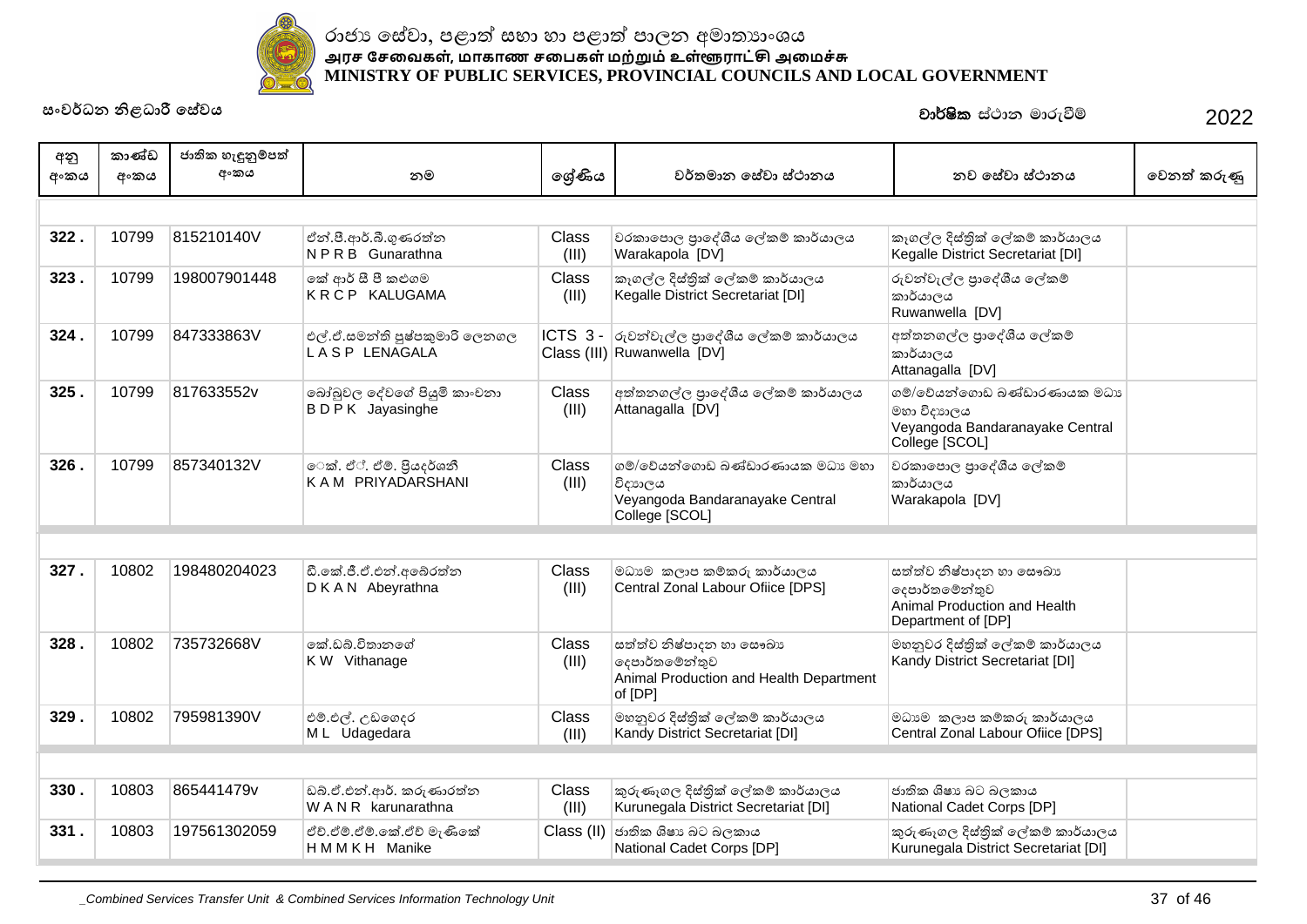

| අනු<br>අංකය | කාණ්ඩ<br>අංකය | ජාතික හැඳුනුම්පත්<br>අංකය | නම                                             | ලශ්ණිය         | වර්තමාන සේවා ස්ථානය                                                                                    | නව සේවා ස්ථානය                                                                                          | වෙනත් කරුණු |
|-------------|---------------|---------------------------|------------------------------------------------|----------------|--------------------------------------------------------------------------------------------------------|---------------------------------------------------------------------------------------------------------|-------------|
|             |               |                           |                                                |                |                                                                                                        |                                                                                                         |             |
| 332.        | 10805         | 703591930V                | ඒ, ඩී. ඊ. සෙනෙවිරත්ත<br>A D E Seneviratne      | Class (II)     | ගාමීය සංවර්ධන පුහුණු හා පර්යේෂණ<br>ආයතනය<br>Rural Development Training and Research<br>Institute [DPS] | කලුතර ජාතික සෞඛා විදාහයතනය<br>National Institute of Health Science<br>[DPS]                             |             |
| 333.        | 10805         | 767172478v                | ඒ පේ හේවගේ<br>A.J.Hewage                       | Class<br>(III) | කලුතර ජාතික සෞඛා විදාහයතනය<br>National Institute of Health Science [DPS]                               | ගුාමීය සංවර්ධන පුහුණු හා පර්යේෂණ<br>ආයතනය<br>Rural Development Training and<br>Research Institute [DPS] |             |
|             |               |                           |                                                |                |                                                                                                        |                                                                                                         |             |
| 334.        | 10806         | 197474602208              | ආර්.ඩී.ජේ.පියංගනී<br>R D J PRIYANGANI          | Class<br>(III) | ජාතික සත්වෝදාහන දෙපාර්තමේන්තුව<br>National Zoological Gardens Department of Dehiwala [DV]<br>[DP]      | දෙහිවල පුාදේශීය ලේකම් කාර්යාලය                                                                          |             |
| 335.        | 10806         | 806114146V                | පී.ඕ.කේ.සොයිසා<br>POK ZOYSA                    | Class<br>(III) | දෙහිවල පුාදේශීය ලේකම් කාර්යාලය<br>Dehiwala [DV]                                                        | කර්මාන්ත අමාතාහංශය<br>Ministry of Industries [MN]                                                       |             |
| 336.        | 10806         | 845050333v                | දෙල්කඳුරආරච්චිගේ සුභාෂිණි<br>DAS GUNARATHNA    | Class<br>(III) | කර්මාන්ත අමාතාහංශය<br>Ministry of Industries [MN]                                                      | ජාතික සත්වෝදාහන දෙපාර්තමේන්තුව<br>National Zoological Gardens<br>Department of [DP]                     |             |
|             |               |                           |                                                |                |                                                                                                        |                                                                                                         |             |
| 337.        | 10807         | 762971534V                | ආර්.ජෙගදීස්වරන්<br>R Jegatheeswaran            |                | $\textsf{Class}\left(\textsf{II}\right)$ යාපනය ශික්ෂණ රෝහල<br>Jaffna Teaching Hospital of [HOSP]       | යාපනය දිස්තික් ලේකම් කාර්යාලය<br>Jaffna District Sec District<br>Secretariat [DI]                       |             |
| 338.        | 10807         | 751712189V                | ඒ. ජූඩ් සුදර්සන්<br>A Jude Sutharsan           |                | Class (II)   යාපනය දිස්තික් ලේකම් කාර්යාලය<br>Jaffna District Sec District Secretariat [DI]            | යාපනය ශික්ෂණ රෝහල<br>Jaffna Teaching Hospital of [HOSP]                                                 |             |
|             |               |                           |                                                |                |                                                                                                        |                                                                                                         |             |
| 339.        | 10808         | 712151706V                | එස්.පී.ඒ.ජයරත්ත<br>SPA JAYARATHNA              |                | Class (II) බලශක්ති අමාතාහංශය<br>Ministry of Energy [MN]                                                | විශුාම වැටුප් දෙපාර්තමේන්තුව<br>Department of Pensions [DP]                                             |             |
| 340.        | 10808         | 755360830V                | අමරසිංහ ආරච්චිලාගේ නිරෝෂා<br>A A N Amarasinghe |                | Class (II) විශාම වැටුප් දෙපාර්තමේන්තුව<br>Department of Pensions [DP]                                  | බලශක්ති අමාතාහංශය<br>Ministry of Energy [MN]                                                            |             |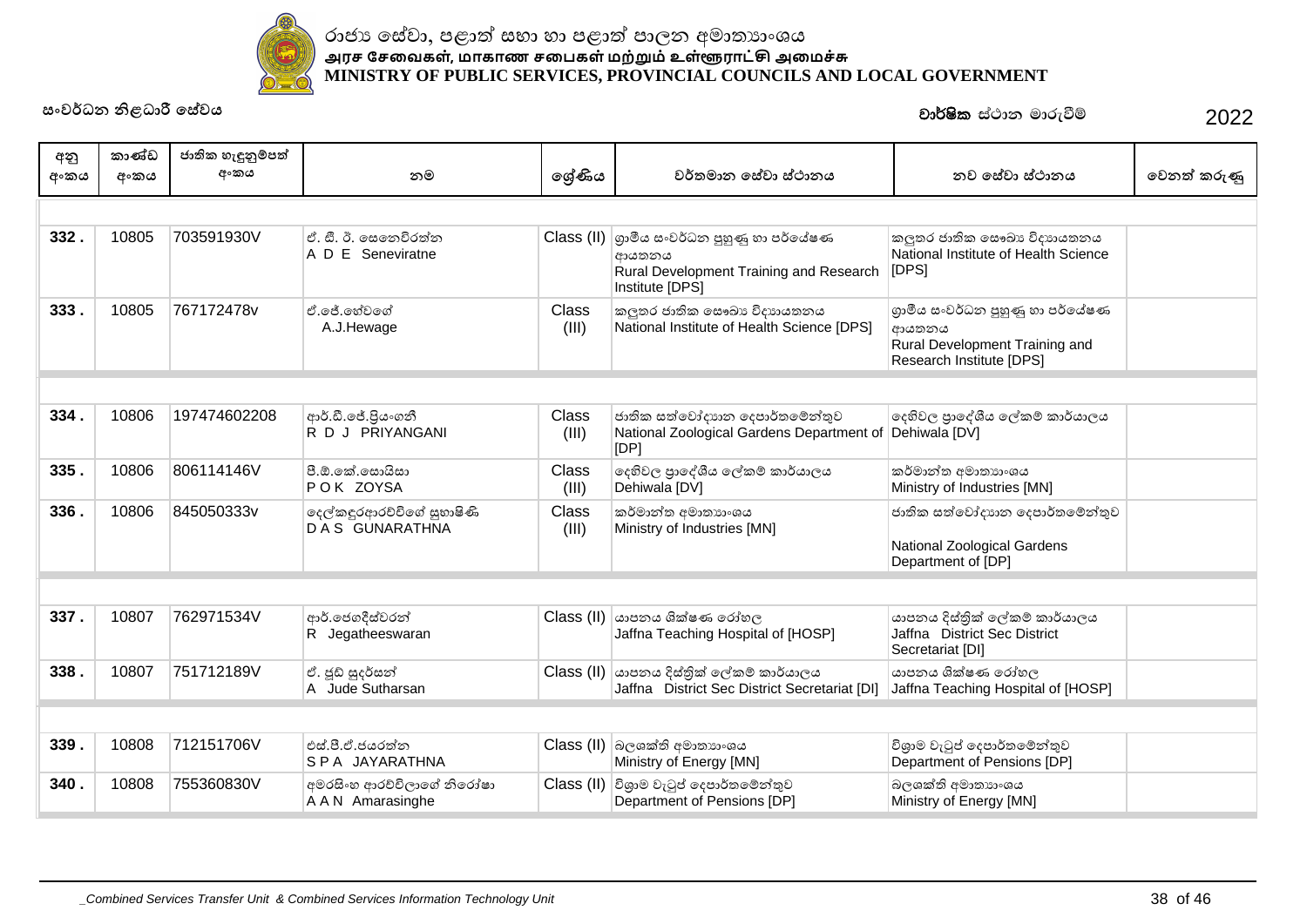

| අනු  | කාණ්ඩ | ජාතික හැඳුනුම්පත් |                                                                |                |                                                                                                                                                              |                                                                                                                     |             |
|------|-------|-------------------|----------------------------------------------------------------|----------------|--------------------------------------------------------------------------------------------------------------------------------------------------------------|---------------------------------------------------------------------------------------------------------------------|-------------|
| අංකය | අංකය  | අංකය              | නම                                                             | ලශ්ණිය         | වර්තමාන සේවා ස්ථානය                                                                                                                                          | නව සේවා ස්ථානය                                                                                                      | වෙනත් කරුණු |
|      |       |                   |                                                                |                |                                                                                                                                                              |                                                                                                                     |             |
| 341. | 10809 | 796741058v        | රාජපක්ෂ මනිමෙල්නම්බි ටෙක්ෂිලා<br>ලක්මාලි<br>R M T Lakmali      |                | Class (II) ගම්පහ උද්භිද උදාහනය<br>Gampaha Botanic Garden [DPS]                                                                                               | විශුාම වැටුප් දෙපාර්තමේන්තුව - ජාඇල<br>පුා/ලේ<br>Department of Pensions - Ja-Ela -<br>Divisional Secretariate [DAT] |             |
| 342. | 10809 | 776471984V        | ඩබ්.එම්.ටී.එන්.මැණිකේ<br>WMTN Manike                           |                | $\textsf{Class}\left(\textsf{II}\right)$ විශුාම වැටුප් දෙපාර්තමේන්තුව - ජාඇල<br>පුා/ලේ<br>Department of Pensions - Ja-Ela -<br>Divisional Secretariate [DAT] | ගම්පහ උද්භිද උදාහනය<br>Gampaha Botanic Garden [DPS]                                                                 |             |
|      |       |                   |                                                                |                |                                                                                                                                                              |                                                                                                                     |             |
| 343. | 10811 | 738382153V        | ඒ.එස්.ඩබ්ලිව්.පුනාන්දු<br>A S W fernando                       | Class<br>(III) | කෑගල්ල කාර්මික විදාහලය<br>Kegalle Technical college [DPS]                                                                                                    | කෑගල්ල රබර් සංවර්ධන පුාදේශීය<br>කාර්යාලය<br>Kegalle Rubber Development<br>Regional Office of [DPS]                  |             |
| 344. | 10811 | 750102522V        | එච්.පී.ජී.සී.ජේ.නන්දනකිලක.<br><b>HPGCJ NANDANATHILAKE</b>      | Class<br>(III) | කෑගල්ල රබර් සංවර්ධන පාදේශීය කාර්යාලය<br>Kegalle Rubber Development Regional<br>Office of [DPS]                                                               | කෑගල්ල කාර්මික විදාහලය<br>Kegalle Technical college [DPS]                                                           |             |
|      |       |                   |                                                                |                |                                                                                                                                                              |                                                                                                                     |             |
| 345. | 10813 | 197655402650      | තෙන්නකෝන් මුදියන්සේ්ලාගේ<br>ඉතෝකා ශූියාංජනි<br>TMIS Thennakoon | Class<br>(III) | ගලේවෙල ඉඩම් හිමිකම් නිරවුල් කිරීමේ<br>කාර්යාලය<br>Galewela Land Title Settlement Office<br>[DPS]                                                             | හිරියාල වාරිමාර්ග ඉංජිනේරු<br>කාර්යාලය<br>Hiriyala Engineering Irrigation Office<br>of [DPS]                        |             |
| 346. | 10813 | 876681510V        | ටි එම් රුපා කුමාරි තෙන්නකෝන්<br>TMRK THENNAKOON                | Class<br>(III) | හිරියාල වාරිමාර්ග ඉංජිනේරු කාර්යාලය<br>Hiriyala Engineering Irrigation Office of<br>[DPS]                                                                    | ගලේවෙල ඉඩම් හිමිකම් නිරවුල්<br>කිරීමේ කාර්යාලය<br>Galewela Land Title Settlement<br>Office [DPS]                    |             |
|      |       |                   |                                                                |                |                                                                                                                                                              |                                                                                                                     |             |
| 347. | 10814 | 197965900505      | අගම් පොඩි චමිලා දීපානි<br>A P C Deepani                        | Class<br>(III) | කළුතර මහරෝහල<br>Kalutara General Hospital of [HOSP]                                                                                                          | අම්බලන්ගොඩ පාදේශීය ලේකම්<br>කාර්යාලය<br>Ambalangoda [DV]                                                            |             |
| 348. | 10814 | 815991001V        | ඒ්.ඊ. කුලසිරි<br>A E Kulasiri                                  | Class<br>(III) | අම්බලන්ගොඩ පුාදේශීය ලේකම් කාර්යාලය<br>Ambalangoda [DV]                                                                                                       | බේරුවල පුාදේශීය ලේකම් කාර්යාලය<br>Beruwala [DV]                                                                     |             |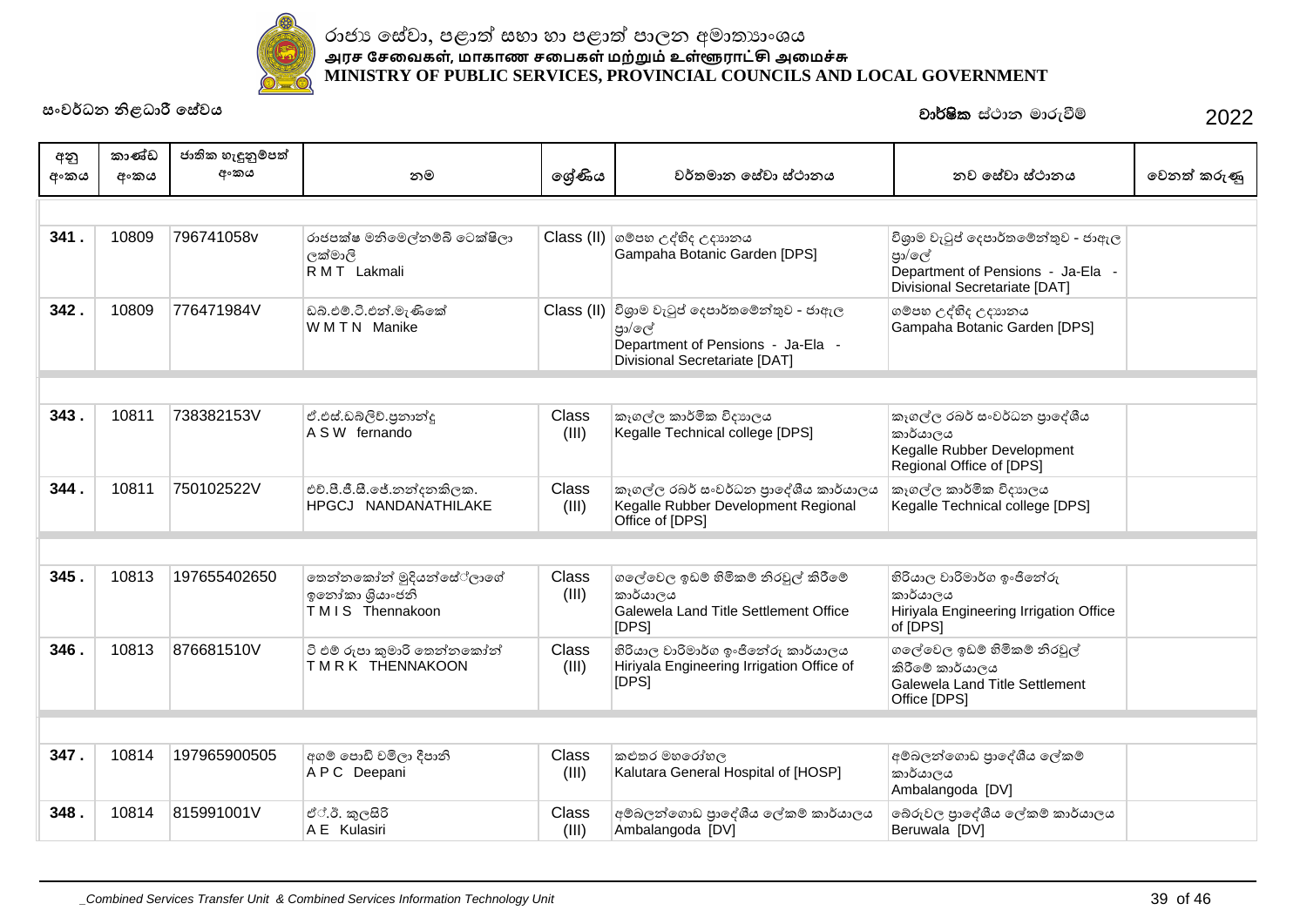

| අනු<br>අංකය | කාණ්ඩ<br>අංකය | ජාතික හැඳුනුම්පත්<br>අංකය | නම                                                       | ලශ්ණිය                | වර්තමාන සේවා ස්ථානය                                                                                       | නව සේවා ස්ථානය                                                                                            | වෙනත් කරුණු |
|-------------|---------------|---------------------------|----------------------------------------------------------|-----------------------|-----------------------------------------------------------------------------------------------------------|-----------------------------------------------------------------------------------------------------------|-------------|
| 349.        | 10814         | 826400870V                | ඩී එම් කේ එච් දිසානායක<br>D M K H DISSANAYAKA            | Class<br>(III)        | බේරුවල පුාදේශීය ලේකම් කාර්යාලය<br>Beruwala [DV]                                                           | කළුතර දිස්තික් ලේකම් කාර්යාලය<br>Kalutara District Secretariat [DI]                                       |             |
| 350.        | 10814         | 827243280v                | සිරිවැඩිදුරගේ ලක්ෂ්මි රංගිකා<br>SLR Kumari               | Class<br>(III)        | කළුතර දිස්තික් ලේකම් කාර්යාලය<br>Kalutara District Secretariat [DI]                                       | කළුතර මහරෝහල<br>Kalutara General Hospital of [HOSP]                                                       |             |
|             |               |                           |                                                          |                       |                                                                                                           |                                                                                                           |             |
| 351.        | 10816         | 703413978V                | කේ.එම්. සරත් බණ්ඩාර<br>K M Sarath Bandara                |                       | Class (II) මහනුවර බෞද්ධ කටයුතු කාර්යාලය<br>Kandy Buddhist Affairs Office [DPS]                            | සත්ත්ව නිෂ්පාදන හා සෞඛාා<br>දෙපාර්තමේන්තුව<br>Animal Production and Health<br>Department of [DP]          |             |
| 352.        | 10816         | 758151115v                | පියංකා ජයතුංග<br>P J RAJAPAKSHA                          | Class (II)            | සත්ත්ව නිෂ්පාදන හා සෞඛා<br>දෙපාර්තමේන්තුව<br>Animal Production and Health Department<br>of [DP]           | පොල්ගොල්ල මහවැලි ජාතික අධාහපන<br>විදාහපීඨය<br>Mahaweli National College of<br>Education (Polgolla) [SCOL] |             |
| 353.        | 10816         | 848332291v                | පී.ඩී. ගයානි<br>PD Gayani                                | Class<br>(III)        | පොල්ගොල්ල මහවැලි ජාතික අධාහපන<br>විදාහපීඨය<br>Mahaweli National College of Education<br>(Polgolla) [SCOL] | මහනුවර කඩවත් සතර පාදේශීය<br>ලේකම් කාර්යාලය<br>Kandy Four Gravets<br>(Gangawatakorale) [DV]                |             |
| 354.        | 10816         | 828653024V                | පිලපිටියගේ තනුජා කුමාරි<br>සෙනවිරත්න<br>PTK SENAVIRATHNA | <b>Class</b><br>(III) | මහනුවර කඩවත් සතර පාදේශීය ලේකම්<br>කාර්යාලය<br>Kandy Four Gravets (Gangawatakorale)<br>[DV]                | මහනුවර බෞද්ධ කටයුතු කාර්යාලය<br>Kandy Buddhist Affairs Office [DPS]                                       |             |
|             |               |                           |                                                          |                       |                                                                                                           |                                                                                                           |             |
| 355.        | 10817         | 838292798V                | ඒ අයි උදයංගනී<br>A I Udayangani                          | Class<br>(III)        | කැස්බෑව පාදේශීය ලේකම් කාර්යාලය<br>Kesbewa [DV]                                                            | පුවාහන අමාතාහංශය<br>Ministry of Transport [MN]                                                            |             |
| 356.        | 10817         | 775251832V                | එම්.ඒ.එන්.පියන්තිකා<br>MAN Priyanthika                   | Class (II)            | පුවාහන අමාතාහංශය<br>Ministry of Transport [MN]                                                            | හොරණ පුාදේශීය ලේකම් කාර්යාලය<br>Horana [DV]                                                               |             |
| 357.        | 10817         | 846450556V                | ඩී.එම්. කළුආරච්චි<br>D M KALUARACHCHI                    | Class<br>(III)        | හොරණ පාදේශීය ලේකම් කාර්යාලය<br>Horana [DV]                                                                | කැස්බෑව පාදේශීය ලේකම් කාර්යාලය<br>Kesbewa [DV]                                                            |             |
|             |               |                           |                                                          |                       |                                                                                                           |                                                                                                           |             |
| 358.        | 10819         | 753142150V                | පී.කේ.ආර්.ඒ.පියන්ත<br>PKRA Priyantha                     | <b>Class</b><br>(III) | ජාතික මානසික සෞඛා ආයතනය<br>National Institute Of Mental Health [DPS]                                      | හංවැල්ල/සීතාවක පුාදේශීය ලේකම්<br>කාර්යාලය<br>Hanwella -Divisional Secretariate<br>[DV]                    |             |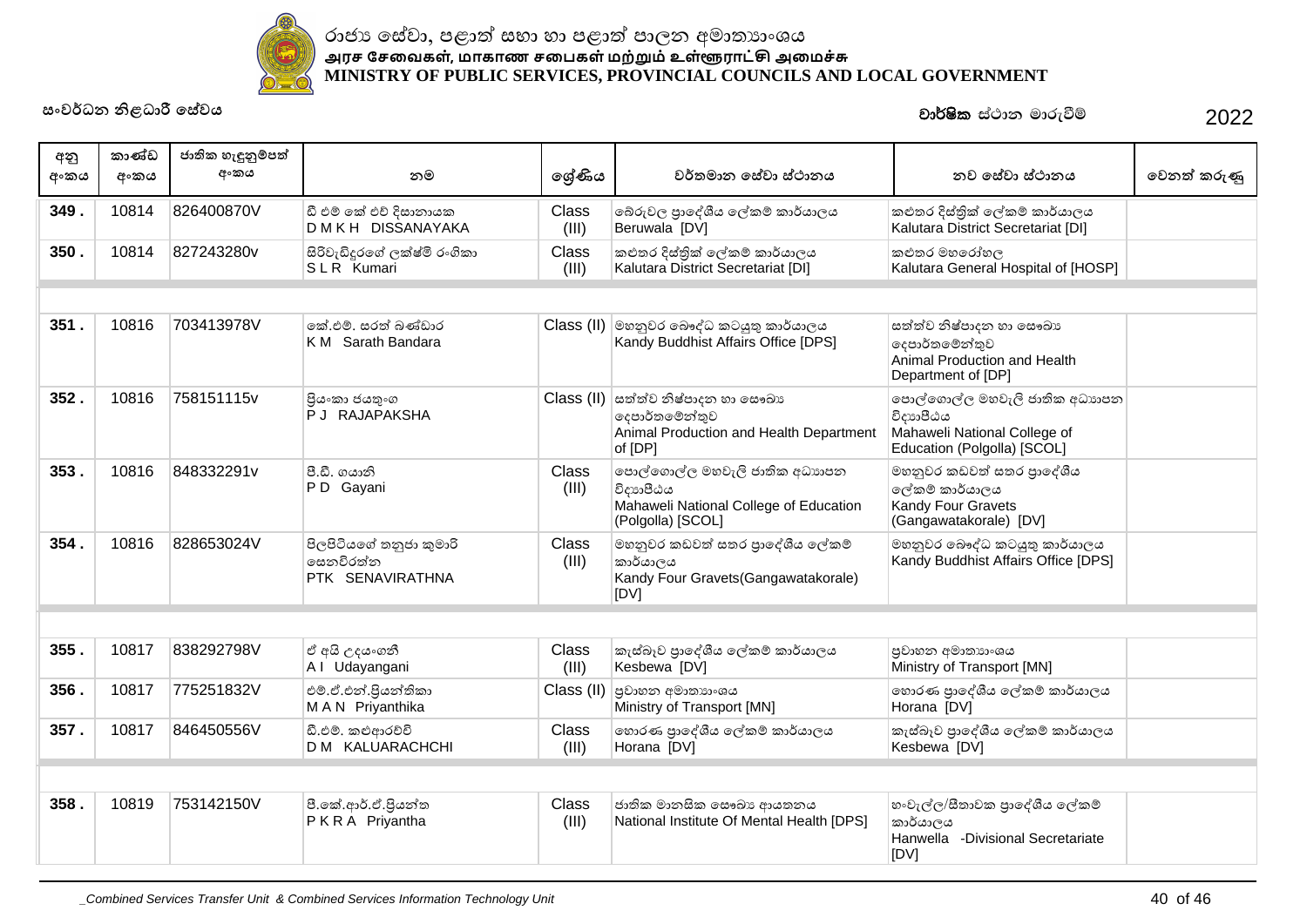

| අනු<br>අංකය | කාණ්ඩ<br>අංකය | ජාතික හැඳුනුම්පත්<br>අංකය | නම                                             | ලේණිය                             | වර්තමාන සේවා ස්ථානය                                                                                                                                                    | නව සේවා ස්ථානය                                                                                                                                             | වෙනත් කරුණු |
|-------------|---------------|---------------------------|------------------------------------------------|-----------------------------------|------------------------------------------------------------------------------------------------------------------------------------------------------------------------|------------------------------------------------------------------------------------------------------------------------------------------------------------|-------------|
| 359.        | 10819         | 760441457V                | ආර් ඒ ඩී ආර් ජේ දසනායක<br>R A D R J Dasanayaka | $Class (III)$ කාර්යාලය            | ICTS 3 -  හංවැල්ල/සීතාවක පුාදේශීය ලේකම්<br>Hanwella -Divisional Secretariate [DV]                                                                                      | ජාතික මානසික සෞඛා ආයතනය<br>National Institute Of Mental Health<br>[DPS]                                                                                    |             |
|             |               |                           |                                                |                                   |                                                                                                                                                                        |                                                                                                                                                            |             |
| 360.        | 10821         | 785633547V                | එම් ඩි කුමාරගේ<br>M D KUMARAGE                 |                                   | Class (II) පාතදූම්බර කාර්මික විදාහලය<br>Pathadumbara Technical college [DPS]                                                                                           | ස්වහාවික සම්පත් කළමණාකරණ<br>මධාසේථානය<br>Natural Resource Management<br>Center [DPS]                                                                       |             |
| 361.        | 10821         | 875661833V                | ඩි. ජී. එස්. දිල්ශානි<br>D G S Dilshani        | ICTS 1-                           | ස්වභාවික සම්පත් කළමණාකරණ<br>Class (III) මධාසේථානය<br>Natural Resource Management Center<br>[DPS]                                                                       | ජාතික ඵලදායිතා ලේකම් කාර්යාලය-<br>නුවර දිස්තික් ලේකම් කාර්යාලය<br>National Productivity Secretariate -<br>Kandy District Secretariat [DAT]                 |             |
| 362.        | 10821         | 816411335V                | ඒ.ඒම්.ආර්.කුමාරි<br>A M R KUMARI               |                                   | ICTS 1 - ජාතික ඵලදායිතා ලේකම් කාර්යාලය- නුවර<br>Class (III) දිස්තික් ලේකම් කාර්යාලය<br>National Productivity Secretariate - Kandy<br><b>District Secretariat [DAT]</b> | පාතදූම්බර කාර්මික විදාහලය<br>Pathadumbara Technical college<br>[DFS]                                                                                       |             |
|             |               |                           |                                                |                                   |                                                                                                                                                                        |                                                                                                                                                            |             |
| 363.        | 10829         | 831121580v                | ඩිලාන් සමීර<br>D S Kulandarachchi              | Class<br>(III)                    | පරිසර අමාතාහංශය<br>Minisrty of Enviornment [MN]                                                                                                                        | ශී ජයවර්ධනපුර කෝට්ටේ පාදේශීය<br>ලේකම් කාර්යාලය<br>Sri Jayawardhenapura-Kotte [DV]                                                                          |             |
| 364.        | 10829         | 808144611V                | සෙල්ලයියා නගුලේෂ්වරි<br>S Naguleswary          | ICTS 3-<br>$Class (III)$ කාර්යාලය | ශී ජයවර්ධනපුර කෝට්ටේ පාදේශීය ලේකම්<br>Sri Jayawardhenapura-Kotte [DV]                                                                                                  | රාජා සේවා, පළාත් සභා හා පළාත්<br>පාලන අමාතනංශය<br>Ministry of Public Services, Provincial<br>Councils and Local Government [MN]                            |             |
| 365.        | 10829         | 198353200294              | කේ.ජී.ඩී.එන්.සුහානි<br>K G D N subhani         | Class<br>(III)                    | රාජා සේවා, පළාත් සභා හා පළාත් පාලන<br>අමාතාහංශය<br>Ministry of Public Services, Provincial<br>Councils and Local Government [MN]                                       | පරිසර අමාතාහංශය<br>Minisrty of Enviornment [MN]                                                                                                            |             |
|             |               |                           |                                                |                                   |                                                                                                                                                                        |                                                                                                                                                            |             |
| 366.        | 10830         | 666330269v                | කේ ඒ එන් ඩී පෙරේරා<br>KAND Perera              |                                   | Class (II) ජාතික කෞතුකාගාර දෙපාර්තමේන්තුව<br>National Museum Department of [DP]                                                                                        | නිපුණතා සංවර්ධන, වෘත්තීය අධාහපන,<br>පර්යේෂණ හා නව නිපැයුම් රාජා<br>අමාතාහංශය<br>State Ministry Skills Dev. Vocational<br>Edu. Research and Innovation [MN] |             |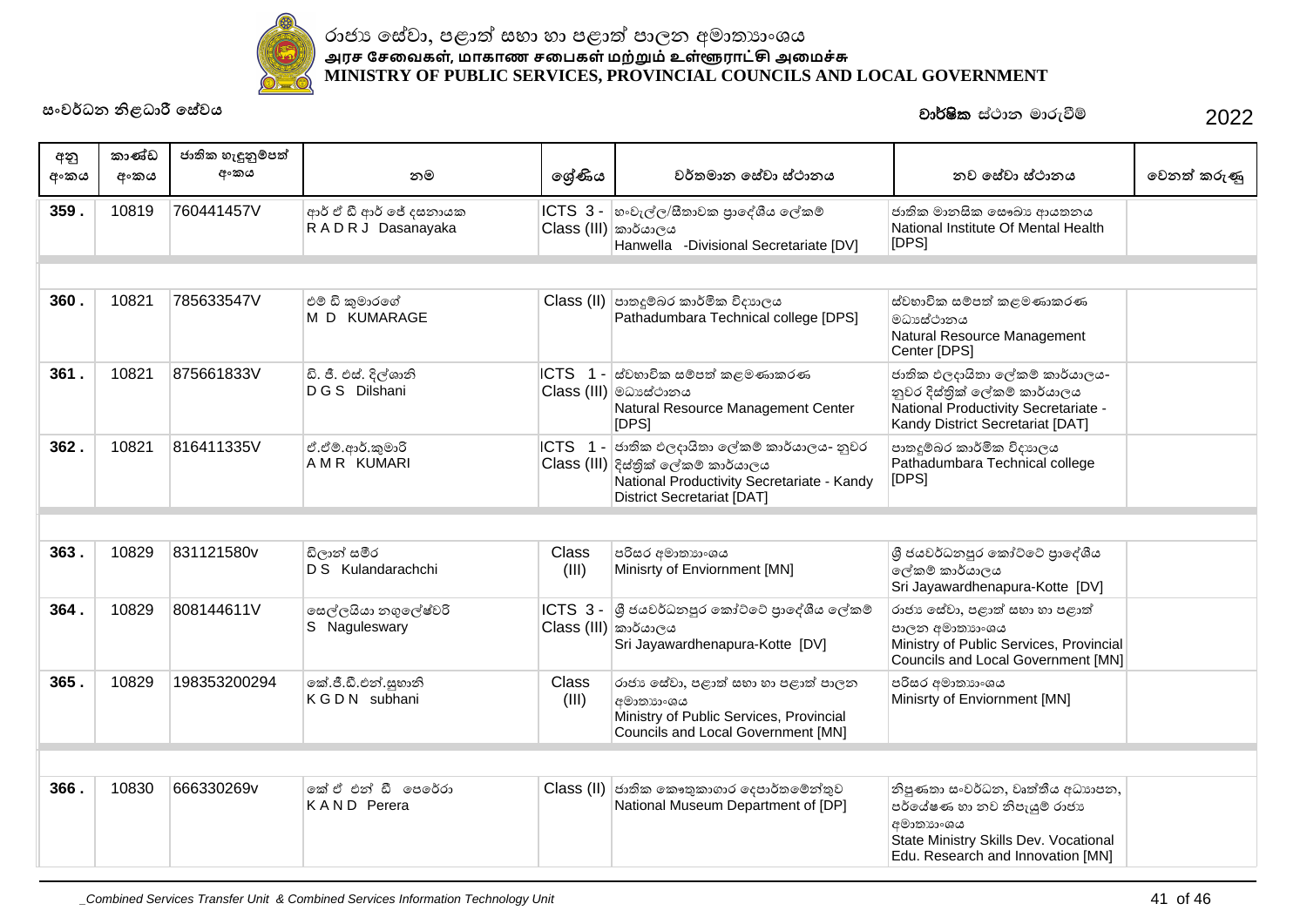

#### ˡ˫ˉɕ˳˦ʢˣ˫˚˨˫Ʈ˦˝˫˧˫˚˨˫Ʈ˚˫ˢ˘ʯ˞˫˔ɕ˫ʭˤˠ <u>அரச சேவைகள், மாகாண சபைகள் மற்றும் உள்ளூராட்சி அமைச்சு</u> **MINISTRY OF PUBLIC SERVICES, PROVINCIAL COUNCILS AND LOCAL GOVERNMENT**

| අනු  | කාණ්ඩ | ජාතික හැඳුනුම්පත්<br>අංකය |                                               |                       | වර්තමාන සේවා ස්ථානය                                                                                                                                        | නව සේවා ස්ථානය                                                                                                                   |             |
|------|-------|---------------------------|-----------------------------------------------|-----------------------|------------------------------------------------------------------------------------------------------------------------------------------------------------|----------------------------------------------------------------------------------------------------------------------------------|-------------|
| අංකය | අංකය  |                           | නම                                            | ලේණිය                 |                                                                                                                                                            |                                                                                                                                  | වෙනත් කරුණු |
| 367. | 10830 | 777352539V                | වලල්ලාවිට කංකානම්ගේ දීප්ති<br>WKD Chandrika   | <b>Class</b><br>(III) | නිපුණතා සංවර්ධන, වෘත්තීය අධාහපන,<br>පර්යේෂණ හා නව නිපැයුම් රාජා<br>අමාතාහංශය<br>State Ministry Skills Dev. Vocational Edu.<br>Research and Innovation [MN] | රාජා සේවා, පළාත් සභා හා පළාත්<br>පාලන අමාතාහංශය<br>Ministry of Public Services, Provincial<br>Councils and Local Government [MN] |             |
| 368. | 10830 | 862321910V                | එල්. ජී. සී. කුමාර<br>LGC kumara              | <b>Class</b><br>(III) | රාජා සේවා, පළාත් සභා හා පළාත් පාලන<br>අමාතාහංශය<br>Ministry of Public Services, Provincial<br>Councils and Local Government [MN]                           | ජාතික කෞතුකාගාර දෙපාර්තමේන්තුව<br>National Museum Department of [DP]                                                             |             |
|      |       |                           |                                               |                       |                                                                                                                                                            |                                                                                                                                  |             |
| 369. | 10835 | 785162390V                | එන් එම්.ඩී.කේ. නාරසිංහ<br>N M D K Narasinghe  |                       | $\textsf{Class}\left(\textsf{II}\right)$ කුරුණෑගල දිස්තික් කුමසම්පාදන කාර්යාලය<br>Kurunegala District Planning Office of<br>[DFS]                          | කුරුණෑගල දිසා වන නිලධාරී<br>කාර්යාලය<br>Kurunegala Divisional Forest Office<br>of [DPS]                                          |             |
| 370. | 10835 | 747820503V                | එස්.පී.එල්.එම්.මධුවන්ති<br>S.P.L.M.Maduwanthi | Class<br>(III)        | කුරුණෑගල දිසා වන නිලධාරී කාර්යාලය<br>Kurunegala Divisional Forest Office of<br>[DPS]                                                                       | කුරුණෑගල දිස්තික් කුමසම්පාදන<br>කාර්යාලය<br>Kurunegala District Planning Office<br>of [DPS]                                      |             |
|      |       |                           |                                               |                       |                                                                                                                                                            |                                                                                                                                  |             |
| 371. | 10836 | 868282380V                | එව් ආර් එස් සිල්වා<br>HRS SILVA               | Class<br>(III)        | අධාහපන අමාතාගයෙ (උසස් අධාහපන අංශය)<br>Ministry of Education (Higher Education)<br>[MN]                                                                     | නාත්තණ්ඩිය පාදේශීය ලේකම්<br>කාර්යාලය<br>Nattandiya [DV]                                                                          |             |
| 372. | 10836 | 858053331V                | ඒ.ඒ. නදිෂානි<br>A A NADISHANI                 | Class<br>(III)        | නාත්තණ්ඩිය පුාදේශීය ලේකම් කාර්යාලය<br>Nattandiya [DV]                                                                                                      | මීගමුව පාදේශීය ලේකම් කාර්යාලය<br>Negombo [DV]                                                                                    |             |
| 373. | 10836 | 877573206V                | ආර්.පී.එස්.සඳමාලි<br>RPS Sandamali            | <b>Class</b><br>(III) | මීගමුව පාදේශීය ලේකම් කාර්යාලය<br>Negombo [DV]                                                                                                              | කර්මාන්ත අමාතාහංශය -<br>ආරච්චිකට්ටුව පාදේශීය ලේකම්<br>කාර්යාලය<br>Ministry of Industries -<br>Arachchkattuwa [MAT]               |             |
| 374. | 10836 | 875822403v                | ආර්.සියානා<br>R SIYANA                        | <b>Class</b><br>(III) | කර්මාන්ත අමාතාහංශය - ආරච්චිකට්ටුව<br>පාදේශීය ලේකම් කාර්යාලය<br>Ministry of Industries - Arachchkattuwa<br>[MAT]                                            | පුත්තලම පාදේශීය ලේකම් කාර්යාලය<br>Puttlam [DV]                                                                                   |             |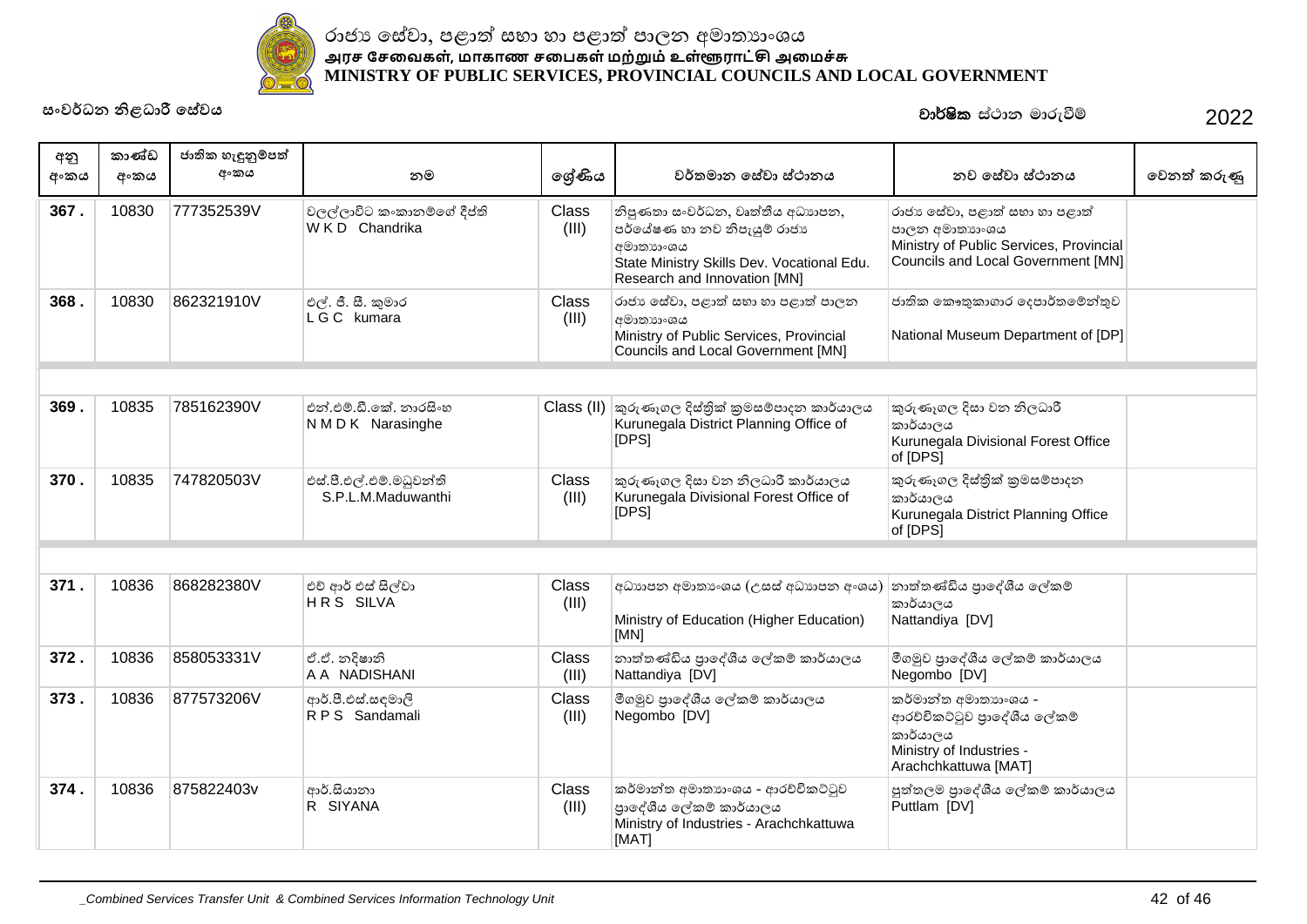

| අනු<br>අංකය | කාණ්ඩ<br>අංකය | ජාතික හැඳුනුම්පත්<br>අංකය | නම                                               | ලේණිය          | වර්තමාන සේවා ස්ථානය                                                                                                           | නව සේවා ස්ථානය                                                                                                  | වෙනත් කරුණු |
|-------------|---------------|---------------------------|--------------------------------------------------|----------------|-------------------------------------------------------------------------------------------------------------------------------|-----------------------------------------------------------------------------------------------------------------|-------------|
| 375.        | 10836         | 856421597v                | ඩබ්.එම්.ජේ.ශූ.වන්නිනායක<br>W M J U WANNINAYAKA   | Class<br>(III) | පුත්තලම පාදේශීය ලේකම් කාර්යාලය<br>Puttlam [DV]                                                                                | ආයුර්වේද දෙපාර්තමේන්තුව - මහරගම<br>පාදේශීය ලේකම් කාර්යාලය<br>Department of Ayurveda -<br>Maharagama [DAT]       |             |
| 376.        | 10836         | 746242468V                | එන්.එස්.සී.ජී.අභයවර්ධන<br>N S C G ABHAYAWARDHANA | Class<br>(III) | කැස්බෑව පුාදේශීය ලේකම් කාර්යාලය<br>Kesbewa [DV]                                                                               | දෙහිවල දිස්තික් ධීවර කාර්යාලය<br>Dehiwala Fisheries [DPS]                                                       |             |
| 377.        | 10836         | 756290096V                | ඩබූ.ඒ.සී.දීප්ති<br>W A C Deepthi                 | Class $(II)$   | දෙහිවල දිස්තික් ධීවර කාර්යාලය<br>Dehiwala Fisheries [DPS]                                                                     | ජාතික සත්වෝදාහන දෙපාර්තමේන්තුව<br>National Zoological Gardens<br>Department of [DP]                             |             |
| 378.        | 10836         | 775161574V                | ඒ.ඒ.එස්.පී.එච්.පෙරේරා<br>AASPH Perera            |                | Class (II) ජාතික සත්වෝදාහන දෙපාර්තමේන්තුව<br>National Zoological Gardens Department of<br>[DP]                                | අධාහපන අමාතාංශය (උසස් අධාහපන<br>$\vert$ േശക<br>Ministry of Education (Higher<br>Education) [MN]                 |             |
| 379.        | 10836         | 717822137v                | ඕ.එන්.පෙරේරා<br>O.N Perera                       |                | $\text{Class (II)}$ ආයුර්වේද දෙපාර්තමේන්තුව - මහරගම<br>පාදේශීය ලේකම් කාර්යාලය<br>Department of Ayurveda - Maharagama<br>[DAT] | කැස්බෑව පාදේශීය ලේකම් කාර්යාලය<br>Kesbewa [DV]                                                                  |             |
|             |               |                           |                                                  |                |                                                                                                                               |                                                                                                                 |             |
| 380.        | 10837         | 835640981v                | ආර් ජී ටී ටී රන්කොත්<br>RGTT Rankoth             | Class<br>(III) | කුරුණෑගල පුාදේශීය ලේකම් කාර්යාලය<br>Kurunegala [DV]                                                                           | කුරුණෑගල ගොවිජන සංවර්ධන දිස්තික්<br>කාර්යාලය<br>Kurunegala Agrarian Development<br>District office of [DPS]     |             |
| 381.        | 10837         | 197659901943              | රංපටි දේවගේ තමරා<br>RDT Weerakoon                | Class<br>(III) | කුරුණෑගල ගොවිජන සංවර්ධන දිස්තික්<br>කාර්යාලය<br>Kurunegala Agrarian Development District<br>office of [DPS]                   | කුරුණෑගල පුාදේශීය වාරිමාර්ග<br>අධාතේෂ කාර්යාලය<br>Kurunegala Regional Director of<br>Irrigation Office of [DPS] |             |
| 382.        | 10837         | 858352460V                | ඩී එම් බී කුමාරි<br>D M B Kumari                 | Class<br>(III) | කුරුණෑගල පාදේශීය වාරිමාර්ග අධාහක්ෂ<br>කාර්යාලය<br>Kurunegala Regional Director of Irrigation<br>Office of [DPS]               | කුරුණෑගල දිසා වන නිලධාරී<br>කාර්යාලය<br>Kurunegala Divisional Forest Office<br>of [DPS]                         |             |
| 383.        | 10837         | 845842540V                | ආර්.එම්.පී.එස්.කුමාරි<br>R.M.P.S.Kumari          | Class<br>(III) | කුරුණෑගල දිසා වන නිලධාරී කාර්යාලය<br>Kurunegala Divisional Forest Office of<br>[DPS]                                          | කුරුණෑගල පුාදේශීය ලේකම්<br>කාර්යාලය<br>Kurunegala [DV]                                                          |             |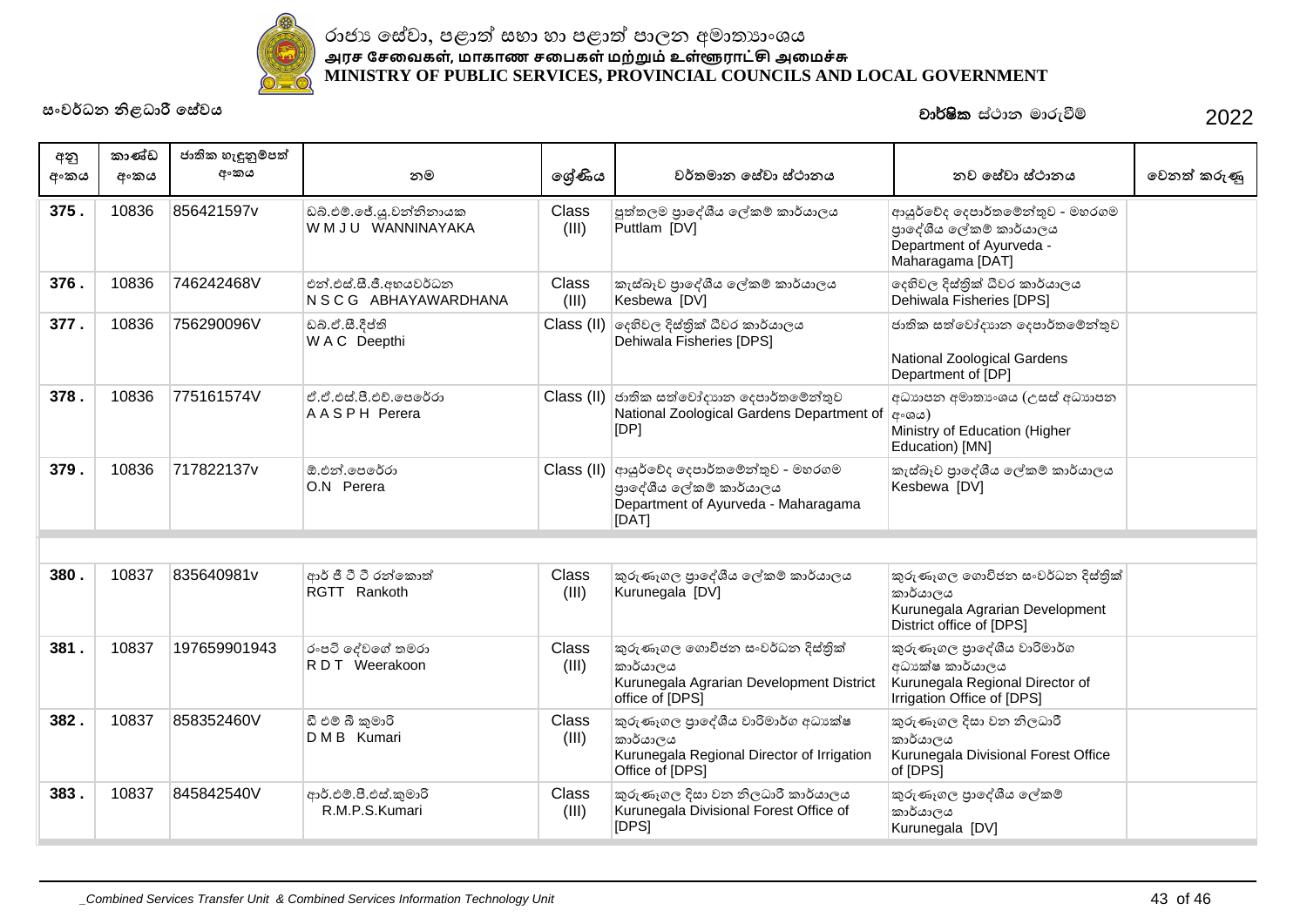

| අනු  | කාණ්ඩ | ජාතික හැඳුනුම්පත් |                                                           |                       |                                                                                                     |                                                                                                    |             |
|------|-------|-------------------|-----------------------------------------------------------|-----------------------|-----------------------------------------------------------------------------------------------------|----------------------------------------------------------------------------------------------------|-------------|
| අංකය | අංකය  | අංකය              | නම                                                        | ලශ්ණිය                | වර්තමාන සේවා ස්ථානය                                                                                 | නව සේවා ස්ථානය                                                                                     | වෙනත් කරුණු |
|      |       |                   |                                                           |                       |                                                                                                     |                                                                                                    |             |
| 384. | 10840 | 716751210V        | කැලණියගේ කුමුදු කුමාරි<br>KKK Fernando                    |                       | Class (II) විශාම වැටුප් දෙපාර්තමේන්තුව<br>Department of Pensions [DP]                               | විදේශ අමාතාහංශය<br>Ministry of Foreign [MN]                                                        |             |
| 385. | 10840 | 828422472V        | ඒ ටී කාංචනා<br>A T Kanchana                               | Class<br>(III)        | විදේශ අමාතාහංශය<br>Ministry of Foreign [MN]                                                         | විශුාම වැටුප් දෙපාර්තමේන්තුව<br>Department of Pensions [DP]                                        |             |
|      |       |                   |                                                           |                       |                                                                                                     |                                                                                                    |             |
| 386. | 10841 | 198652101244      | එස්. ආර්.එල්. යු. විකුමසිංහ<br>SRLU Wickramasinghe        | Class<br>(III)        | උඩුනුවර පාදේශීය ලේකම් කාර්යාලය<br>Udunuwara [DV]                                                    | මහරගම පාදේශීය ලේකම් කාර්යාලය<br>Maharagama [DV]                                                    |             |
| 387. | 10841 | 825744142V        | ඒ.එන්.ඩී.පතිරණ<br>A.N.D.Pathirana                         | Class<br>(III)        | මහරගම පාදේශීය ලේකම් කාර්යාලය<br>Maharagama [DV]                                                     | කාසල් වීදියේ කාන්තා රෝහල<br>Castle Street Women Hospital of<br>[HOSP]                              |             |
| 388. | 10841 | 807572385V        | සිංහලගේ තිලක්ෂි වාන්දනී ගුණතිලක<br>S Gunathilaka          | Class<br>(III)        | කාසල් වීදියේ කාන්තා රෝහල<br>Castle Street Women Hospital of [HOSP]                                  | ජේරාදෙණිය ජාතික උද්භිද උදාහන<br>දෙපාර්තමේන්තුව<br>National Botanical Gardens<br>Department of [DP] |             |
| 389. | 10841 | 875361104V        | දිමියන්ගහහේතේ උදේශිකා ෂදනි<br>ශාලික<br>D.U.S.S. Amaradasa | Class<br>(III)        | පේරාදෙණිය ජාතික උද්භිද උදාහන<br> ලදපාර්තමේන්තුව<br>National Botanical Gardens Department of<br>[DP] | පේරාදෙණිය ජාතික අධාහපත<br>විදාහපීඨය<br>Peradeniya National College of<br>Education [SCOL]          |             |
| 390. | 10841 | 837733480V        | ඒ.කේ. නිකදෙණිය<br>A K Nikadeniya                          | Class<br>(III)        | පේරාදෙණිය ජාතික අධාහපන විදාහපීඨය<br>Peradeniya National College of Education<br>[SCOL]              | උඩුනුවර පාදේශීය ලේකම් කාර්යාලය<br>Udunuwara [DV]                                                   |             |
|      |       |                   |                                                           |                       |                                                                                                     |                                                                                                    |             |
| 391. | 10842 | 748132635V        | කේ.එම්.කුමාරි<br>K M Kumari                               |                       | $\text{Class (II)}$ ගොඩනැගිලි දෙපාර්තමේන්තුව<br>Department of Buildings [DP]                        | අධාහපන අමාතා ශය<br>Ministry of Education [MN]                                                      |             |
| 392. | 10842 | 866370460v        | ඒ.කේ.ඒ.යූ.අයි.කේ.අමරසිංහ<br>A K A AMARASINGHE             | Class<br>(III)        | අධාහපන අමාතා ශය<br>Ministry of Education [MN]                                                       | පරිසර අමාතාහංශය<br>Minisrty of Enviornment [MN]                                                    |             |
| 393. | 10842 | 197565602207      | කේ.ඩී.ඩී. ඉරානි<br>KDD Irani                              | Class (II)            | පරිසර අමාතාහංශය<br>Minisrty of Enviornment [MN]                                                     | පුවාහන අමාතාහංශය<br>Ministry of Transport [MN]                                                     |             |
| 394. | 10842 | 796581239V        | ජී.එච්.ජී.ඒ දීප්ති<br>GHGA DEEPTHI                        | <b>Class</b><br>(III) | පුවාහන අමාතාහංශය<br>Ministry of Transport [MN]                                                      | ජාතික සත්වෝදාහන දෙපාර්තමේන්තුව<br>National Zoological Gardens<br>Department of [DP]                |             |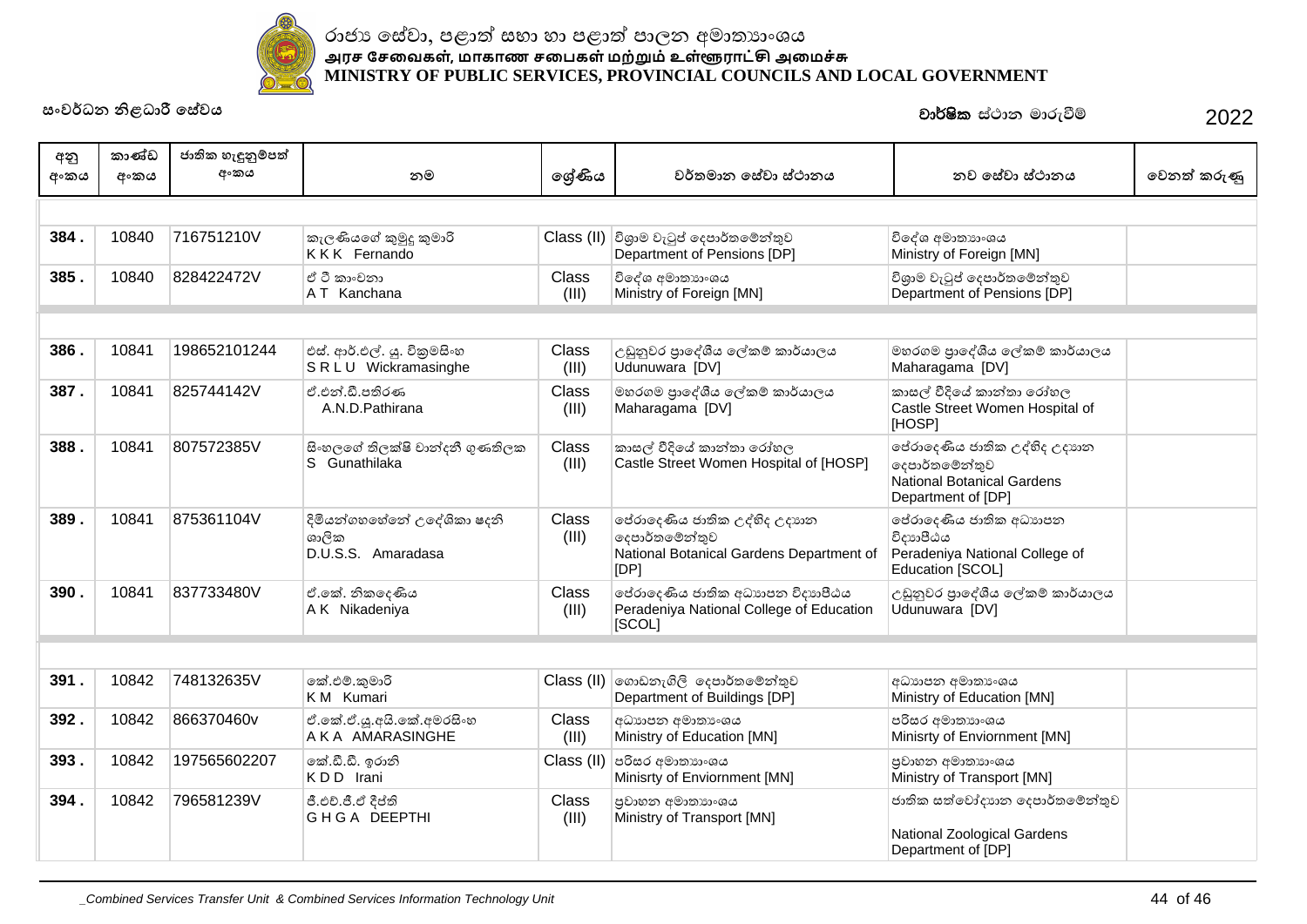

| අනු<br>අංකය | කාණ්ඩ<br>අංකය | ජාතික හැඳුනුම්පත්<br>අංකය | නම                                                              | ලශ්ණිය         | වර්තමාන සේවා ස්ථානය                                                                                                 | නව සේවා ස්ථානය                                                                                              | වෙනත් කරුණු |
|-------------|---------------|---------------------------|-----------------------------------------------------------------|----------------|---------------------------------------------------------------------------------------------------------------------|-------------------------------------------------------------------------------------------------------------|-------------|
| 395.        | 10842         | 695751346V                | ඩබ්.ඩී.එම්.පී.වැලිවත්ත<br>WDMP Weliwaththa                      |                | Class (II) ජාතික සත්වෝදාහන දෙපාර්තමේන්තුව<br>National Zoological Gardens Department of Maharagama [DV]<br>[IDP]     | මහරගම පාදේශීය ලේකම් කාර්යාලය                                                                                |             |
| 396.        | 10842         | 817300057V                | බී.ලසන්ති<br><b>B</b> Lasanthi                                  | Class<br>(III) | මහරගම පුාදේශීය ලේකම් කාර්යාලය<br>Maharagama [DV]                                                                    | ගොඩනැගිලි දෙපාර්තමේන්තුව<br>Department of Buildings [DP]                                                    |             |
|             |               |                           |                                                                 |                |                                                                                                                     |                                                                                                             |             |
| 397.        | 10843         | 877622711V                | ජේ එම් එස් ආරියවංශ<br>JMS Ariyawansha                           | Class<br>(III) | කළුතර මහරෝහල<br>Kalutara General Hospital of [HOSP]                                                                 | මතුගම පුාදේශීය ලේකම් කාර්යාලය<br>Mathugama [DV]                                                             |             |
| 398.        | 10843         | 750023057V                | ගම්ලක්ෂගේ ලංකා රමාානාත්<br>සෙනවිරත්න<br><b>GLR</b> Senewirathna | Class<br>(III) | මතුගම පුාදේශීය ලේකම් කාර්යාලය<br>Mathugama [DV]                                                                     | කළුතර මහරෝහල<br>Kalutara General Hospital of [HOSP]                                                         |             |
|             |               |                           |                                                                 |                |                                                                                                                     |                                                                                                             |             |
| 399.        | 10844         | 865132328V                | ටී.ඡී.ඒ.පුනාන්දු<br><b>T G A FERNANDO</b>                       | Class<br>(III) | කොළඹ ගොවිජන සංවර්ධන දිස්තික්<br>කාර්යාලය<br>Colombo Agrarian Development District<br>office of [DPS]                | විශුාම වැටූප් දෙපාර්තමේන්තුව-පාදූක්ක<br>පාදේශීය ලේකම් කාර්යාලය<br>Department of Pensions - Padukka<br>[DAT] |             |
| 400.        | 10844         | 197669600898              | ඩබ්. එච්.ජී. පියදර්ශනී.<br>WHG Priyadarshani                    |                | Class (II) විශුාම වැටුප් දෙපාර්තමේන්තුව-පාදුක්ක<br>පාදේශීය ලේකම් කාර්යාලය<br>Department of Pensions - Padukka [DAT] | හෝමාගම පුාදේශීය ලේකම් කාර්යාලය<br>Homagama [DV]                                                             |             |
| 401.        | 10844         | 707383291v                | ජයවිර මුහන්දිරම්ගේ රූපා අරුණ<br>JMRA Kanthi                     | Class<br>(III) | හෝමාගම පුාදේශීය ලේකම් කාර්යාලය<br>Homagama [DV]                                                                     | කොළඹ ගොවිජන සංවර්ධන දිස්තික්<br>කාර්යාලය<br>Colombo Agrarian Development<br>District office of [DPS]        |             |
|             |               |                           |                                                                 |                |                                                                                                                     |                                                                                                             |             |
| 402.        | 10845         | 877480240V                | එම්.ටී. නිශාන්ති<br>M T Nishanthi                               | Class<br>(III) | අධිකරණ අමාතාහංශය<br>Minstry of Justice [MN]                                                                         | විදේශ අමාතාහංශය<br>Ministry of Foreign [MN]                                                                 |             |
| 403.        | 10845         | 197857003820              | එස්.සුදර්සන්<br>S Dorin                                         |                | Class (II) විදේශ අමාතාහංශය<br>Ministry of Foreign [MN]                                                              | අධිකරණ අමාතාහංශය<br>Minstry of Justice [MN]                                                                 |             |
|             |               |                           |                                                                 |                |                                                                                                                     |                                                                                                             |             |
| 404.        | 10846         | 766601782V                | එච් ආර් හේමන්ති<br>HR Hemanthi                                  |                | Class (II)  යු ලංකා යුධ හමුදා මූලස්ථානය<br>Sri Lanka Army [DP]                                                      | බණ්ඩාරගම පාදේශීය ලේකම්<br>කාර්යාලය<br>Bandaragama [DV]                                                      |             |